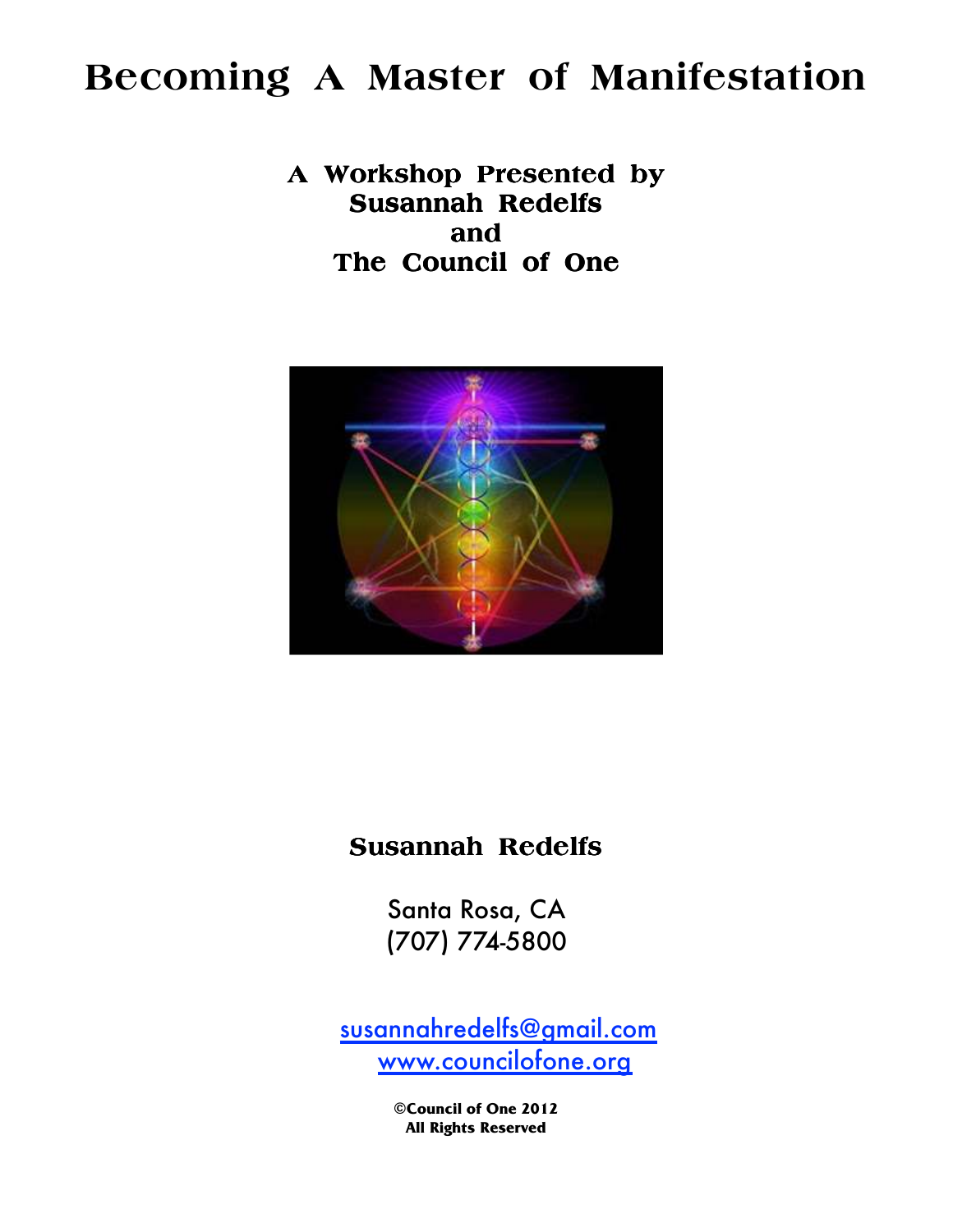# **Contents**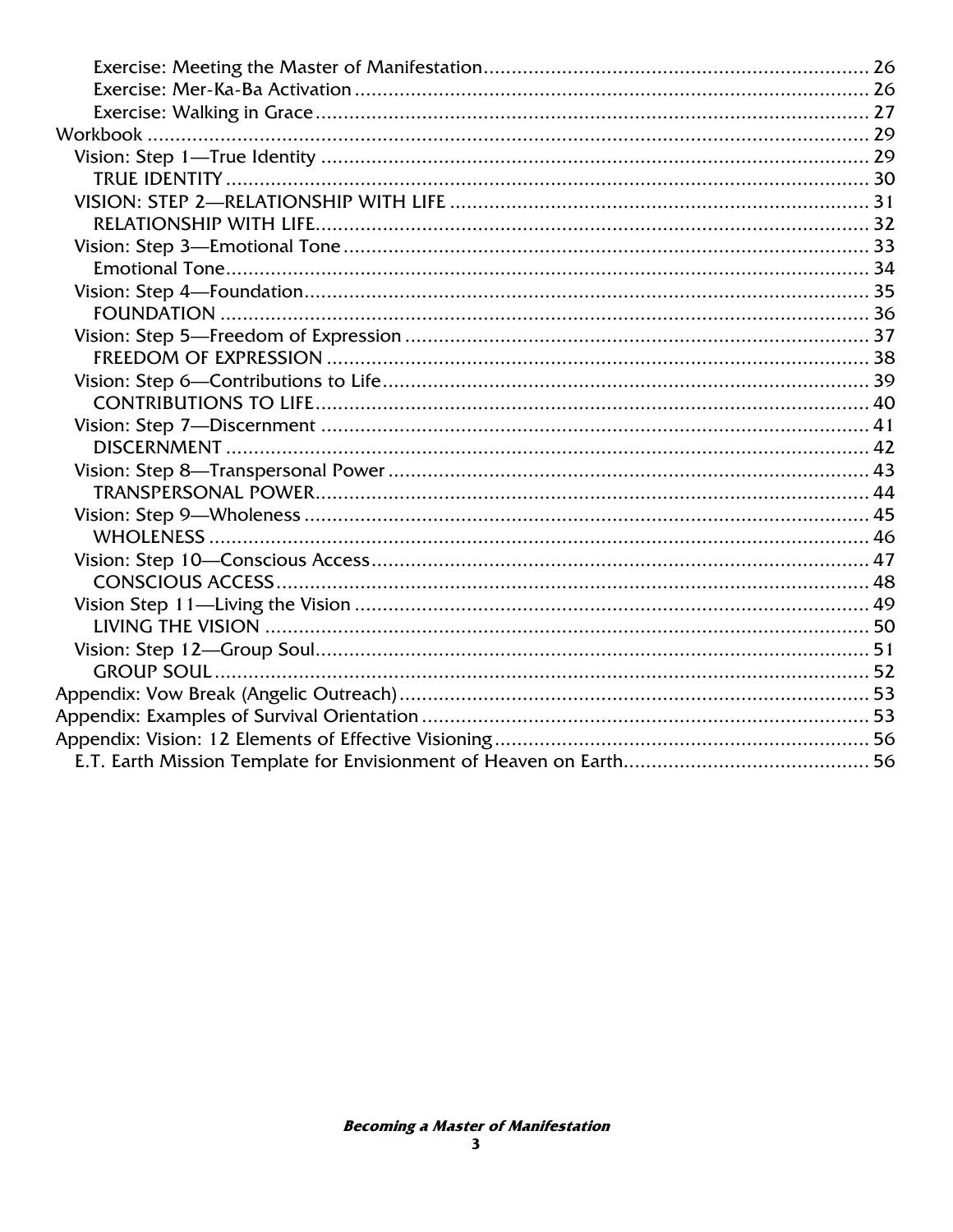# **Part 1: Creating and Living Your Vision**

In recent years, with the success of books such as *The Secret* and the Hicks' Law of Attraction body of work, there has been a surge of interest in consciously crafting one's reality. This workshop offers information and techniques from the perspective of the Council of One, a fifth-dimensional/mid-causal entity which guides and teaches conscious evolution and the care and maintenance of the body and fields (healing).

 It is definitely possible to have more of what we want in life, and less of what we don't want. However, like any skill worth cultivating, it takes a certain amount of inner work to do so effectively. This workshop will offer some proven effective tools and methods for achieving practical results in consciously crafting the kinds of lives we want to be living, so that we can embody our own vision of joy in life, otherwise known as Heaven on Earth.

 Some current teachings and methods, including the Law of Attraction body of work, emphasize generating an emotional state as a vibration to attract what you want into your life. While there is definitely validity to this, from a practical perspective it is insufficient as a sole means of manifestation. This is because emotional states are by their very nature volatile, erratic, and in a healthy emotional body, short-lived. A daily and even constant experience of joy is the natural birthright of both Spirit and a conscious embodied master. But joy, like love, is not an emotion at all, but a state of being. Emotional vibration alone will not be effective on long-term manifestation projects.

 Another factor is that Earth is an action planet that rewards physical effort. While we are in bodies, we are necessarily in the world of action. We live in an unconditionally loving and supportive universe that provides reality for us as we wish to experience it. In other words, whatever is real to us, the Universe will provide more of that for us to experience. How does the Universe determine what is real for us? Not by what we think is real, or what we feel is real—or at least, not these alone. It is what we *act* on as real. If this were not the case, if the Universe manifested every random thought or feeling, it would be a very different kind of Universe and experience.

 We can repeat mantras and affirmations all day long, do everything possible to self-manipulate ourselves into emotional states, but if this is not played out into the world of action, manifestation is necessarily limited, for the safety of the universe and its inhabitants. For instance, you might repeat the mantra, "I am in a state of abundance, I have everything I need to survive and thrive, I am wealthy, I enjoy an easy flow of resources into and out of my life." But if you still act as if every penny is your last, you are not "walking your talk", you are not announcing your intention to master abundance by acting upon it. This is because whatever our conscious intent, our unconscious and subconscious pictures of reality will play out, belief systems about ourselves and how life is that limit our ability to manifest effectively will sabotage all of our efforts. So no real change in abundance is experienced, until we align all of our lower bodies with Spirit, and until we clear all these unconscious patterns and beliefs that limit our capacity to manifest our experience of reality.

 As we the human species become collectively more awake and mature on a soul level, that increased aggregate experience will open up new doors, new tools, techniques, talents and abilities that are closed to the personality in the sleeping state. One of the most promising of these new tools, in terms of clearing a space for manifesting our vision of Heaven on Earth, is our ability to access the deepest level of our souls using 5<sup>th</sup>-dimensional tools, such as entering the Inner Planes to work directly on patterns in our personalities that are unnecessarily limiting us and getting in the way of our expression as masters.

 Manifesting our vision is not an overnight process, nor is it necessarily easy. If we are going to be allowed access to powerful tools for self-transformation, we have to be willing to do the inner work necessary to use them wisely and in a balanced and responsible manner. This doesn't have to be a painful process, although at times—as we uncover information about ourselves that we don't like, as we confront our shadow sides to incorporate them as part of our divine wholeness—we may experience pain. But it can be very intensive. The rewards are more than worth the effort.

 As we become more awake to the truth of our essential spiritual nature, we naturally seek to become more conscious of what most people on the planet choose to remain in the dark about. It can be painful at times, and it takes a lot of hard work and conscious intent,

 Without vision, there can be no manifestation. By formulating a broad-spectrum vision of the felt experience of our reality, it becomes easier for us to manifest.

 Knowing our vision allows us to live with intent. It allows us to refer everything in our experience to the vision. When something comes up, we can ask, "How does this serve the vision of Heaven on Earth?" If it serves, we become more fascinated with it and generate more of it. If it doesn't, we ignore it, dissolve it, or evolve it. Knowing our vision allows us to be empowered, proactive forces in our lives, instead of reacting to what happens. Creating a new more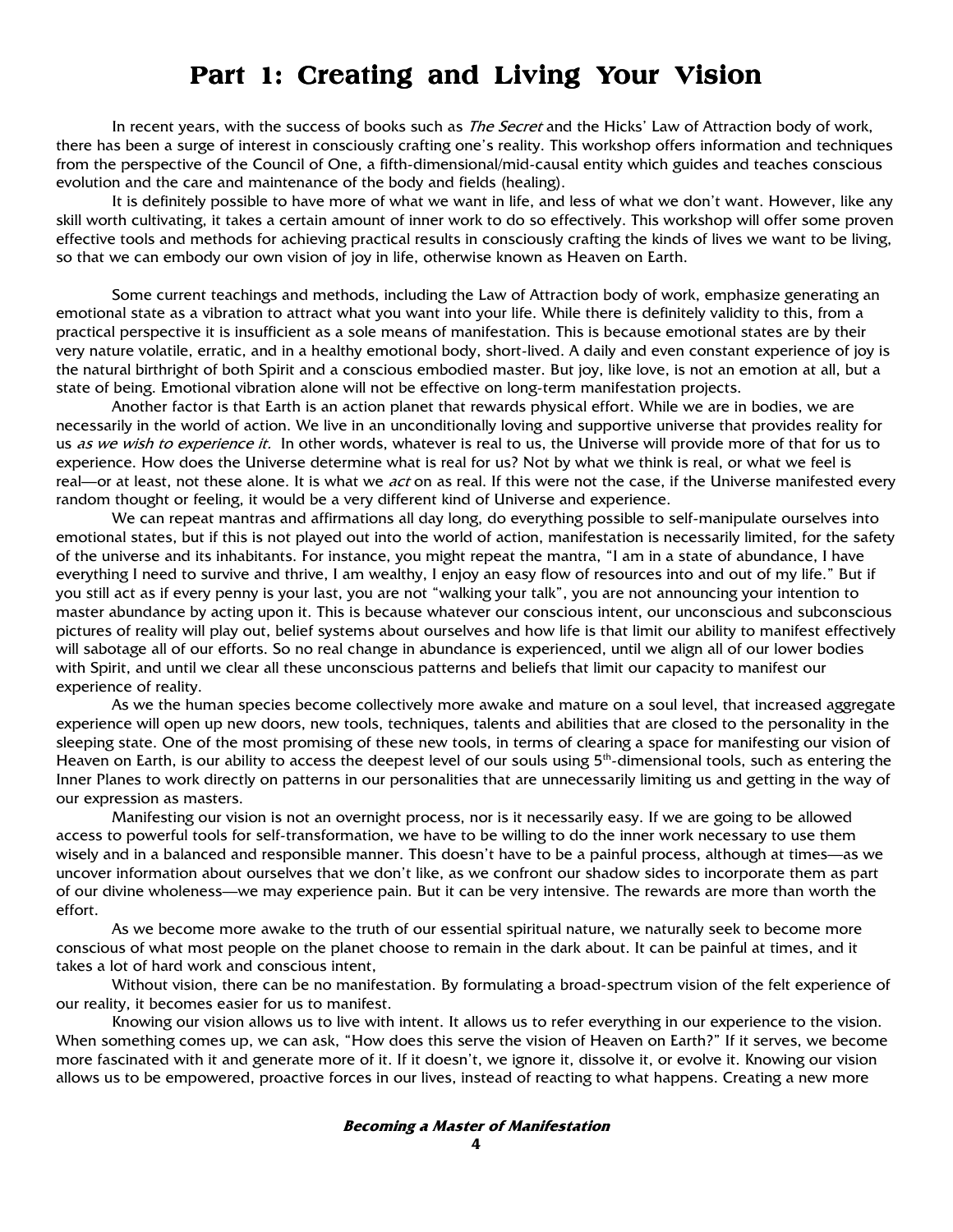expansive identity as a multidimensional master allows us to clear away the illusion of victimhood, because seeing ourselves as a victim to anything or anyone undercuts our power.

 The Superconscious Technique was channeled in by Savizar and Silarra of E.T. Earth Mission in the late 80s. It is a powerful technique for gaining the attention of that part of Spirit responsible for manifestation (Superconscious) and requesting its assistance in manifestation. It will help us if we use this tool now to make it easier for us to clear the way for our vision to become manifest.

#### **Exercise: Superconscious Technique (E.T. Earth Mission)**

The Superconscious Technique is a powerful tool for the co-creative multi-dimensional master. It allows you to take part in the restructuring of your pictures of reality. Please be aware, pictures of reality for most people on Earth are not conscious! You could have a picture of reality that is limiting you, and not know why things are manifesting around you that you don't like. But there's this picture, out of your awareness, built in by you when you were just a baby, that you never knew you had, and it affects your entire field of experience. The Universe rearranges itself to accommodate your pictures of reality, whether you're conscious of those pictures or not. On the 5<sup>th</sup> Dimension, you consciously choose your pictures of reality, or filters of experience, moment-to-moment, and they can change instantly to accommodate the requirements of that moment as you fulfill your Divine Function and express your Divine Essence in service to Divinity. Conscious participation determines what is real for you in that moment. But on the  $3^{rd}$  and  $4^{th}$ Dimensions, the process is not so conscious.

We would like to use the holographic model to describe how the manifestations of reality-creation work in the 3<sup>rd</sup> Dimension. In a hologram, you have an image, say of an apple. This image is projected into 3D space by the splitting of light/laser beams across an "emulsion film" made up of interference patterns. So, if you wanted to change the image, you could not do so by trying to manipulate the image of the apple—it cannot be changed from that image. You must go to the emulsion film, the interference patterns, and change the information there to form a new image. In effect, the image of the apple is an illusory image, and the emulsion film holds the "true" image.

What you see manifesting around you, can be likened to the illusory image, or *foreground reality.* It flows from your *background reality*, or "True Image". Everything in your life, everything that manifests around you, flows from your background reality to manifest in the world of form. You cannot change anything from there. Many spiritual practices on this planet have focused on manipulating this foreground reality through affirmations, "positive thinking" and the like, with little or no success. Why? Because "you can't get there from here", and you can't shift a picture of reality by trying to manipulate its illusory image.

The Superconscious Technique allows you to directly access this "True Image" or background reality. By requesting that aspect of your Spirit responsible for this restructuring to shift the background, you can change the forms around you, and the reality that you experience. By broadening the filters through which you experience your life, you allow much more of the natural abundance and flow of the Universe to come to you.

For optimal results, Superconscious Technique requests are best phrased in positive terms—in other words, if you know you have a limiting picture of reality that no longer serves you, you don't ask in the Superconscious that the old picture be eradicated. That just strengthens the old picture. What is optimal is if you request a picture of reality that, in its manifestation, will naturally displace the old picture. For instance, if you know you have pictures of reality that there is scarcity, that there's not enough flow to go around, and you feel the strength of these old pictures in that you experience lack of resources in your life, you might ask for "the full knowledge, on all levels of my being, that absolutely all resources and support are provided by Spirit on an as-needed basis, *before I know I need them.*" In the manifestation of this new picture of reality, can you see how the old pictures of scarcity are no longer logical, no longer fit? So, they will just naturally atrophy from lack of energy as your new picture grows stronger and stronger, and they will wither away from your fields.

Also, it is most efficient (and easier for Spirit to accommodate your request) if you phrase your request in the broadest and most general possible terms. Now, I am aware that this runs counter to many of your goal achievement workshops and techniques, which urge you to be as specific in your wants as possible. Give Spirit room to work! If you are specific in your requirements, you limit what can come to you—the amount of it, the method of it. Does it matter from what avenue it comes, as long as it does? Let Spirit flow your request to you from Void, the space of pure potential, and let the qualities of the moment dictate the form in which it comes to you. Let Spirit use any and all potential for you. For instance, instead of asking for a "blonde-haired, blue-eyed mate", why not ask for unconditional love with another master in Divine play, where you honor each other totally and you're totally in alignment with each other? Leave the form to Spirit in the moment.

Now, you have requested these wonderful new pictures of reality, that will allow incredible new experiences into your life—what is your part? For you have a part to play, as well, to anchor the Superconscious request into your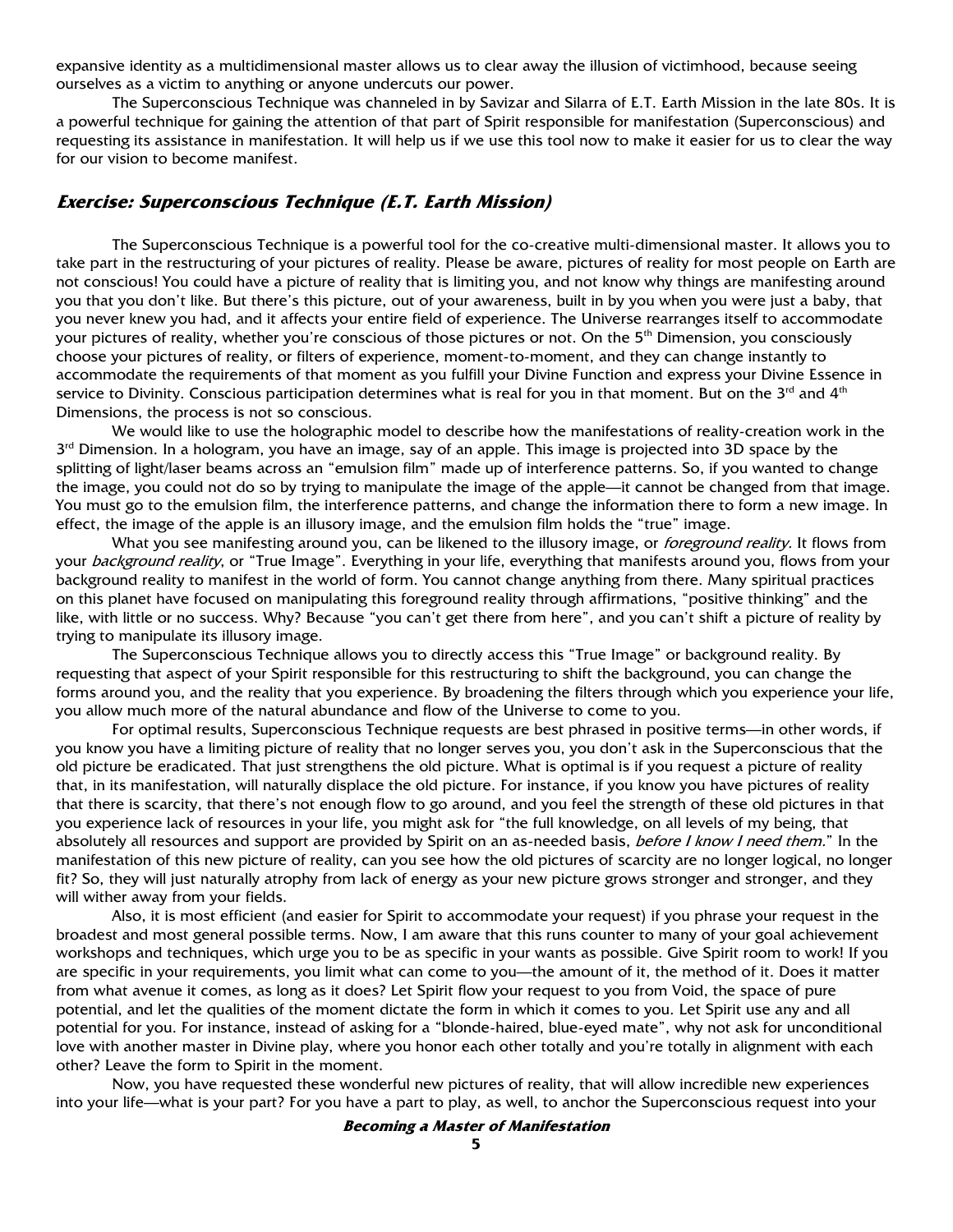reality. You are becoming a co-creator with your Spirit, after all, and you must do your part of that co-creation. So what is required? As old pictures of reality shake up into your life, it is important to release them. The Universe gives you what you are fascinated with, the Universe rearranges itself to accommodate your pictures of reality, but how does the Universe determine what is real for you? By what you participate with, by what you give energy and fascination to. So, when these old pictures of reality come up, change your orientation to them. Instead of leaping right into participation, realize that they are manifestations of your old pictures, shaking out to make room for what is REALLY real for you, that which you requested from Spirit. In turn, any little tiny flicker, any shred of evidence you see of your newly-requested reality manifesting around you, participate with that, totally and with gusto! Fan that spark into the flame of your vision. "YES! Universe, this is what's real for me, this is what fascinates me, this is what I act on!". You don't act on the old pictures. This is not a place of denial, when manifestations of the old pictures shake out. You're not denying them you're shifting your positioning relative to them. A subtle, but crucial, difference. It is a dance, in your awakening as a fully conscious co-creative multidimensional master. First, you will only notice the grossest and most obvious manifestations of pictures of reality operating in your life. With practice, you will be able to discern even the most subtle, the most subconscious and insidious of these pictures, with all of their nuances.

For example: you request unlimited resources. What happens then? Your car breaks down, unexpected bills come in, you bounce a check. And you think, "This stuff doesn't work, I asked for prosperity, and now I am broke!" Well, when you request unlimited resources, in restructuring your fields to accommodate this request, anything in you that was not in alignment with this request was shaken out of your fields to get out of the way of your new picture of reality. These are perfect examples of old pictures leaving your reality! Now, at the same time, a check arrives from an unexpected source. Instead of contracting your fields in scarcity-fear when the old pictures come up, you acknowledge them as your old reality shaking out, and instead become fascinated by the ease with which these unexpected resources flow into your life.

If it happens that your fields do contract in fear, for any reason, then Spirit cannot flow resources and support to you. The contraction blocks the flow. How do you release the contraction? Try the full Unified Field meditation. The "breathing in Light" to the center of your heart will open your fields again.

The Superconscious is not a mantra, nor is it an affirmation. Usually, one request is enough. When you finish the request with the statement, "And so it is!" you are releasing your request to Spirit, you are surrendering it and letting it go, giving it to that part of yourself which will work on fulfilling the request. When might you repeat a Superconscious? Well, if it should happen that you engage with an old picture of reality as it is shaking out, thus reinforcing its strength, then you would start over, and repeat the Superconscious in question.

Pictures of reality are internally consistent, they have their own logic. What we would suggest, is building a foundation reality that will allow you to accept unlimited joy, ecstasy, vision and resources. To a struggling human, having these things doesn't make sense. In the usual 3D identity, having these things would not be internally logical. So we suggest that your first Superconscious request be: "the full awareness, on all levels of my being, that I am a vast multidimensional master, here to co-create Heaven on Earth with other masters, and it's real because I participate with it as if it were real." This allows you to bring the pictures of reality of your  $5<sup>th</sup>$ -Dimensional self to the  $3<sup>rd</sup>$  (or  $4<sup>th</sup>$ ) Dimension, to anchor them here as well, and allow far more possibilities into your life, now.

—The Council of One

# **"Superconscious, by the force of Grace: Will you manifest the essence of the performance and effect and embodiment of the highest possibilities of \_\_\_\_\_\_\_\_\_\_\_\_\_ so that the power of this can be manifested fully in my experience, with ever-expanding capacity, ease and Grace. And so it is!"**

Superconscious: a request for its attention

By the force of Grace: a request for transcending possible karmic entanglements and interference

Will you manifest: create an experience of the reality of

The essence of: the energetic possibility of

The performance and effect: the demonstration and impact on reality

The embodiment of: channel the reality through my body

The highest possibilities: we certainly don't want the lowest!

Of…: this is where we make our specific reorganization request

So that the power of that: vital spiritual force of that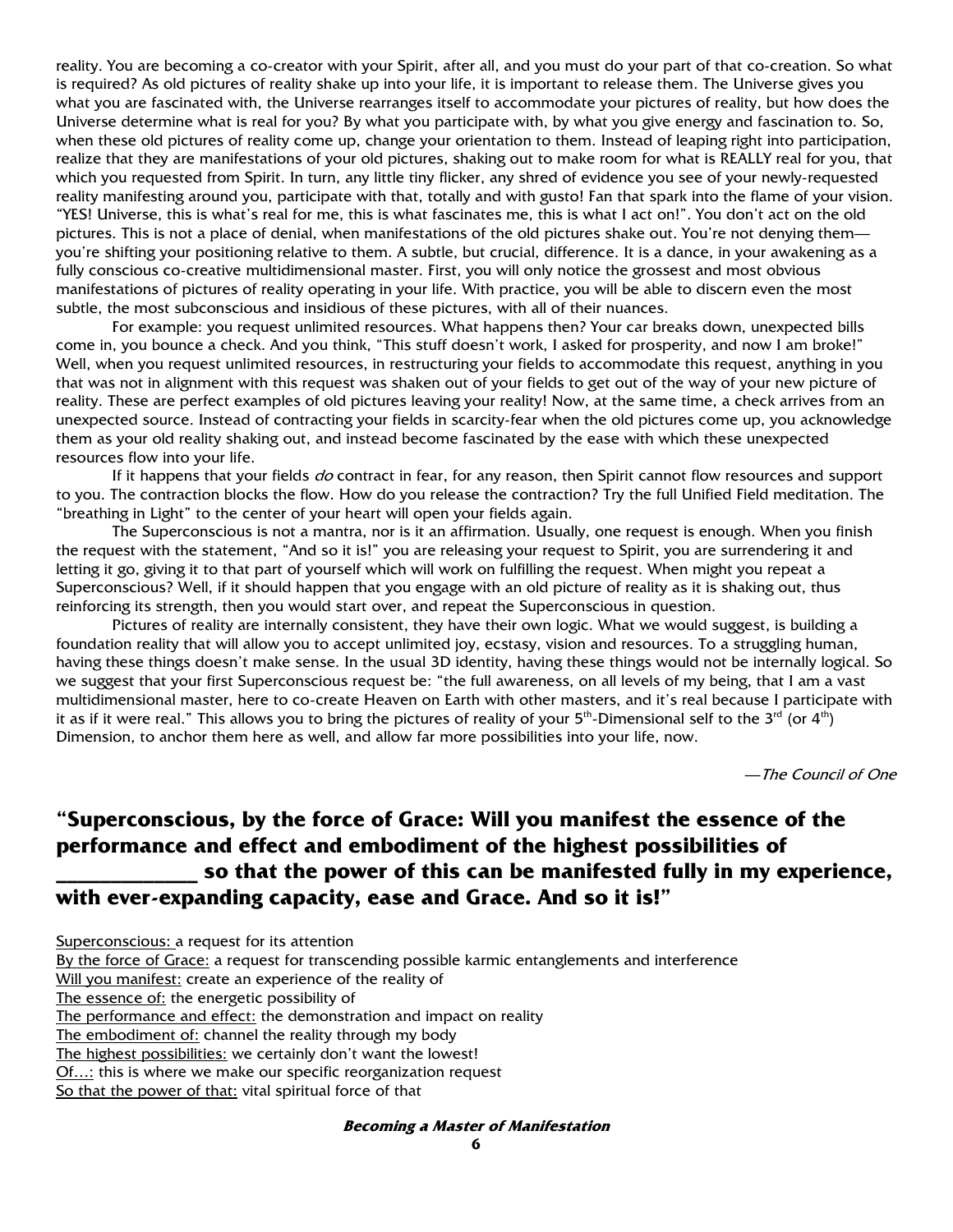Can be manifested fully in my experience: your experience, not anyone else's And so it is: we say this so the conscious mind will know it doesn't have to try to babysit this request

Start with this one:

"Superconscious, by the force of Grace, will you manifest the essence of the performance and effect and embodiment of the highest possibilities of the knowing that I am a Master and sovereign of my reality, that I am willing and able to create a vast background vision for my reality, that I can live at the center of the paradox, that I can discern, articulate, and live my vision of Heaven on Earth, that I accept and allow divine androgyny in my body, that I accept and allow all divine attributes to flow through me, that I love and delight in my wholeness, that I can take a stand for my vision, that I can discern what is true for me, that I recognize and utilize divine law and principle, and that I fully grasp that the universe rearranges itself to accommodate my pictures of reality so that the power of this can be fully manifested in my experience. And so it is!"

# **Clearing Space for Our Vision**

Before we can effectively manifest our desired experience of reality, we need to clear all those background pictures of reality, limiting belief systems, and outdated pictures of reality that are interfering with the manifestation of our new, updated vision. This requires understanding the difference between background and foreground reality, and the way identity, life context and reality measurement system determines the level of reality you experience.

### **Identity, Life Context and Reality Measurement**

# **Three Radical Shifts**

from E.T. Earth Mission

The Universe rearranges itself to accommodate your pictures of reality!

 If you want to completely change your life, you must make three radical shifts: your identity, your life context, and the way you measure reality.

### **In 3rd-Dimensional Realities:**

Identity: "I am a struggling human." Life Context: "I am trying to earn or learn my way out of here." Reality Measurement: "It is Real because I have experienced it."

### **In 4th-Dimensional Realities:**

Identity: "I am a recovering human." Life Context: "I am trying to heal, fix, or save myself, everyone else, or the planet." Reality Measurement: "It is Real because I can feel or sense the subtle energies."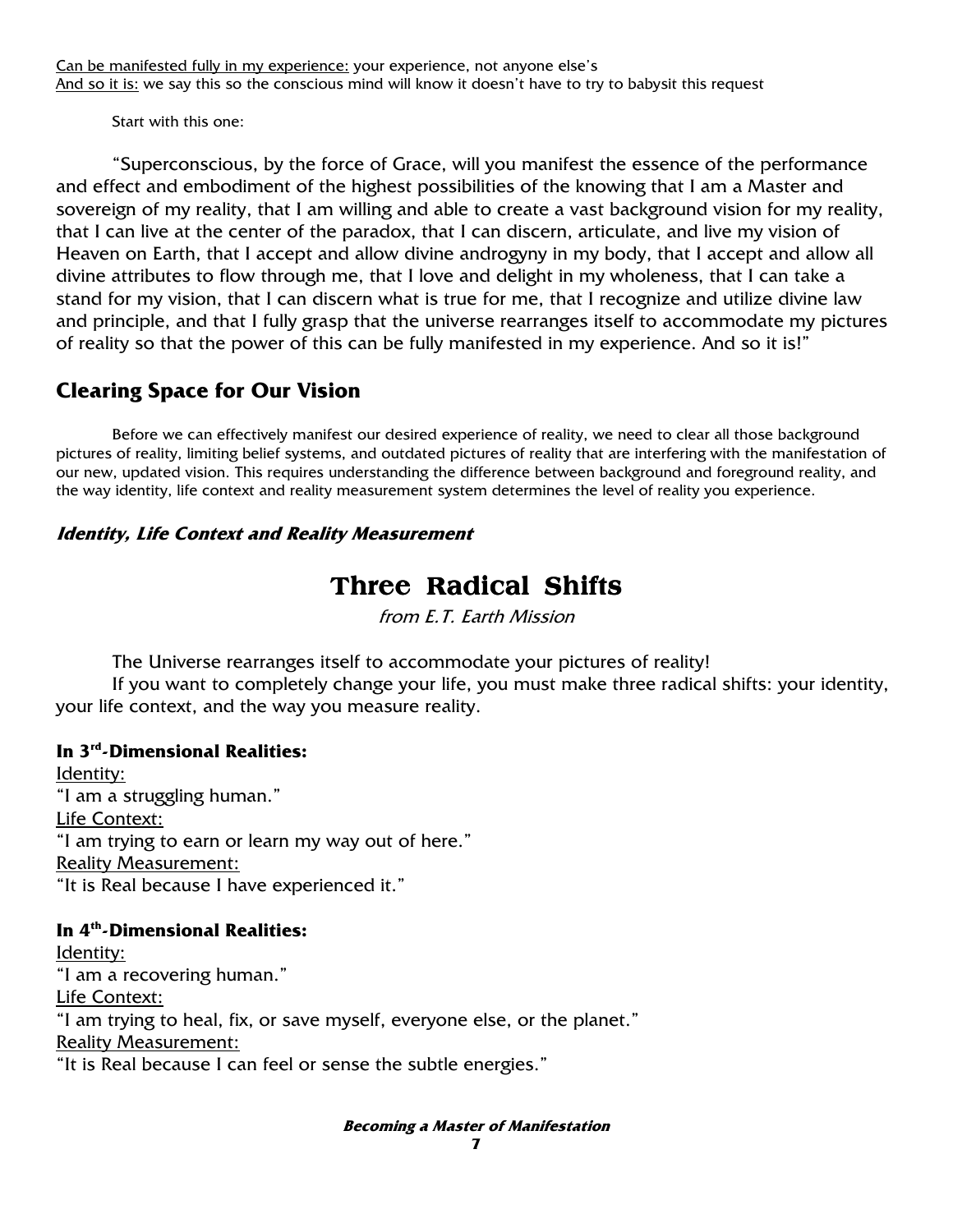## **In 5th-Dimensional Realities:**

Identity: "I am a multi-dimensional master." Life Context: "I am here to co-create Heaven on Earth with other masters." Reality Measurement: "It is Real because I participate with it as if it is Real."

## **The Angelic Outreach Explanation of this model:**

In 3<sup>rd</sup>-dimensional realities, you are completely focused on what is wrong with you. It's like having your hand over your eyes—you can only focus on the darkness. It is helpful to grok the Divine principle of "The Universe rearranges itself to accommodate your pictures of reality." You are not your pictures, but in the 3<sup>rd</sup> dimension it sure looks like it. If your identity is struggle and your life context is earning and learning, the universe rearranges around it and all you get is more stuff to learn and struggle with. If you measure reality by "It is Real because I have experienced it," the universe can only give you experiences that you have already had: more things to struggle with and learn. It is the perfect closed system. Nothing new can ever enter it. Of course, this feels totally REAL.

In  $4<sup>th</sup>$ -dimensional realities, it's like having your hand about two inches away from your eyes. You can see some light around the edges, and maybe even partially glimpse that another reality is out there, but, you are still focused on what is wrong with you and everyone else. With an identity of recovering human and a life context of healing, fixing, and saving yourself, everyone else, or the planet, people operating in this reality base are usually frantic, disappointed, and operating heavily in separation orientation defense mechanisms.

When large parts of a person enter into a  $4<sup>th</sup>$ -dimensional reality base, there is usually an urge to serve, and often they take on "healer" as an identity. A friend of ours used to say, "When the entire planet is covered in massage therapists, I sure hope someone feels directed by Spirit to make shoes." People with "healer" in their identity and life context tend to operate in healer/healed monads, requiring that people around them be sick or processing their stuff all the time. By measuring reality by "It is Real because I can feel or sense the subtle energy," there is an enormous amount of projection at other people. There is very little understanding that what is being sensed or felt is through a filter of limitation realities. The "healer" assumes that what they sense about you is Real and will often do anything they can to convince you of this. Generally, when you are around someone doing this, you feel awful. You become the universe rearranging itself to accommodate their picture of reality. They will make you ill just so they can feel good about themselves for "healing" you.

In 5<sup>th</sup>-dimensional realities, you follow your Spirit about what to participate with as Real, knowing that the universe will rearrange itself to manifest it. Now, your hand is no longer in front of your face. It's way out in front of you. You can see all around it and know that it is only a small part of your wholeness. As a Master, you know that you are at choice about what to do about his part of your wholeness and you ask, "How does this contribute to the cocreation of Heaven on Earth?" If it contributes, you participate with it fully. If it is detrimental or limiting, you follow Spirit about what to do with it: ignore it, dissolve it, or evolve it.

### **Background and Foreground Reality**

Foreground reality is the reality of our everyday experience. From the moment we wake to the moment we sleep, everything we experience is the foreground reality of our lives, our pictures of reality made manifest for us while we are mostly unconscious of this process. Our economic, social, relationship, and health status are all **effects** experienced in our foreground reality. The **cause**—why our reality looks one way to us and not another—originates from our background pictures of reality.

 For instance, if we have a picture of reality that we are victims of any kind, if being a victim is part of our internal set of beliefs and identity construct, that belief will undermine every attempt to claim our power, because victimhood is the willing surrender of our power to another person and/or situation. And we cannot consciously master manifestation from a place of powerlessness.

 Foreground reality is generated from background reality. Our background reality is made up from our belief systems, our telepathic imaging, our ideas about ourselves and life, and our pictures of reality that are usually unconscious, formed from early imprinting and calcified into our fields through negative experience and trauma. During the process of conscious mastery of manifestation, Spirit's more expansive vision gradually displaces our old limiting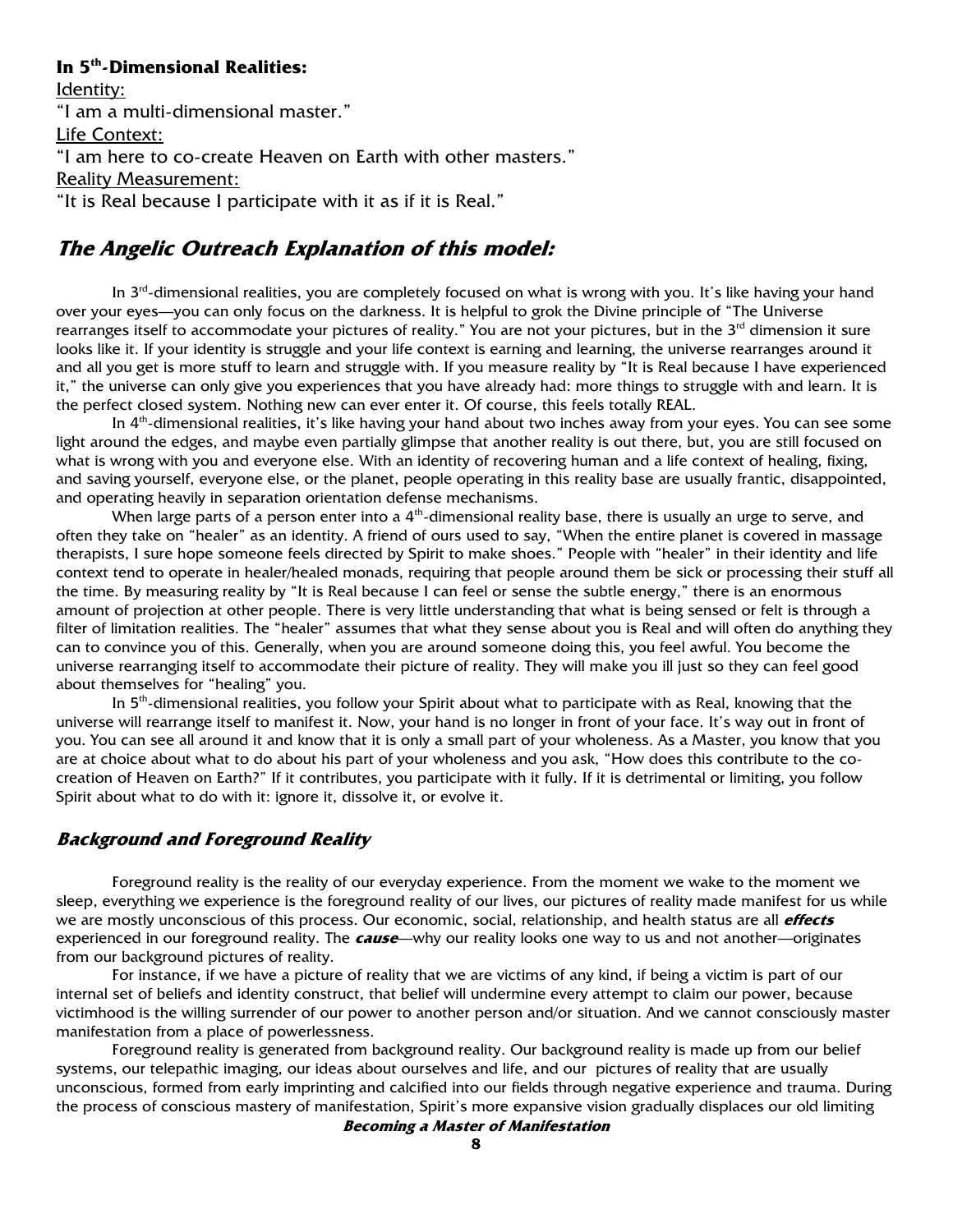pictures of reality automatically. But it definitely helps if we do the inner work to "clear the decks" for Spirit to work efficiently, and we will see progress and tangible results more quickly. Any changes to the foreground reality are merely superficial, while changes to the background reality are holographic.

 We can also see it in terms of who we are in the Small Story as opposed to the Big Story. The Small Story of our lives is what is represented by our foreground reality: the job, the relationship, the car, the children, the mortgage, the bills, the day-to-day ordinariness of life. Who we are in the Big Story is buried in our background reality—but we have to clear a lot of limitation out of our way before we can access that greater part of us freely and Grace-fully.

 It has been said that the Universe rearranges itself to accommodate our pictures of reality. To the extent allowable by the greater collective consensus reality, this is true. What we are fascinated with, what we participate with as real, the universe will provide us. With the acceleration of the experience of time, this manifestation is occurring even faster, usually resulting from our unconscious limiting beliefs and imprinting. To be conscious co-creators with Spirit of a greater and more expansive vision of living in joy means that we will creating from conscious intention rather than unconscious reaction to experience.

 This requires using access to the Inner Planes to "metaprogram" personality patterns and structures that limit us and interfere with expression of our true mastery. Access to the Inner Planes is accomplished through techniques offered under the aegis of the Mediation Corps (q.v.).

#### **Consensus Reality**

Consensus reality is partly the collective co-creation of every free-willed being on the planet, and partly the imposition of local physical laws on the embodied experience. It changes over time with environmental, cultural and social conditions. It generally takes at least a human generation for a true paradigm shift to filter through and reflect itself in consensus reality. Consensus reality imposes limitations on us in various ways, especially in the way we were socialized and imprinted, creating our background beliefs about what we can and cannot do.

 There are layers and permutations of consensus reality—a general arch-construct based on physical response to  $3<sup>rd</sup>$ -dimensional conditions, and also localized consensus realities determined by culture, education, social status, political and environmental pressure, and career path. For instance, medicine and physics have their own consensus realities shared by the specialists in those fields. Generally, localized consensus realities are more malleable than the arch-construct.

 Consensus reality is a useful construct to our souls in their physical incarnations, because it sets the basic "game plan" of life and a structure through which to experience, interpret and integrate evolution. However, if we are to be effective conscious co-creators of Spirit's vision of Heaven on Earth, we will have to live outside the constraints imposed by consensus reality. If we are to manifest the skills, talents, and abilities we will require to manifest our vision of Heaven on Earth, we have to be able to operate outside the limitation of the consensus reality holding us back.

#### **Exercise: Unplugging from Consensus Reality**

- 1. Unify your fields with the Unified Field Meditation.
- 2. Access the inner sanctum of your soul with the Connecting with the Inner Altar of the Heart exercise.
- 3. Settle your focus on the inner altar in the center of the Threefold Flame. On the Energy/Will/Power Flame, call up an image of an old-fashioned telephone switchboard. There will be rows of lower inputs under the heading, "Consensus Reality". Plugged into these inputs will be streams of light from the Truth and Love flames, representing where in your psyche the influence of consensus reality is locked in.
- 4. The upper row of inputs are under the heading "Spirit". Unplug all of the lines from under "Consensus Reality" and plug them into the "Spirit" inputs.
- 5. When you feel complete, allow your consciousness to come back into the room.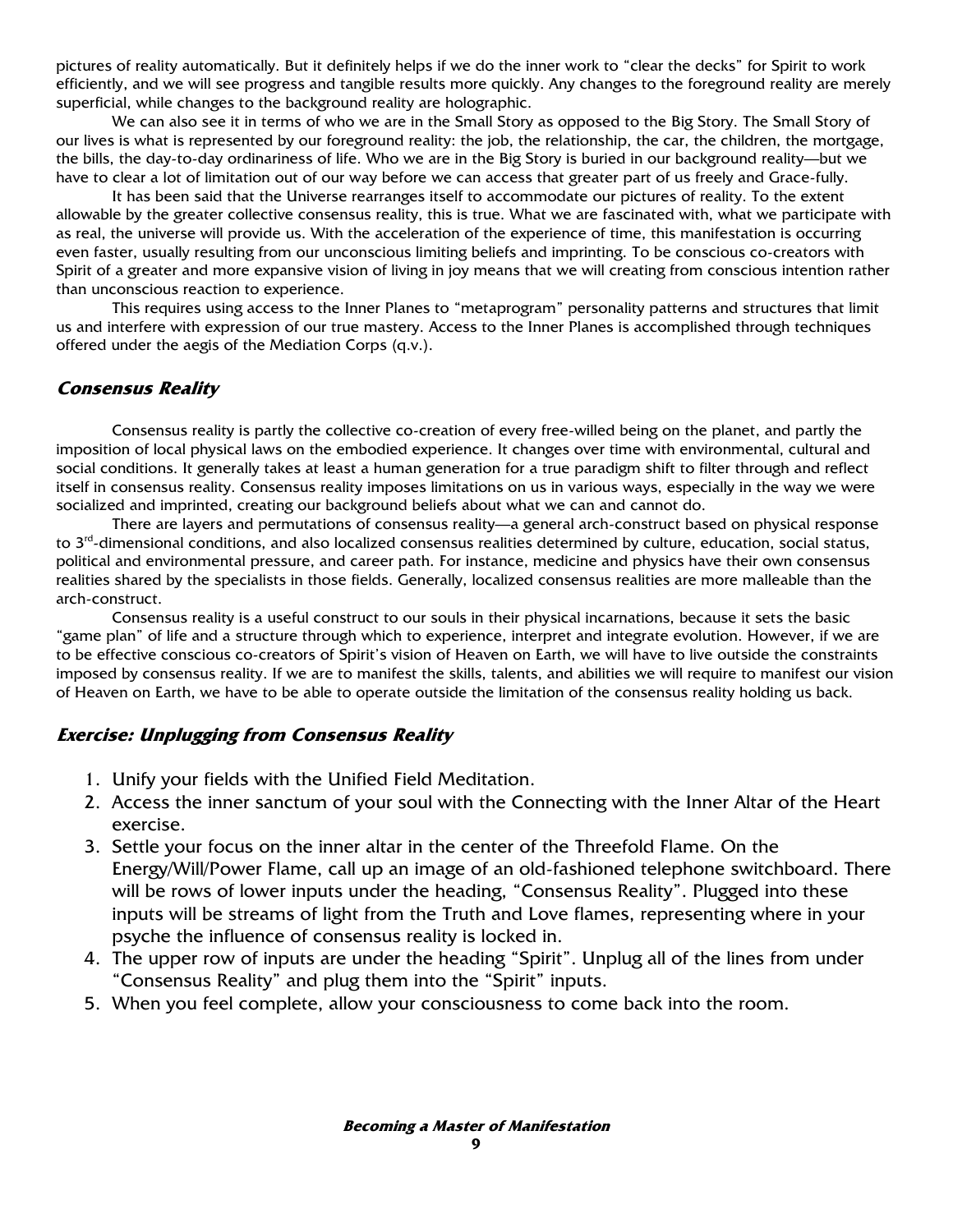# **The Mediation Corps and 5th-Dimensional Psychological Healing**

The Mediation Corps (or Core) is a  $5<sup>th</sup>$ -dimensional/mid-causal healing group that extends its training and energy into the astral and physical planes. The "spokesbeing" for this collective of healers is Athena, whose Divine Essence is Clarity. In recent years, this group has been very active on the physical plane, activating their embodied trainees and channeling through new tools, techniques, and information which support transpersonal methods for providing psychological (mental-emotional) healing and tools for balancing the ego with Spirit and living in joy. Just as there has been an efflorescence of alternative energy healing modalities in the last few decades, there is a new influx beginning now of alternative psychological healing modalities using energy medicine and 5<sup>th</sup>-dimensional tools, most of them originating in some way from this group.

 Many of their techniques are useful for clearing away old patterns that limit our ability to consciously manifest our vision, and so it is a good idea to get to know this group if we do any kind of work with manifestation. If we are to be masters of our reality, we must learn to master our own consciousness fully.

#### **Exercise: Connecting to the Inner Altar of the Heart**

The inner altar of the heart is where we can go to connect with our souls. No matter where we may go in consciousness, no matter how much we forget, we can always return here to restore that precious connection. From your inner altar, you have a perspective on what's going on in your own body and fields that is very difficult to get otherwise. You can also access your own pocket of the Inner Planes from the inner altar. This is the astral realm of dream and symbolism which can offer the key to discovering and breaking down limiting patterns of thought and behavior. But you don't have to do anything here. Sometimes, when you are upset or life has become disruptive, just coming to presence in the center of the heart is enough to calm you, to open you to the possibilities of different solutions.

 This is a Mediation Corps foundation technique, and relies on the Unified Field technique to work properly. Using this technique as a basis, we can access those levels of self that are most resistant to change and growth and transform them through the application of healing and rebalancing techniques from the Mediation Corps.

- 1. Unify your fields with the Unified Field Meditation.
- 2. Close your eyes, take a deep breath, and relax.
- 3. Allow your consciousness to drop from where it usually lives behind your forehead. Feel yourself dropping down through the throat, and into the center of your chest, into the center of your heart chakra.
- 4. Take a look around. Your inner altar won't look like anyone else's, because it has been built by your soul over lifetimes of experience. It will reflect you perfectly. It may look like a constructed place, a large hall or cathedral. Or it may be a vast meadow under a blazing sun.
- 5. Whatever it looks like, examine it, feel what it is, what it means to you.
- 6. In the center of your inner altar, there is a central place. Again, this might be natural, or it might look like something manmade. In this central place, three flames reach up towards the ceiling/sky. They are flames that give off light, but not heat. The three distinct flames look like stylized flower petals. One flame is Love, one is Truth, and the final one is Energy (or Power, or Beauty, depending on the system you use).
- 7. Study the Threefold Flame in the center of your heart. Are the flames uneven? Is one bigger or smaller than the others? If so, use your intent to adjust them until they are all the height of the tallest flame. You might also notice which ones don't match the others. That is good information about what you might need to work on.
- 8. Step through the flames to the center. Again, the flames give off light, but not heat. Settle yourself in the center.
- 9. From the center of the Threefold Flame, take deep breaths. Ask your Spirit to fill you, and simply be.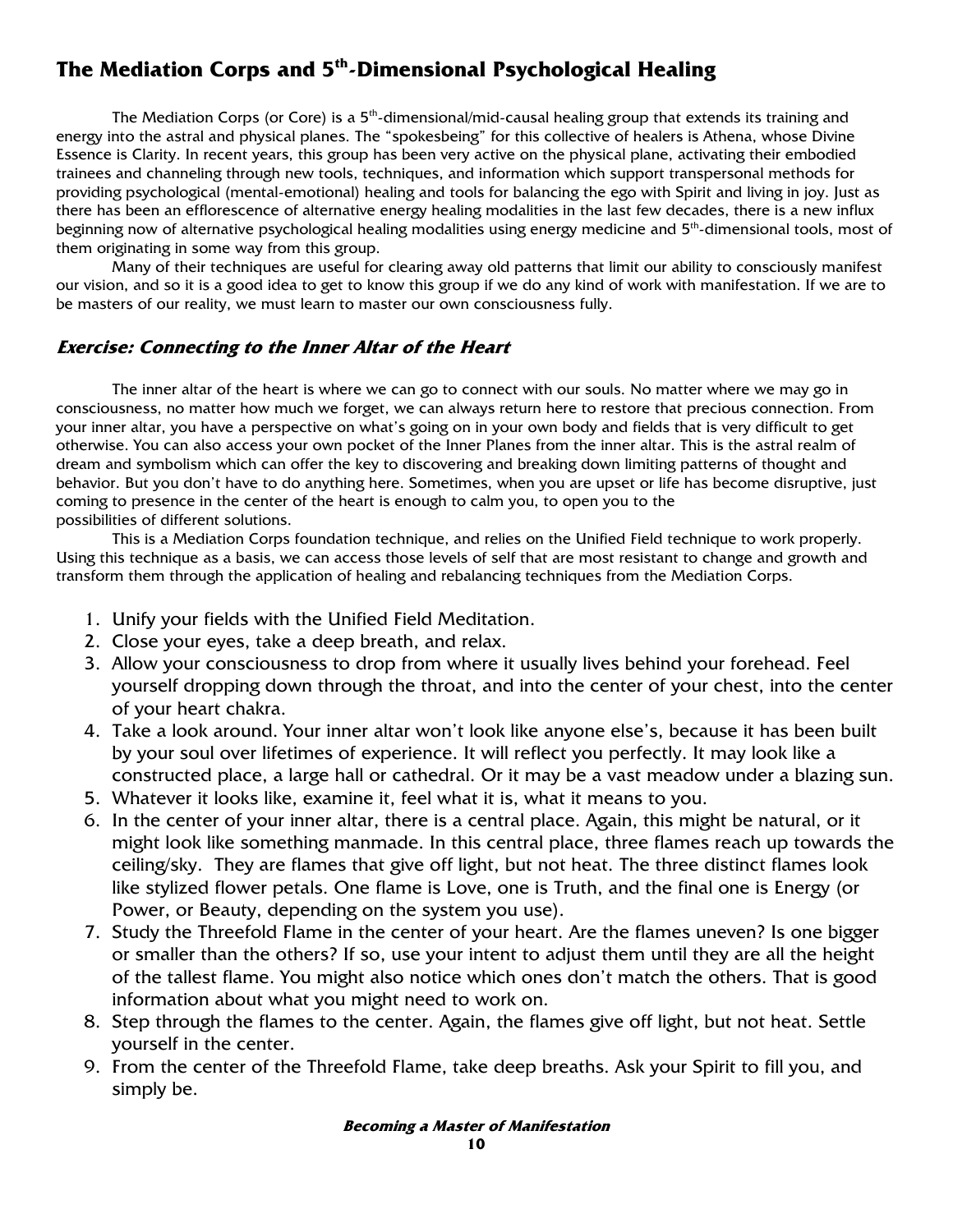# **Ways in Which We Limit Our Sabotage Our Visions**

### **Focusing on Our Foreground Reality**

We limit our vision when we focus on the foreground reality without attending to what is in our background reality. When we try to self-manipulate with mental body affirmations and visualizations, or manipulate our own emotional states in an attempt to radiate a certain vibration, it keeps us attached to the form of what comes to us, rather than focusing on the more expansive felt experience that gives the universe, and Superconscious, room to work. The use of affirmations also tends to focus us on what we perceive is wrong with us and what needs to be healed, rather than our wholeness. Also, if we focus on the foreground reality, we tend to edit our vision, to judge them as unattainable, unrealistic, impractical, unaffordable, etc.

### **Attempting to Resolve Paradox**

The underlying paradox of our existence is that we are both infinite, eternal, transpersonally powerful Spirit housed in a limited and relatively fragile body which is finite and will die. From this "master paradox" comes other paradox structures, which lodge in the mental and emotional bodies and create powerful blocks to our forward momentum in any kind of inner development and work, including conscious reality manifestation.

 One of these key inner paradox structures that we must address if we are to be successful is that of the Wounded Child/Magical Child.

 When most people talk about working with their "inner child", they are almost always referring to their Wounded Child, that part of them that holds all the wounds and traumas of their life. Because of this emphasis on healing the wounded inner child, its divine aspect, the Magical Child, is usually overlooked if it is even acknowledged at all. And yet full healing of the Wounded Child cannot be accomplished without finally reintegrating these two halves of the same whole. And without this reintegration, all our attempts at reality manifestation will be haphazard at best no matter what we do, because in denying our Wounded Child we also bar access to the Magical Child, who is the generative source of all reality manifestation carried out by the Superconscious aspect of Spirit.

### **Exercise: Meeting the Magical Child**

- 1. Unify your fields using the Unified Field Meditation.
- 2. Settle into the inner sanctum of the soul using the Connecting to the Inner Altar of the Heart exercise.
- 3. Focus your consciousness on the Threefold Flame in the center of your heart chakra. Call before you the Magical Child. See this child—ecstatic, exalted. A spiritual child. A child of God, innocent, pure, and strong. Male and female aspects are fully there.
- 4. Allow your awareness and perception of this Divine Child within you to become dominant for a moment. Ask it, "What would you like to see happen? What messages do you have for me? How can I help you? How can you help me?"
- 5. Allow this Divine Child to communicate its answers to you, and when you feel complete, allow your consciousness to come back into the room.

### **Exercise: Meeting the Wounded Child**

- 1. Unify your fields using the Unified Field Meditation.
- 2. Enter the inner sanctum of the soul using the Connecting to the Inner Altar of the Heart exercise.
- 3. Focus your consciousness on the Threefold Flame in the center of your heart chakra. Call before you the Wounded Child.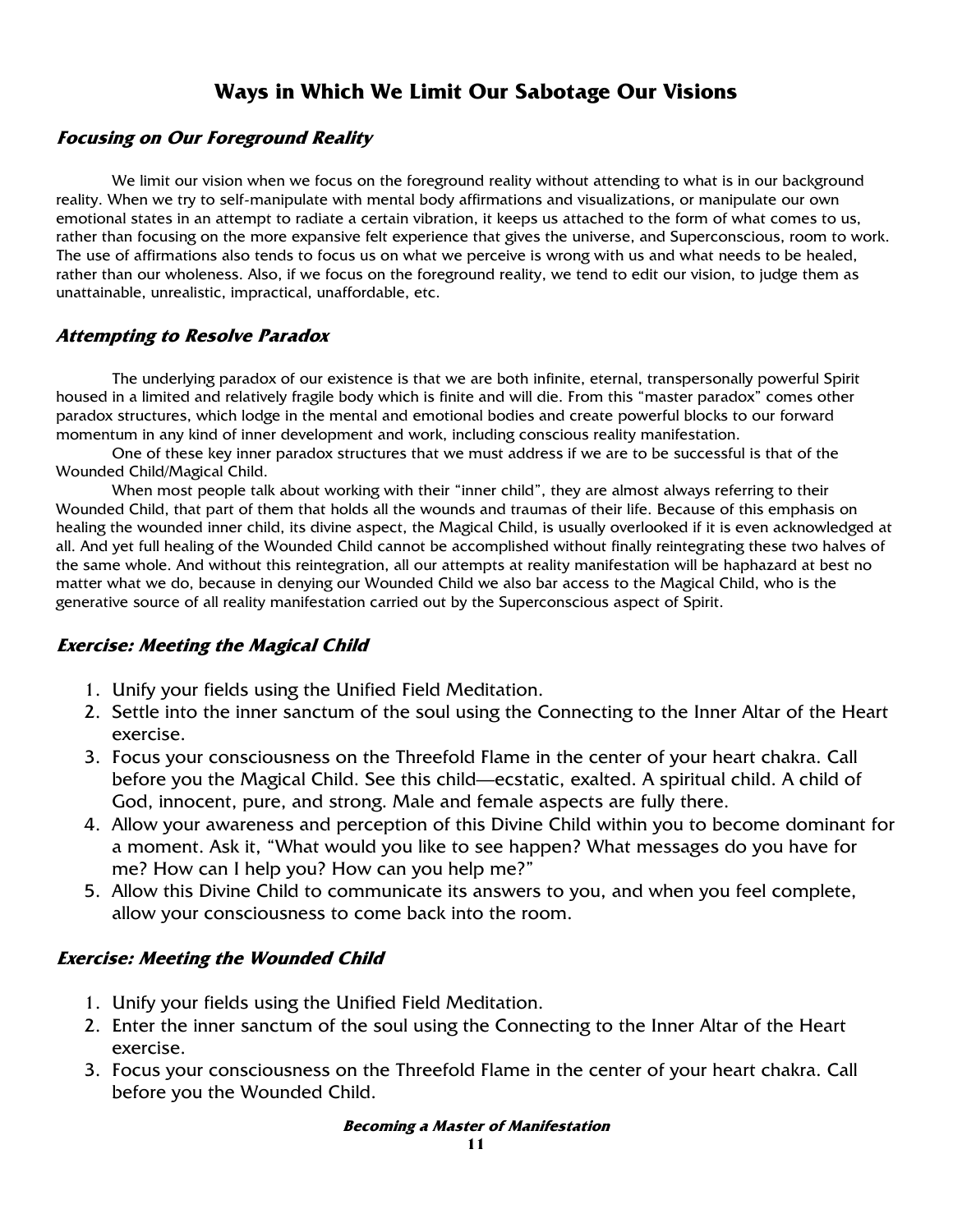- 4. This aspect of self may not be as easy to connect with as the Magical Child. You may have to travel through one of the doorways and/or paths leading from this central sanctum to find it. It may be hiding, or locked up. Enlist the help of Spirit in locating this part of you.
- 5. Once you've found this child, allow yourself to contact it telepathically and see its perspectives. See its views of the world and of life. Now ask it, "What can you do to help me? What can I do to help you?"
- 6. Allow the Wounded Child to communicate its answers to you, and when you feel complete, allow your consciousness to come back into the room.

Most of us spend a good part of our life denying one or both of these aspects of ourselves. We distrust the Magical Child and fear the Wounded Child. We also take powerful unconscious and/or subconscious vows to deny them, creating a closed system that limits our ability to move freely.

### **Exercise: Denying the Children, Denying Ourselves**

- 1. Unify your fields using the Unified Field Meditation.
- 2. Enter the inner sanctum of the soul using the Connecting with the Inner Altar of the Heart exercise.
- 3. From the Threefold Flame, call both children before you. And choose one. And tell the other one that you are going to deny it in favor of the one you chose. Notice how they react. Notice how they feel about that. Now, choose the opposite one and tell the other that you are going to deny it in favor of the other one. See how they feel about that.
- 4. When you feel complete, allow your consciousness to come back into the room.

When we follow our Spirit without hesitation, or when we attempt to do so, aren't we dealing with these elements? How many of us within ourselves felt like we were making these kinds of choices? How many of us, when we tried to follow our Spirit without hesitation, tried to be that perfect Magical Child in denial of the Wounded Child? If we examine our lives, we can see if and how we have been denying one for the other. Have we been flipping from one pole to the other, trying to resolve an insoluble paradox? The desire for the Magical Child grows strong. Then the voice of the Wounded Child become so loud we can't deny it any longer. So we go back to take care of it, and in the process, we deny the Magical Child. It doesn't feel right when we are fully conscious of making such a choice, yet it is a choice we have made without blinking an eye many times in our lives. First we deny one, and then we deny the other. Deny one, then the other. Then we become totally fascinated by healing the Wounded Child and while we are occupied with that, we forget about the Magical Child.

### **Vow Break: Denying Our Wholeness I**

**I now rescind any and all vows that I, anyone in this body, and anyone in my genetic lineage has taken pertaining to denying any parts of my wholeness, including the Divine Child and the Magical Child. I now declare these vows null and void in this incarnation and all incarnations across space and time. All parallel realities, parallel universes, alternate realities, alternate universes, all planetary systems, all Source systems, all dimensions, and the Void. Please release all structures, devices, entities, or effects associated with these vows. NOW!**

### **Exercise: Center of the Paradox I: Magical Child - Wounded Child**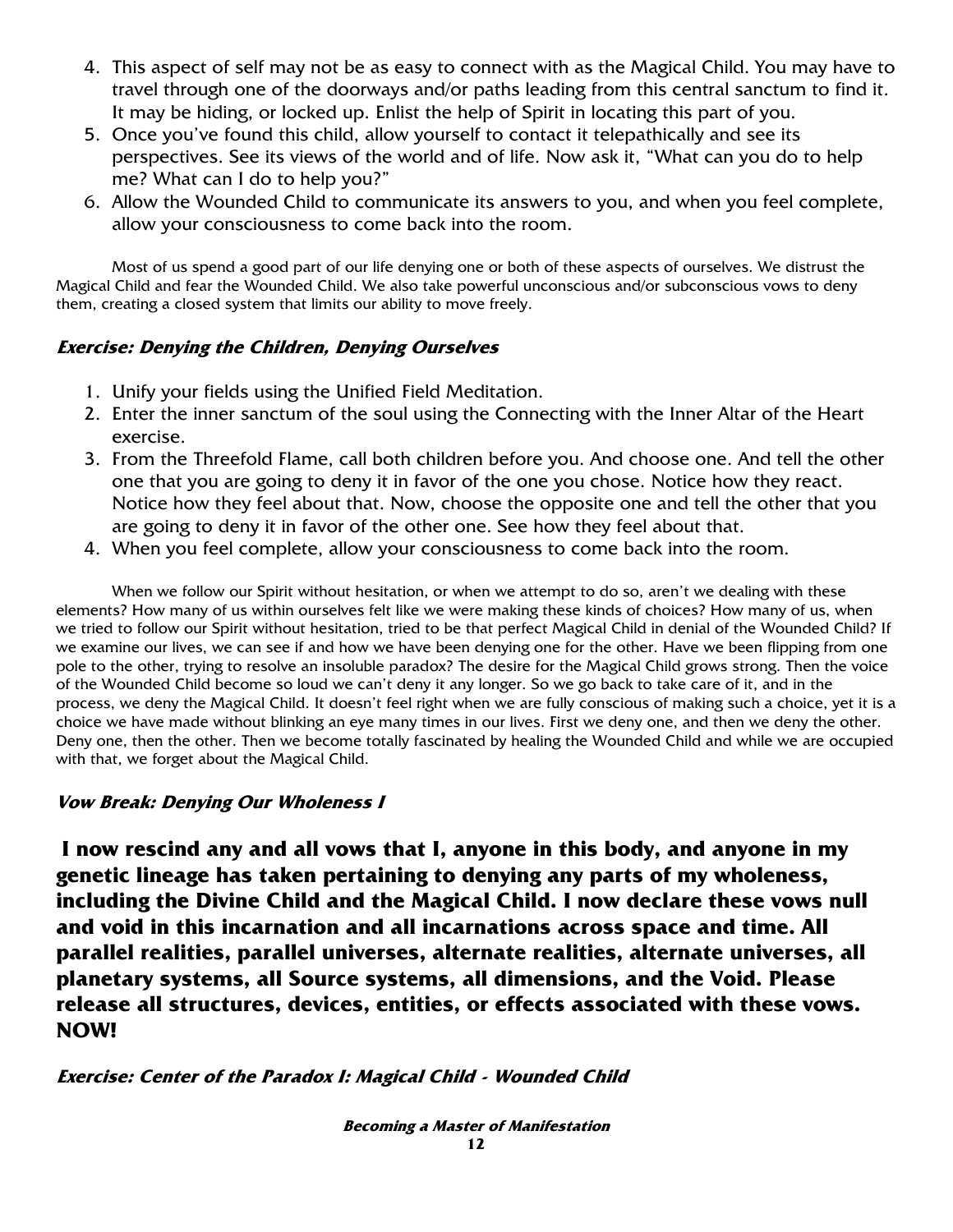- 1. Unify your fields using the Unified Field Meditation.
- 2. Connect to the inner sanctum of the soul using the Connecting to the Inner Altar of the Heart exercise.
- 3. Focus on the Threefold Flame in the center. Visualize a spectrum of energy in front of you horizontally. On one end of this spectrum is the Wounded Child, on the opposite side, the Divine or Magical Child. The spectrum of energy represents a wholeness, connecting the two apparent opposites. Understand that you are both of these things, these seeming opposites, simultaneously.
- 4. Now have both of the children come to the center of this paradoxical spectrum of energy. And just have them be there together. Just be with them. No desire to try to resolve the paradox. Nothing to fix. Allow yourself to be in the space where you are neither one nor the other. But there is a wholeness there. Allow yourself the experience of loving both of them as part of your wholeness. Just let yourself be there. They are both what they are. They are what they represent. Allow yourself the experience of looking at both of them with no desire to change them. Just radiating love towards them. And just continue to look at them and love them just as they are.
- 5. Continue to radiate love. They are either end of this energy spectrum, but it is a whole something, a complete something. And you are just observing it and loving it. It just is what it is.
- 6. Now move to a higher perspective where you can see the perfection of how each one of them was shaped by events and interactions with other beings. Just allow yourself to sense the perfection of the structure of it all. Of the flow of it all, of the simplest forms of what it is that each one of them represents singly and what it represents as a whole. And just be with it. And allow yourself to know something useful about all of that. Just accept whatever occurs to you. Observe the editing function in yourself and set it quietly aside.
- 7. When you feel complete, allow your consciousness to come back into the room.

The Wounded Child is an illusion. It is actually a repository of abilities, qualities, and talents. Without access to the Wounded Child, the gifts of the Magical Child, including that of reality manifestation, are inaccessible to us. It can be this simple: if we stop trying to resolve the paradox, they both transform and all of the rich power they hold is available to us.

So what have we been mastering through this inner work? Seeing our wholeness, allowing, accepting, and loving our wholeness, and living in the center of the paradox without trying to resolve it. Part of mastering something is seeing the value of it. So hopefully in this process we can have experiences that give us a sense of the value of mastering these things, and results we can validate for ourselves. Because if there is no value to us in mastering something, we won't master it. Why would we bother?

We can love our wholeness, our Wounded Child and Magical Child. We can ask Spirit to bring our maleness into our body all the way down into our legs. It's the Wounded Child that resists the *yang*/maleness coming into our bodies. The Wounded Child was wounded by a male-dominant civilization. Love our wholeness—Wounded Child, Magical Child—everyone's got a place.

When we try to resolve the paradox, when we try to bring our maleness fully into our bodies, all the way down our legs, into the Earth, we find out what happens when we haven't integrated our wholeness fully. There is no enemy except for the Wounded Child's. So the Wounded Child kicks our male energy out of our bodies because we are fascinated by our wounds, by our victimhood, and the Wounded Child takes control through fear.

Now let's consider the possibility that there is no such thing as the Wounded Child. That previously what we have identified as the Wounded Child is simply half of our wholeness. It's not wounded. That was just a role it had to play. It has no enemies and no one to try to overcome it and no one for it to try to overcome. Male energy is about taking a stand and holds the ability to take a stand, including taking a stand for our vision. If we resist our male energy, we cannot take a stand for our reality, and if we can't take a stand for our reality, we can't consciously manifest it.

Our souls have no gender, but they do carry with them a ratio of male and female energy. In this context, male and female refer not to physical gender but with radiant versus receptive, yang versus yin, energy.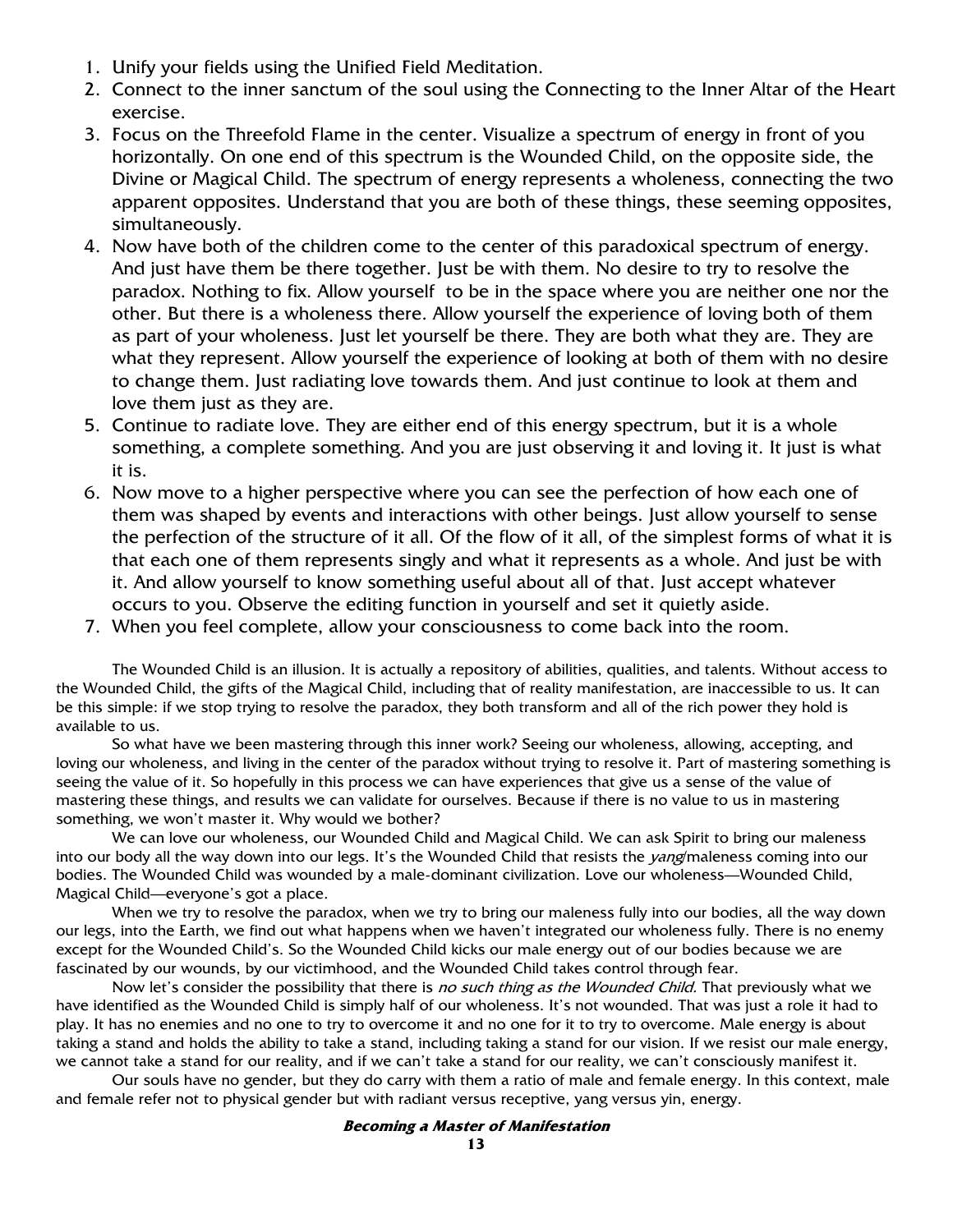Our resistance to maleness can come about because of being traumatized by males and male-dominant culture, by a basic dislike of the world, and by the perception that male energy is ruthless and self-centered. But without it, we lack a visionary focus and the ability to take a stand.

We resist female energy when we have been traumatized by females, failed to bond properly with our mothers, and when we fear connection. There is a perception that female energy is weak, diffuse, ineffectual and spacey. But without it, we lack a state of mystical beingness and delight in the Divine Mystery of life.

### **Vow Break: Denying Our Wholeness II**

**I now rescind any and all vows that I, anyone in this body, and anyone in my genetic lineage has taken pertaining to denying any parts of my wholeness, including my male and female energy. I now declare these vows null and void in this incarnation and all incarnations across space and time. All parallel realities, parallel universes, alternate realities, alternate universes, all planetary systems, all Source systems, all dimensions, and the Void. Please release all structures, devices, entities, or effects associated with these vows. NOW!**

### **Exercise: Center of the Paradox II: Male - Female**

- 1. Unify your fields using the Unified Field Meditation.
- 2. Enter the inner sanctum of the soul using the Connecting with the Inner Altar of the Heart exercise.
- 3. Focus your consciousness on the Threefold Flame.
- 4. In front of you, visualize a horizontal spectrum of energy. Your maleness is on one end, and your female energy is on the other end. The spectrum of energy denotes a wholeness.
- 5. Have both your maleness and your femaleness come to the center of this paradoxical spectrum of energy. And just have them be there together. Just be with them. No desire to try and resolve the paradox. Allow yourself to be in the space where you are not one or the other. But there is a wholeness there. Allow yourself the experience of loving both of them as part of your wholeness. Just let yourself be there. They are both what they are. They are what they represent. Allow yourself an experience of looking at both of them with no desire to change them. Just radiating love towards them. And just continue to look at them and love them just as they are. Continue to radiate love. They are either end of this energy spectrum, but it is a whole something, a complete something.
- 6. Now move to a higher perspective where you can see the perfection of these beings. Just allow yourself to sense the perfection of the structure of it all. Of the flow of it all, of the simplest forms of what it is that each one of them represents singly and what it represents as a whole. And just be with it. And then just allow yourself to know something useful about all of that. Just accept whatever occurs to you. Observe the editing function in yourself and set it quietly aside.
- 7. When you feel complete, allow your consciousness to come back into the room.

Sometimes, entities from the astral and upper physical planes attach to certain patterns in our lower bodies to help hold them in place, because they feed on the energy generated by them. Unconsciously, we have given them permission to do so. As part of our process of clearing space for our vision, it's a good idea to perform an entity release from time to time.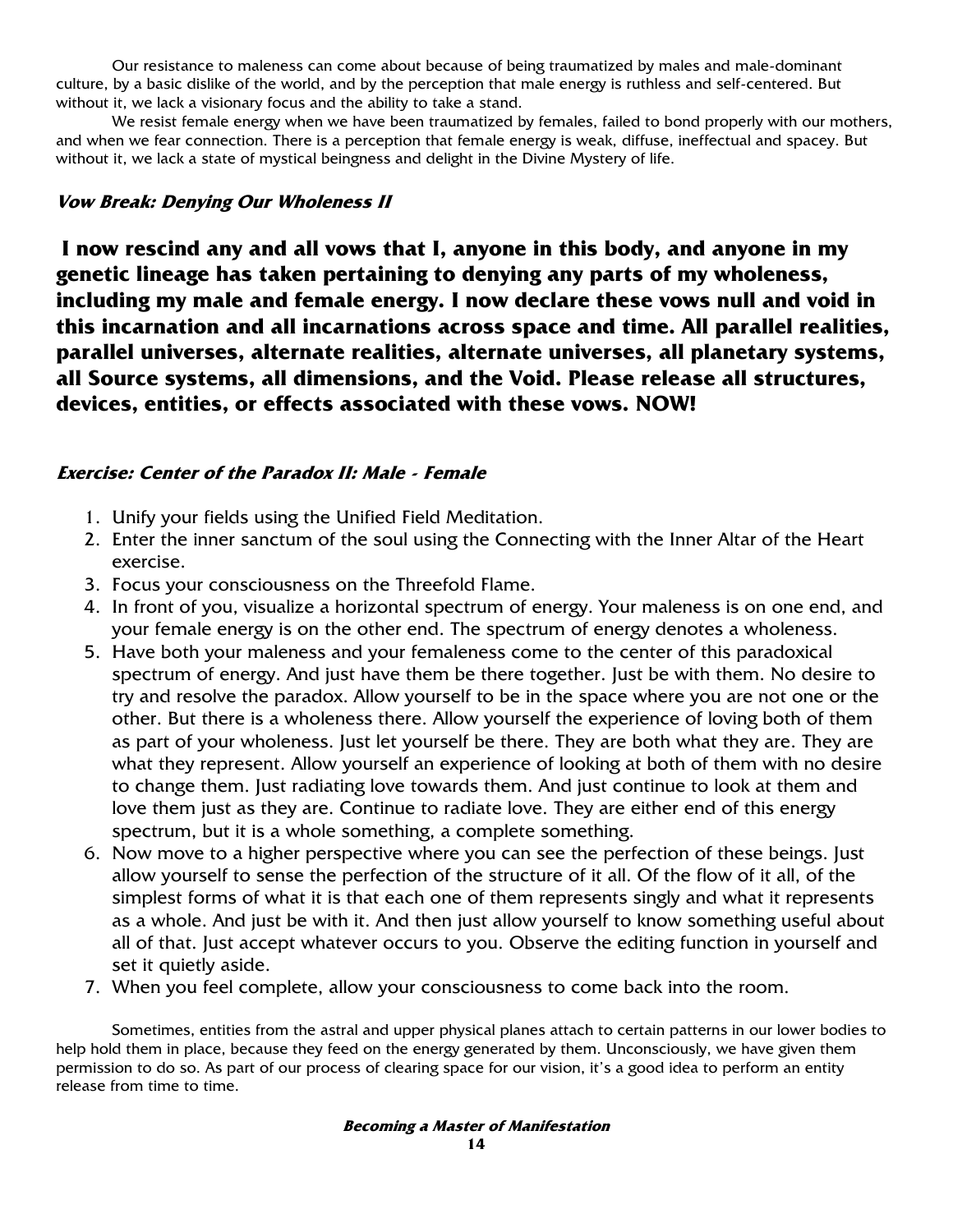#### **Exercise: Entity Release (Angelic Outreach)**

Call for assistance:

**"Archangel Michael please bring down the tunnel of Light. Ariel, Azrael and Aru-Kiri, please assist.** 

**"I break any and all agreements or contracts, both conscious and unconscious, that I have made, anyone in my body has made, or anyone in my genetic lineage has made, with any astral entities, thought forms, demons, dark forces, elementals, aliens or boogies. Please go into the tunnel, we will take you home."** 

From the moment you begin an entity release, assume that feelings or thoughts may not be your own. Boredom, spaciness, resistance, "this stuff never works", anger, aches and pains, and grief may all be coming from entities. Identify them and send them on i.e. "entity holding resistance: go into the Light!"

Toning is very helpful to ease their release. When you feel clear or lighter, ask Michael to take the tunnel back to the Fifth Dimension.

During the course of a karma game of separation and limitation, there is a need for a council of beings to ensure that the game conditions are not violated. Now that the karma game on Earth is shifting gears to accommodate the maturing of the human soul complement, the task of the Karma Board has changed to that of ensuring that free will is maintained. It also continues to oversee the completion of old karmas.

There are many reasons it can be helpful to visit the Karma Board on the Fifth Dimension. You can request your karmic records, or lodge a formal complaint if you feel that another being has violated your free will in any way. For the purposes of clearing space for vision, it can be helpful to dissolve old agreements to give you freedom of movement. Note that the resolution of old karmas does not count as a violation of free will, as you entered into the karma willingly at some earlier point. It is always best, before lodging a complaint, to make the most efficient use of your energy and that of the Karma Board by researching your karmic records with this being to ensure that no karmas related to the issue exist between you and the being in question.

### **Exercise: Visiting the Karma Board**

- 1. Unify your fields using the Unified Field technique.
- 2. Enter your inner soul sanctum using the "Connecting to the Inner Altar of the Heart" exercise.Close your eyes, take a deep breath, and relax. Allow your consciousness to drop into your heart chakra.
- 3. In the center of your heart chakra, you will find your inner sanctum in the center of the Threefold Flame. For the purposes of this exercise, visualize some kind of altar in the center of the Flames. Place your hands on the altar.
- 4. You will see a door or pathway light up in this inner space. Set your intent to visit the Karma Board on the 5<sup>th</sup> Dimension. Allow your consciousness to travel through this passage.
- 5. You will find yourself before a group of 12 Light-beings. Approach them and announce yourself. Let them know that you are incarnate on Earth, and would like to consult your karmic records. At this time, one of the beings will either beam the information at you telepathically, or hand you some object with the information inscribed on it. Be sure that you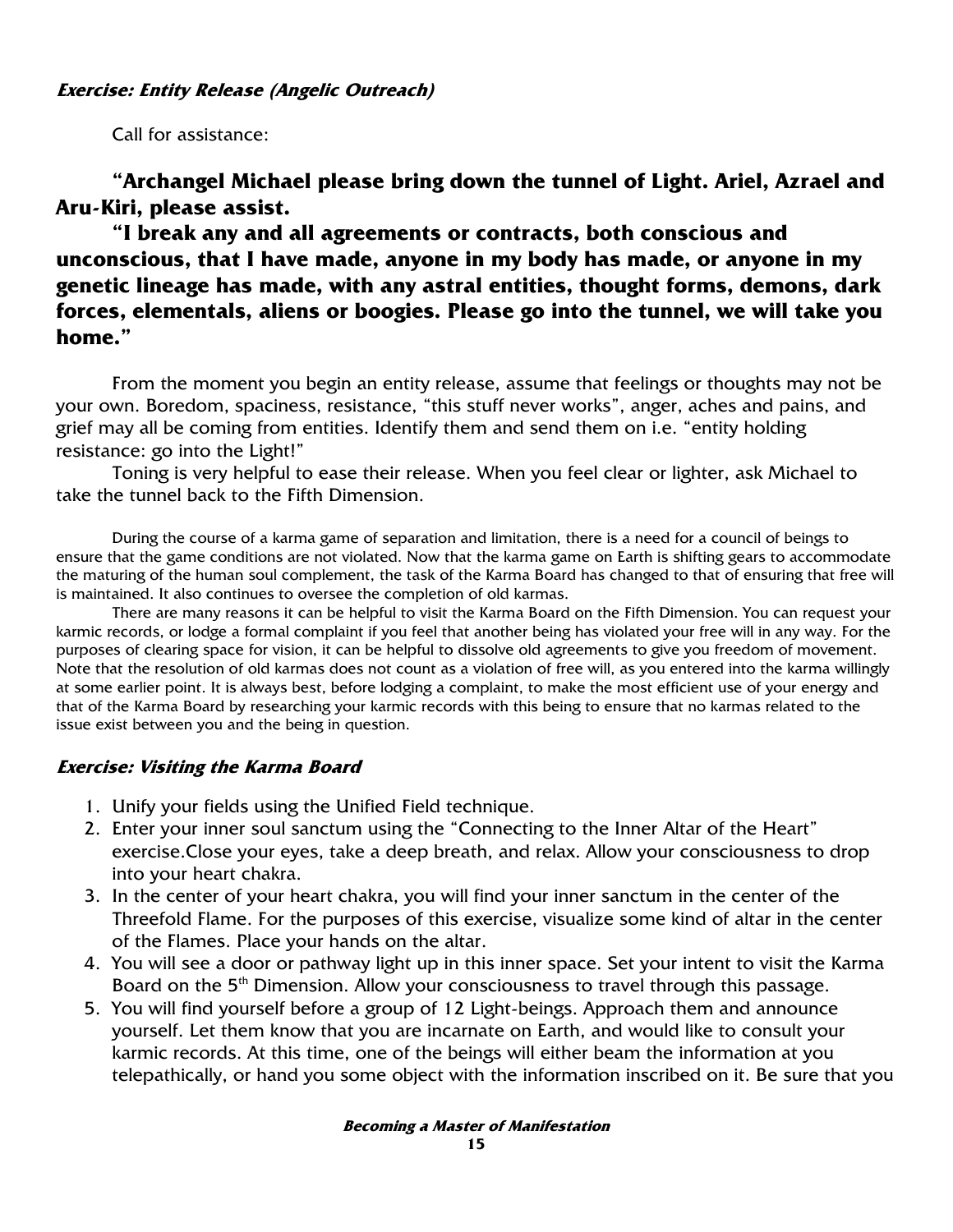only request the part of your karmic records relevant to your current incarnation, or you will be deluged with an overload of information!

- 6. Absorb this information in whatever way you feel most appropriate, paying particular attention to any soul contracts that you might have made for this life. If you find any soul contracts, make a formal request of the Karma Board that you be permitted to invoke Divine Grace to release the need to fulfill these soul contracts (if they are yet unfulfilled). The Board will more than likely permit you to do this at this time, unless your Spirit has some reason for the contract to stand. If they refuse permission for you to dissolve the contracts with Divine Grace, ask them why—they are required to give you a reason for refusal.
- 7. Once permission is granted, call upon the energy of the Silver Ray, Grace Elohim, to dissolve the contracts in question. You may experience this as Grace moving through you, or, if you were given some representation of your karmic records, you may see this representation bathed in silver light, and erased.
- 8. When you feel complete here, set your intent to return to your sanctum in the center of your heart chakra.
- 9. Once you are at the inner sanctum, once again place your hands on the altar. Set your intent to go to the place on the 5th Dimension where you can release your agreements to other beings. You will see a passageway near your altar shine with a blue light. Move down this passageway.
- 10.You will find yourself in a room, black with glowing blue lines. Now, call before you every single being that you have made a pre-incarnational soul agreement with. You may need to enlarge this space! Make it as big as you need to. You may see a great mass of people. It is not necessary for you to individually recognize each one. These are the beings that you have soul agreements with—agreements as minor as giving directions to the post office at a certain time, to as major as a marriage, child agreement or pivotal facilitation.
- 11.When these beings arrive, you will see that you have a blue line connecting your heart chakra to theirs. Your energy is going into them, and their energy is going into you. Announce to these beings, that you are here to release all agreements and contracts. Let them know that you have made the determination to follow your Spirit without hesitation, and that this commitment must override any agreements or contracts you have made with them. Let them know that, by doing this, it does not necessarily mean that you won't fulfill the terms of your agreements with them. It may well be that your Spirit will direct you to do so. But let them know that you can no longer be under any obligation to fulfill these agreements. The agreements must be dissolved, because you are now following your Spirit without hesitation, and cannot be bound by agreements and contracts to other beings.
- 12.Now, allow yourself to see a golden beam of light descending from the ceiling of this space. It swings down, severing the blue lines connecting you to these other beings. And you feel a surge of energy, as all of your scattered energy and focus is given back to you. And all of the energy and focus that you have taken from these beings, this energy is returned to them.
- 13.Thank them, and release them. Allow your consciousness to come back into the room.

## **Clearing Self-Karmic Patterns**

We not only create karmas with others, we create them with ourselves. If there's anything we hate about ourselves, deny about ourselves, a self-karma is almost always at the root of it. It is mostly denying our wholeness and running under these self-karmic patterns that block our ability to efficiently manifest what we want in our lives rather than what we don't want, and so it is worth it to take the time to clear them. If there is one specific area where it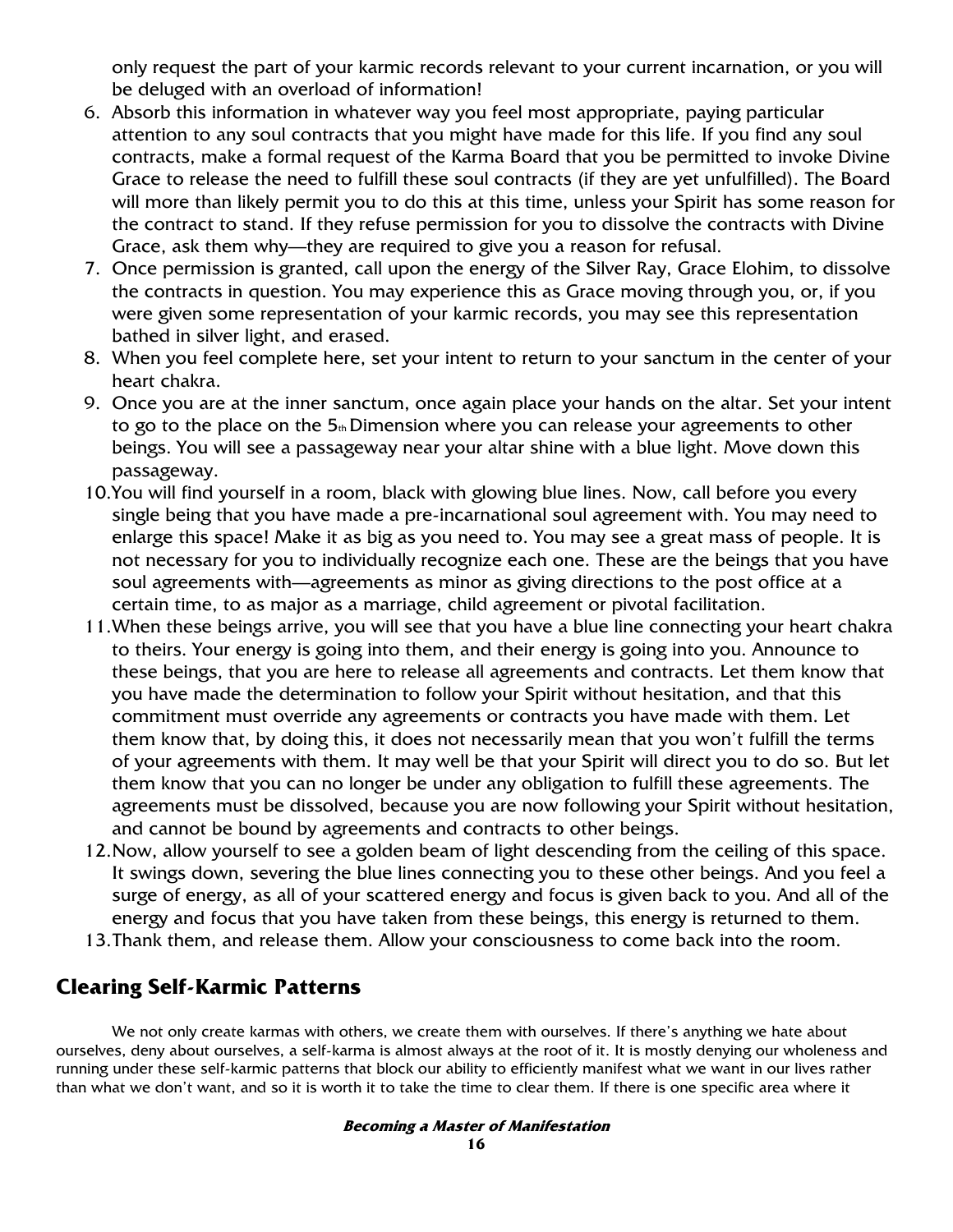seems manifestation is stalled, it's probably worthwhile to do this exercise to clear any self-karmic patterns that may be unconsciously sabotaging our efforts.

### **Exercise: Clearing Self-Karmas**

- 1. Unify your fields using the Unified Field Meditation.
- 2. Enter the inner sanctum of the soul using the Connecting with the Inner Altar of the Heart exercise.
- 3. Focus your consciousness in the center of the Threefold Flame. For the purposes of this exercise, the Truth Flame represents the Mental Body, the Love Flame represents the Emotional Body, and the Energy/Will/Power/Beauty Flame represents the Spiritual Body.
- 4. Set your intention to illuminate any self-karmic patterns that are polarizing in your fields. You may visualize this in any way that works for you, but try to see how there is always a connection to a "sister" pattern in the other field, since self-karmas always originate in both.
- 5. When you see one, set your intention to move it from its places in the Mental and Emotional Bodies into the Energy Flame of the Spiritual Body.
- 6. After a moment, a new form will appear in the Spiritual Body Flame. This is the pattern with its polarity removed and tuned to a higher expression of itself. Move this transformed structure into either field—it will duplicate itself into the other.
- 7. Repeat as many times as you see patterns, or until you feel complete.
- 8. Allow your consciousness to come back into the room.

## **Exercise: Shifting Perspectives**

Very often, when we experience problems and obstacles in our life, whether internal or seemingly external, they can overwhelm us with their closeness. It's hard not to take these events as being directed at us personally. It can seem as if there is no way out of them, that they shadow our lives to the exclusion of all other possibilities. This can be a dangerous trap to be mired in, because you can spend years or a lifetime in this state. It is this sense of overwhelm that leads people down the paths of despair, addictions and self-destructive behaviors, all brought about in an attempt to relieve the pain of this overwhelming issue or problem.

- 1. Unify your fields using the Unified Field Meditation.
- 2. Enter the inner sanctum of your soul using the Connecting to the Inner Altar of the Heart technique. Center yourself in the center of the Threefold Flame/Inner Altar.
- 3. Now, allow yourself to meditate on a problem that has seemed to overwhelm you of late. If you are fortunate enough not to have such an issue currently active, call up from your memory a time in your life when you were experiencing such a problem. Look at it as clearly as you can, and allow it to unfold before your consciousness fully. Allow yourself to experience any emotions you may have come up around this issue. Does it seem to close around you, banishing all other thought? Does it seem awfully large and close and insurmountable, this problem that you are experiencing in your life?
- 4. Now, allow yourself to release the energy of this problem for now.
- 5. Allow your consciousness to merge with your wholeness as Spirit. Take as long as you need to establish this link to your own Spirit. Now, from Spirit's objective perspective, in the consciousness of Spirit, look at this problem in your heart chakra from the perspective of Spirit. Allow yourself to become aware of the choices that brought this situation about. If you feel any judgment, of yourself or others, come up when you look at this now, take some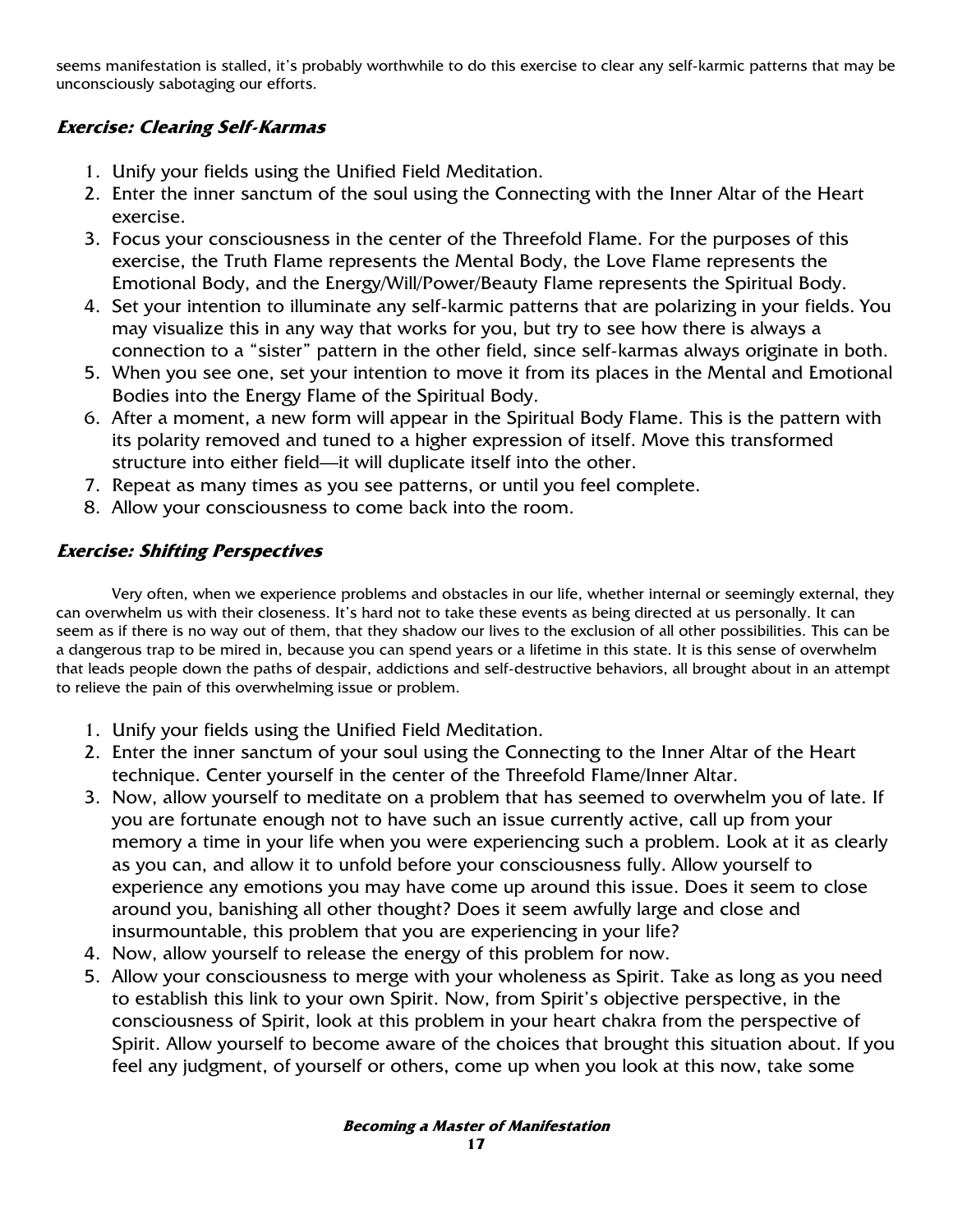time to deepen your connection to Spirit's viewpoint. You should feel the judgment ease away.

- 6. How does Spirit view this situation, in the scheme of your life? What path brought you to this impasse, and what is the best and easiest path out of it? Do you see how, as overwhelmingly huge it may seem to you on the  $3<sup>rd</sup>$  Dimension, how it looks from the viewpoint of your Spirit? Allow a solution to this problem to come to you, a gift from your Spirit.
- 7. Have you ever considered the possibility that your problems are your friends? That they're not really problems at all! What they are, are indications of things that you need to have in your environment, and things you need to develop in yourself. What you see as a problem, a master sees as a message about the next steps in the development of the Divine Plan. When something is not working, you say, "Those are probably my next steps."
- 8. When you return to your heart center, allow the Silver Ray of Grace Elohim to suffuse your heart chakra with Divine Grace, releasing the problem to Spirit.
- 9. Allow your consciousness to come back into the room.

### **Exercise: Rescripting Roles**

Consider the possibility that you are the producer, director and scriptwriter of your own existence, but you've forgotten the fact that you are playing this role. It is a metaphor which can be useful—as the immortal Bard said, "all the world's a stage". As producer of this production which is your life, you are responsible for all of the casting decisions as well as the direction that the story will take (also budgeting and special effects, but we'll get to that later!). In this light, consider that the people in your life are playing out roles that you have assigned to them. You have a Mom to play the kind of Mom you scripted for, a Dad to play that role, a significant other, and so on.

Sometimes, it is hard to see the actual essence of a person you are in relationship with. You are so caught up in the role which you have assigned to them, that you can only see the characterization, not the character.

It is always helpful to see past this illusion, to the essence of the being beneath. If you are not quite prepared to take this step, though, it can be helpful to "re-cast" these roles in your life, so you can experience these beings in, at the very least, a different light. Sometimes we script villains into our lives, when there is really no necessity to do so!

- 1. Unify your fields using the Unified Field Meditation.
- 2. Settle yourself in the center of your inner soul sanctum using the Connecting to the Inner Altar of the Heart technique, and settle yourself in the center of the Threefold Flame.
- 3. Allow yourself to envision an important, pivotal person in your life, past or present. This should be someone who has had a great impact on your existence, for good or ill. Allow yourself to recall the ways in which you've experienced this being. How did you "cast" this person? What role(s) did they play for you in your life? Allow yourself any insights that Spirit wishes to give you at this time. You may find that they play an archetypal role, or that their role was more subtle.
- 4. Now, ask Spirit to show you a vision of the person beyond the role that you scripted for them. Let Spirit show this being to you in her wholeness. Can you see how the role you scripted for her in your life was only a small part of the totality of that person's being? If this person is still in your life, allow yourself to be stimulated by the possibilities of this, that this person could be more to you than the role into which you have "cast" her.
- 5. Allow yourself to absorb Spirit's view of this being, in its wholeness and in all its multifaceted dimensions. Is there anything in this person's wholeness that you would like to see manifest in your experience of this being? Ask your Spirit to transform your scripted role into something greater, broader, more flexible, more allowing of that being's wholeness.
- 6. Allow your consciousness to come back into the room.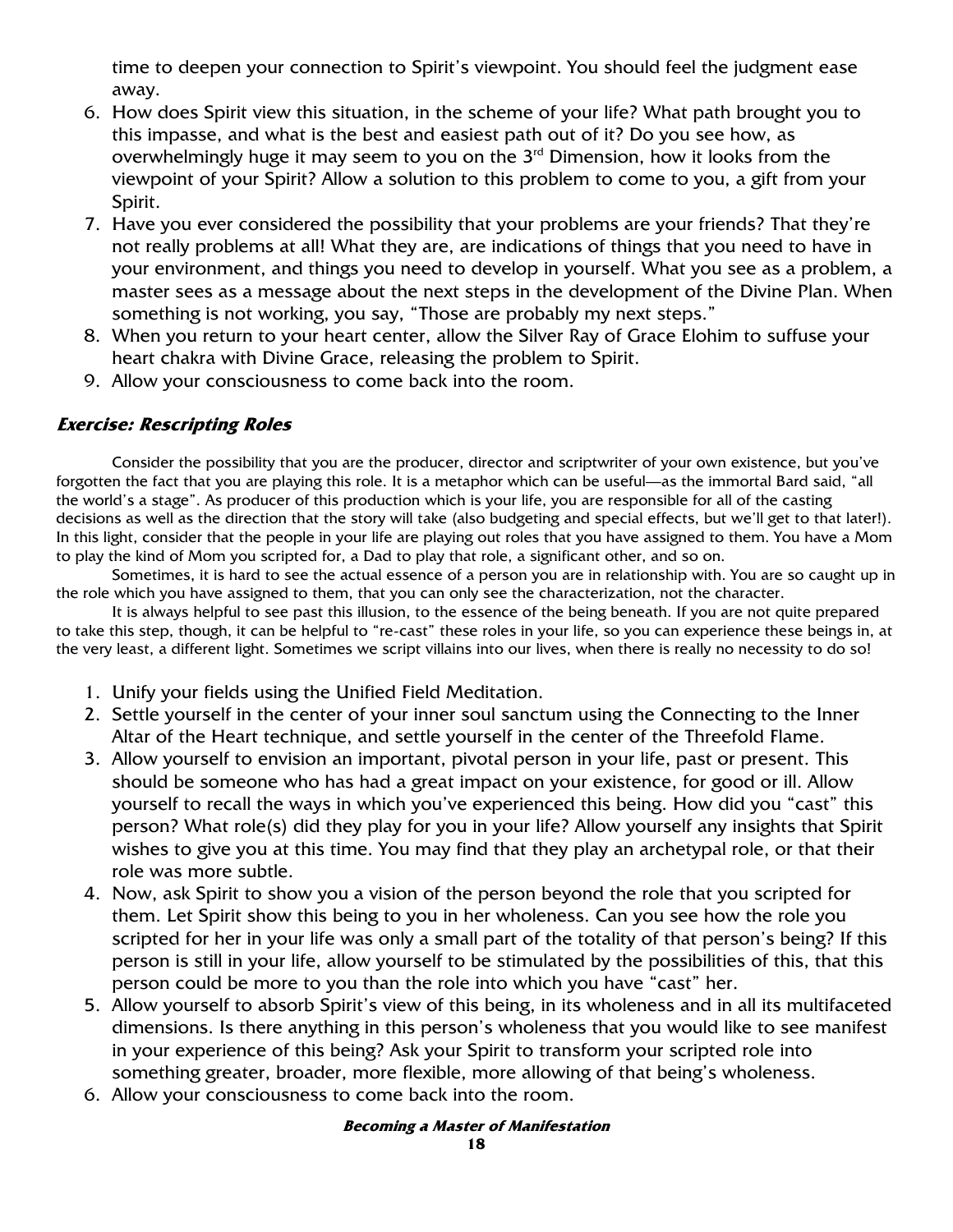### **Exercise: Forgiveness**

Where our hearts have been hardened by the pain inflicted by others, they cannot open. The release from karma and the gift of Divine Grace is not intended just for us to be forgiven for our karmic choices, but also so that we can be liberated from the burden of unforgiveness. It's important to remember that Grace is available for our use as well as for our benefit!

- 1. Unify your fields using the Unified Field Meditation.
- 2. Center in the inner sanctum of your soul using the Connecting to the Inner Altar of the Heart technique.
- 3. Allow yourself to imagine a being with whom, in this lifetime, you have had some trouble. Maybe this being has wronged you in some way, done damage to you, harmed you. Maybe this being is someone that you feel you have been in karmic relationship with. As long as you cannot forgive this being for her trespasses against you, it makes it very hard to walk in a state of Grace.
- 4. Realize that every being that you have been in relationship with loves you, supports you, and wants you to have it all, whatever "all" is by their lights. They gave to you what they had to give. While these beings may have lived in fear and hatred, they gave of themselves what was possible for them in that moment. The time has come to acknowledge their service to you, and their loving intent, no matter how this intent seemed twisted by their fear.
- 5. Now, when this being is in front of you, allow yourself to feel the truth of this. This being loves you, supports you, and wants you to have it all. Feel the energy of that, how that feels in your heart. Now comes the hardest part—forgiving them. In this act, you are pledging to release your resentment, your fear, and your unforgiveness of this being. You can release this only if you are truly willing. If you find that you cannot do this at this time, that the pain is too fresh, then you might wish to find another being to release in this exercise.
- 6. If you are willing to forgive this being at this time, allow yourself to be filled with the Silver Light of Divine Grace. Allow this Grace to flow throughout your body, through your heart chakra to suffuse your fields with silver light. Allow this light to spill out of your field into the heart chakra of this other being. In forgiving this being, feel how you are also forgiving yourself. Feel how you both give and receive this Grace. Allow yourself to truly experience the love that this being holds for you, and the love you hold for this being.
- 7. When you feel complete, allow your consciousness to come back into the room.

#### **Exercise: Listening for Spirit's Voice**

Very often, it is difficult for us to distinguish between what is the urging of Spirit and what is the prompting of the ego. Sometimes, the clamoring in our mental bodies is so strong that it drowns out Spirit's voice. Spirit's voice is powerful, but subtle, communicating to us in a direct knowing rather than through internal dialogue, which is almost always the voice of the mental body or of astral entities. Spirit tends to "speak" in a sense of knowingness, of recognition.

- 1. Unify your fields using the Unified field meditation.
- 2. Close your eyes, take a deep breath, and relax. Concentrate on your heartbeat. Allow yourself to focus only on this for a time.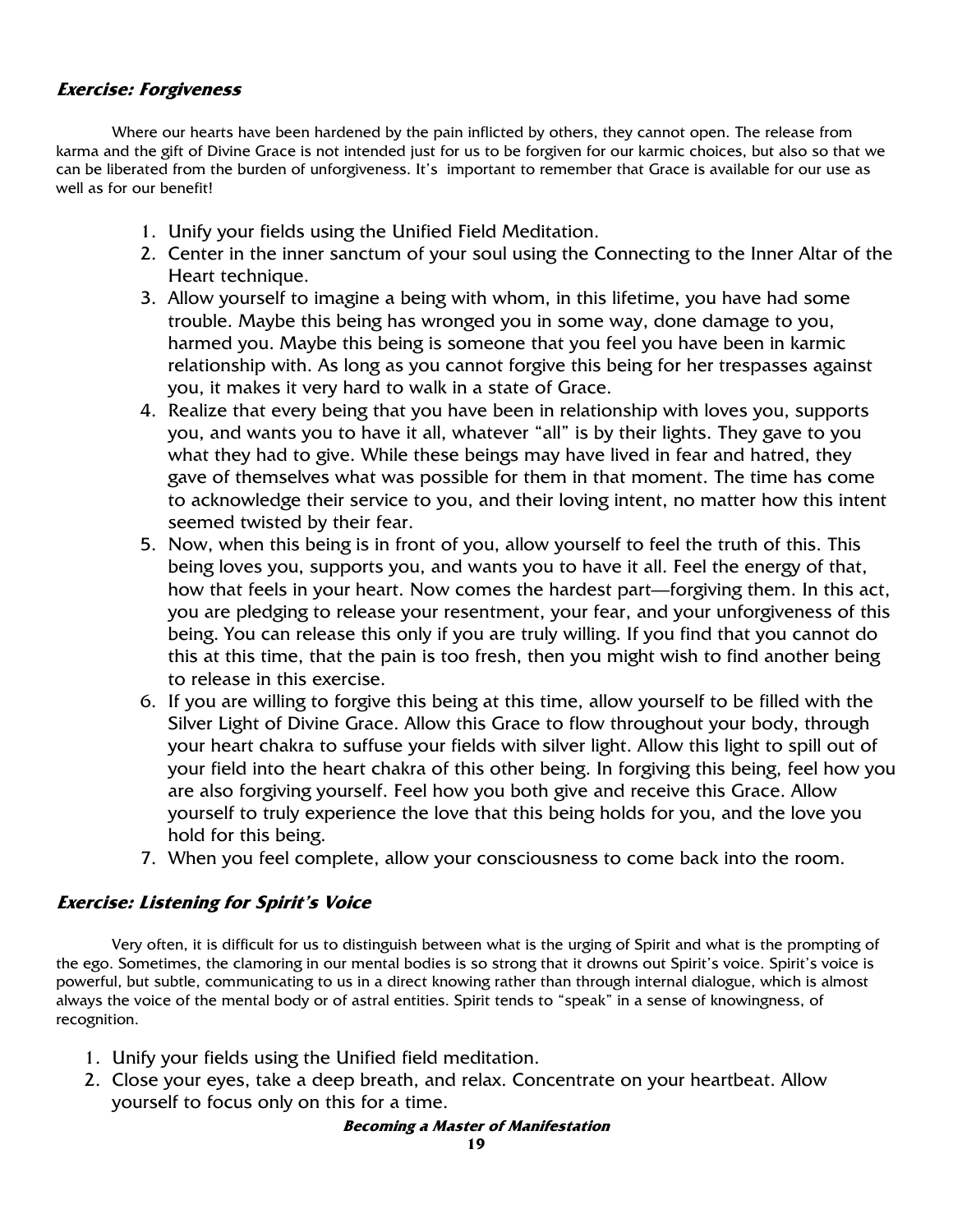- 3. Now, after you are in the rhythm of your own heart, become aware of the pause between heartbeats. In this place of silence, ask your Spirit for guidance, either in a general way or in the form of a specific question. In the pause between heartbeats, your Spirit will speak to you in a voice without words, with boundless and unconditional love. Allow yourself to have this communication and communion.
- 4. Allow your consciousness to return to the room.

## **Exercise: Accessing Spirit's Vision**

- 1. Unify your fields using the Unified Field Meditation.
- 2. Close your eyes, take a deep breath, and relax.
- 3. Allow your consciousness to drop to the Divine Purpose Crystal, located in the upper breastbone. This structure looks like a multifaceted crystal. Request of Spirit that its vision of Heaven on Earth be transmitted through the crystal. Allow the energy/information of the vision to radiate from the faceted crystal, radiating out into the cells of your body. Allow the energy of this vision to suffuse each cell of your body, then flow out of the pores of your kin, moving out into your fields.
- 4. Take deep breaths. With each outbreath, release more of Spirit's vision into your outer fields.
- 5. Allow yourself to be one with Spirit's vision, and allow any thoughts about this vision to emerge from your mental body.
- 6. When you feel complete with this communion, allow your consciousness to come back into the room.

## **Exercise: Aligning the Lower Bodies to the Spiritual Body**

The Spiritual Body is intended to act as an interface between the Spirit and the Mental and Emotional Bodies. Ideally, the Mental Body takes its cues about reality from Spirit, communicating through the Spiritual Body. Unfortunately, as a result of the separation patterning inherent in the Karma Game as it has been played out here on Earth, the Spiritual Body is mostly ignored by the Mental Body in favor of its own survival structures.

- 1. Unify your fields using the Unified Field Meditation. Close your eyes, take a deep breath, and relax.
- 2. Allow yourself to visualize your emotional body. It is the second of the "lower bodies" (the first is the physical body"). Allow yourself to see its spin. You'll notice that in some areas it seems murky, or that some areas seem slower than others. Increase the spin of the emotional body, until you feel a sense of it "clicking" in (this is usually at the 55:34 Fibonacci spin rate).
- 3. Now concentrate on the mental body. You'll notice that it moves a little more rapidly than the emotional body. In this body, you might notice a lot of "stuck areas", even boxy structures. These are closed systems in the Mental Body, places where very rigid decisions have been made about what is "Real". You may also notice six spinning double tetrahedra above your head. These are the Monitors. It is their task to filter your experiences for you, to edit out anything that is inconsistent with what your Mental Body has decided is "Reality". Increase the spin of this body, too, until you feel a sense of it "clicking in" (this is usually at the 89:55 Fibonacci spin rate).
- 4. Now, allow yourself to visualize the Spiritual Body. It is spinning faster than the other two, probably at a rate of 144:89 (if you sense that it isn't, please ask your Spirit to adjust it to this spin rate). You may notice that there is very little energy flow between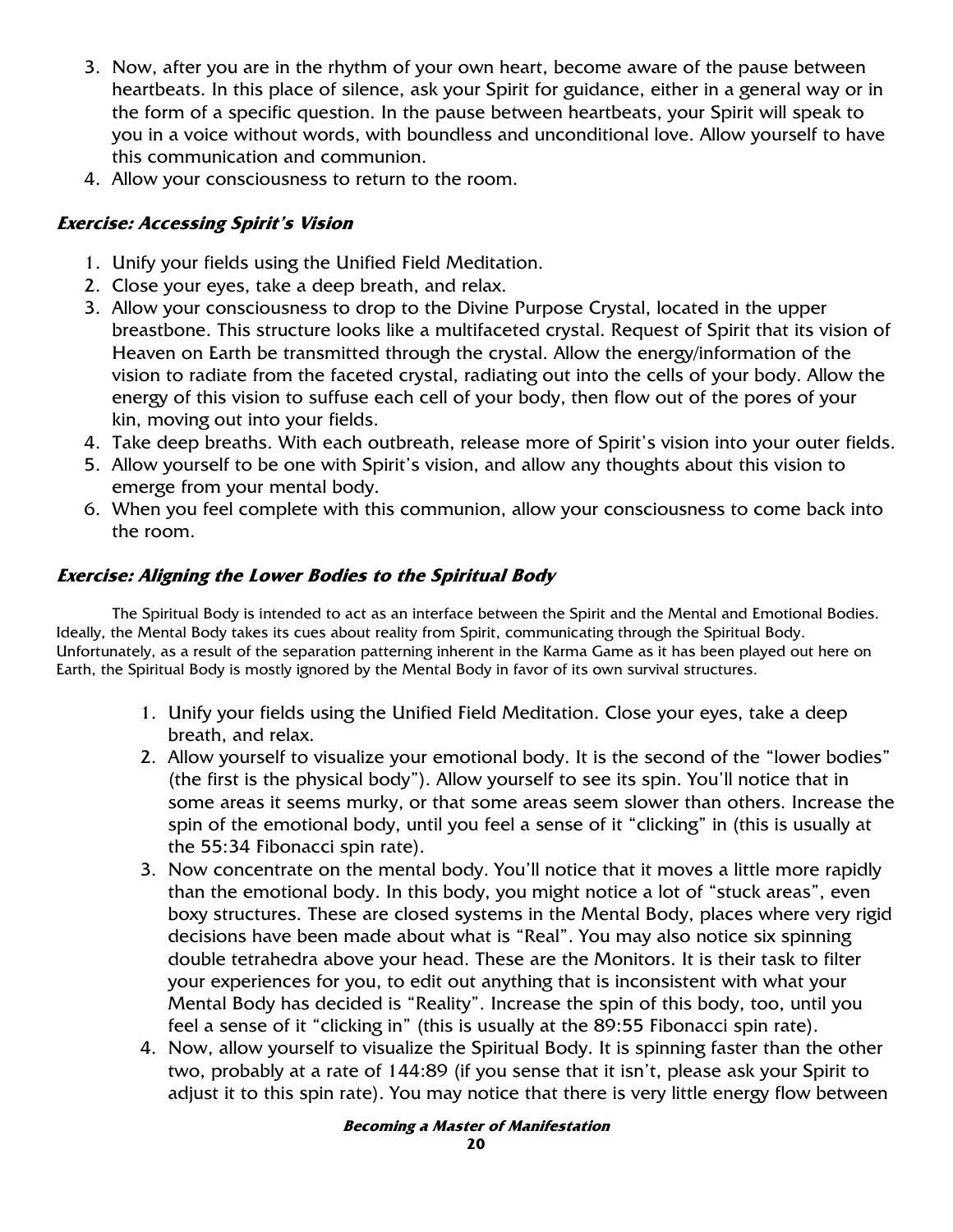the Spiritual Body and the lower bodies (you may also notice that there seems to be quite a bit of energy exchange between the Physical, Emotional, and Mental Bodies).

- 5. Concentrate again on your Mental Body. By intent, increase the spin, until it reaches 144:89, matching the vibration of the Spiritual Body. Concentrate on the emotional body. Allow it's spin to rise to 144:89 also. By now, you should be conscious of the three fields, vibrating at the same rate of spin.
- 6. From the Spiritual Body, connect lines of energy into the Monitor Tetrahedra in the Mental Body. You may see or sense these structures beginning to transform into icosahedral structures. Once their transformation is complete, they will rise to the level of your 12th Chakra. Allow your Mental Body to be suffused with energy and information from the Spiritual Body.
- 7. Concentrate on the Emotional Body and repeat the process taken with the Mental Body. Allow energy and information to course into it from the Spiritual Body as well.
- 8. When you feel complete, allow your consciousness to come back into the room.

## **Twelve Elements of Vision**

#### **True Identity**

The first thing to establish in a vision is who the being is who will be experiencing this vision—you. What kind of person am I in my vision of Heaven on Earth? Since we have been trained to be a struggling human, we need a more expansive identity to encompass this wonderful new vision. What qualities, talents, abilities would we like to develop, rediscover, bring to their highest expression? We need to see the things we thought were wrong with us as right with us, as hidden strengths merely awaiting transformation to their highest expression. When coming up with a vision for our True Identity, we must stay to what is true to us. We want to match our desires to Spirit. Since Spirit always gets its way in the end, we might as well get on board now! Who are we multidimensionally, what are our spiritual skills and abilities?

 To make it easier to articulate our vision of our True Identity in our vision, it will be helpful to ask for that clarity:

"Superconscious, by the force of Grace, will you manifest the essence of the performance and effect and embodiment of the highest possibilities of my discerning, articulating, and living my true multidimensional identity, completely accepting and delighting in my wholeness, that I am able to see al the things about me that I have disliked as positive qualities, to know and use my talents and abilities at their highest level of expression, to have my desires match the desires of Spirit, and to easily and gracefully write my highest vision of my true identity, so that the power of this can be manifested fully in my experience. And so it is!"

#### **Relationship to Life**

Our vision has to include our relationships with others. How are we in relationship to ourselves, others, Spirit? We will definitely want to be in relationship only with those who are in complete alignment with our vision, and support our sovereignty. This is the area of the vision where we are most likely to control or manipulate—we are usually afraid to leave our relationships up to Spirit. In our relationships, we want transpersonal orientations—no attachment to specific people, places, forms, or concepts.

 To make it easier to articulate our vision of our Relationship to Life in our vision, it will be helpful to ask for that clarity:

**Becoming a Master of Manifestation**  "Superconscious, by the force of Grace, will you manifest the essence of the performance and effect and embodiment of the highest possibilities of my discerning, articulating, and living the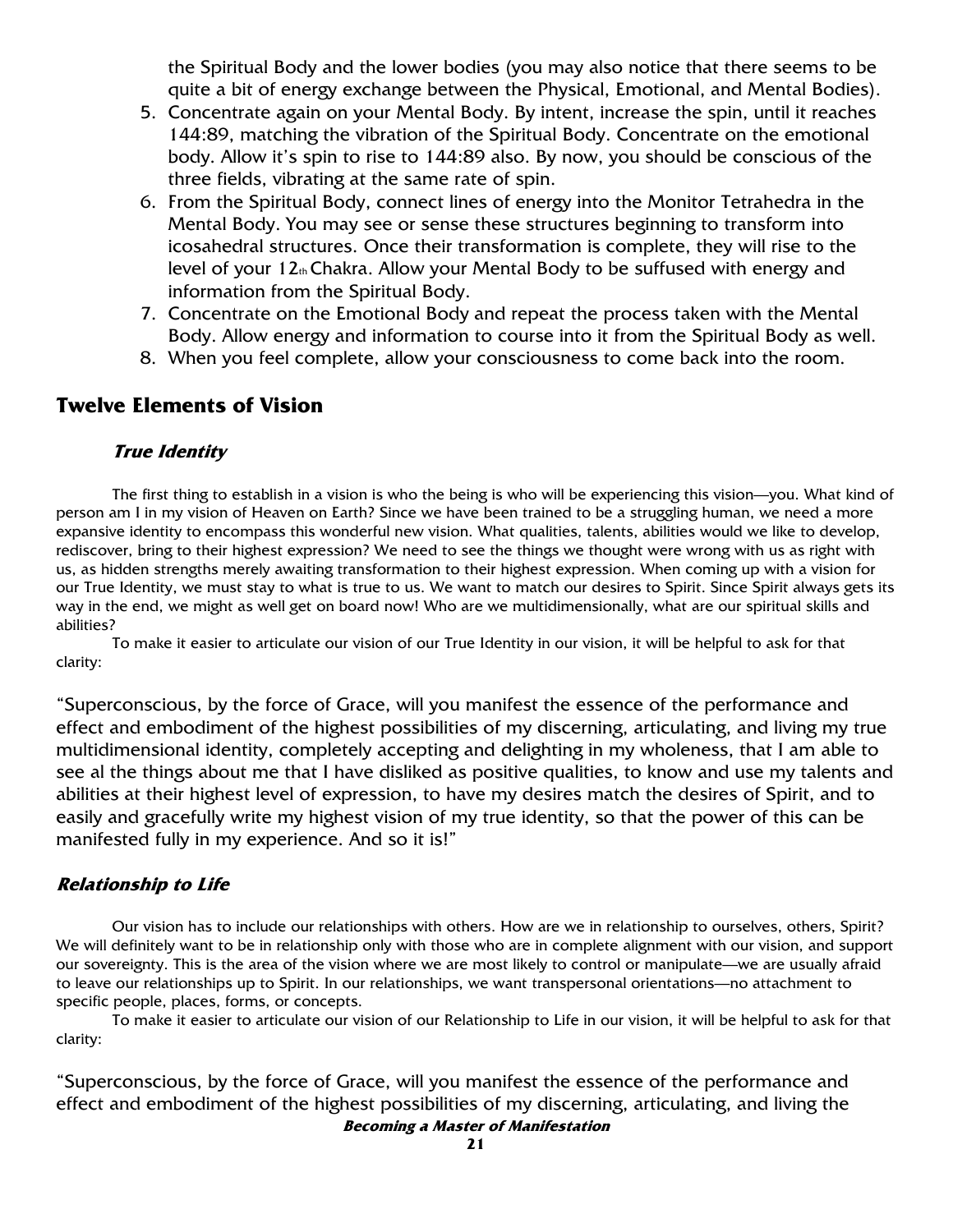highest possible relationship to myself, other people, and my Spirit, that all beings that I interact with are completely in alignment to my vision of Heaven on Earth and completely support me as a sovereign master, that I have no attachment to people, places, forms, or concepts, and that I easily and gracefully write my highest vision of my relationship to life so that the power of this can be manifested fully in my experience. And so it is!"

#### **Emotional Tone**

The emotional tone is where we incorporate our general state of being into our vision. We will want emotional authenticity and spontaneity, joy, delight, and allowing of the expression of our emotional bodies, saying "yes" to the child within, and the filters through which we experience life. This part of the vision is necessary for experiencing our wholeness, without which we cannot experience our mastery.

To make it easier to articulate our vision of our Emotional Tone in our vision, it will be helpful to ask for that clarity:

"Superconscious, by the force of Grace, will you manifest the essence of the performance and effect and embodiment of the highest possibilities of my discerning, articulating, and living spontaneous authenticity, that I am filled with delight and joy of allowing the emotional body full expression, that I accept and allow the child within with all of its silliness, playfulness, and inconsistency so that I can experience the wholeness of my reality, and that I easily and gracefully write my highest vision of the Emotional Tone of my life, so that the power of this can be fully manifested in my experience. And so it is!"

#### **Foundation**

The foundation of our vision allows us to request the kind of relationship to space, time, and money that allows us the grace and ease to manifest our visions easily. Our foundation will delineate the practical, physical things that we want to have as part of our vision of Heaven on Earth. A good relationship with the physical plane means that we will always be in the right place at the right time, that we will always have enough time, energy and resources to accomplish whatever Spirit directs us to do, to have resources show up before we know we need them, and building in the trust that Spirit will always provide everything along with the constant revelation of what form our work in the world should take, work that allows our Spirit full expression of itself while being satisfying to the personality as well.

To make it easier to articulate our vision of our Foundation in our vision, it will be helpful to ask for that clarity:

"Superconscious, by the force of Grace, will you manifest the essence of the performance and effect and embodiment of the highest possibilities of my discerning, articulating and living in a graceful, easy relationship to space, time and money, that I am always in the right place at the right time with the right people doing whatever Spirit directs me to do in the moment, that I am willing and able to listen to the guidance of Spirit, I always have resources provided before I know I need them, Spirit provides absolutely everything I need, I live in a constant state of revelation about the form my work should take, my work allows the full expression of Spirit at all times, I live with a complete orientation to miracles, I always have enough time, energy and resources to do whatever Spirit directs, and that I easily and gracefully write my highest vision of the practical foundation of my life, so that the power of this can be fully manifested in my experience. And so it is!"

#### **Freedom of Expression**

To live our vision of Heaven and Earth and to follow our Spirit without hesitation means that we will need to allow Spirit free rein to express through us without interference from our egos. Instead of fulfilling our need for drama with old negative patterns, we can allow intensity to support our vision and get our need for drama filled by living our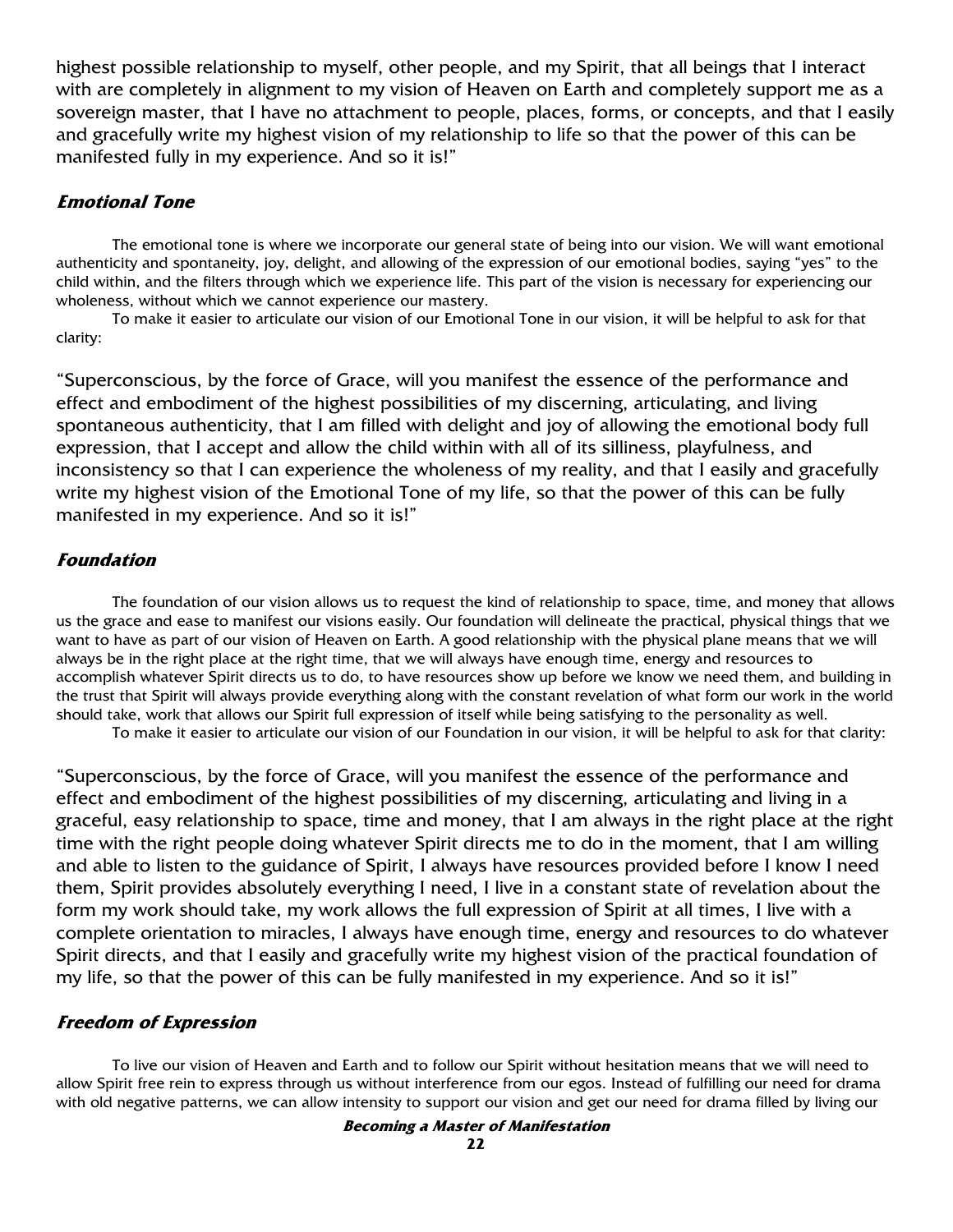vision and following our Spirits without hesitation. We have a sense of powerful forward momentum, filled with the fire of divine purpose, more vibrant and alive. We have a sense of things only getting better and better with each step we take, so much so that we need to build into our vision an ever-expanding capacity for joy. To make it easier to articulate our vision of our Freedom of Expression in our vision, it will be helpful to ask for that clarity:

"Superconscious, by the force of Grace, will you manifest the essence of the performance and effect and embodiment of the highest possibilities of my discerning, articulating, and living the vast, full, spontaneous expression of my Spirit, of having positive, wonderful ways to fulfill my need for intensity and drama that completely supports my vision and co-creation of Heaven on Earth, of living with a sense of powerful forward momentum, more and more vibrantly alive, things just keep getting better and better, every moment contains an excitement about how amazingly wonderful it is and total delight in the expectation that the next moment will bring even more goodness, that I have infinite, ever-expanding capacity to contain all these gifts from the Universe, and that I easily and gracefully write my highest vision of the ecstasy of my freedom of expression, so that the power of this can be manifested fully in my experience. And so it is!"

#### **Contributions to Life**

If our fundamental motivation is to help others, then we will deny our Spirits to do so. Instead, we need to cultivate the motivation that Spirit have its fullest expression, and that every contribution we make to other beings allows a greater expression of our Spirit. That way, everything we do for others will be more effective, because we are serving Spirit first and Spirit knows the best way to be of assistance to another. If we release our attachment to the form this service will take, it allows Spirit the freedom of movement to fulfill the divine purpose with ever-changing forms, and choose the role that best serves in the moment. All healing, teaching, and helping is a side-effect of fulfilling Spirit's directives.

To make it easier to articulate our vision of our Contributions to Life in our vision, it will be helpful to ask for that clarity:

"Superconscious, by the force of Grace, will you manifest the essence of the performance and effect and embodiment of the highest possibilities of my discerning, articulating, and living with only one motivation: that my Spirit have its fullest expression, that all contributions I make to other beings allows a greater expression of my Spirit, serving Spirit serves others more effectively, all appearances of healing, teaching leading or helping are really just me expressing my Spirit, I fulfill my divine purpose with ever-changing forms and I am never bound by forms and roles, and that I easily and gracefully write my highest vision of my contributions to life so that the power of this can be fully manifested in my experience. And so it is!"

#### **Discernment**

 Discernment allows us the ability to see clearly what supports our identity as masters and our vision of Heaven on Earth. It allows us to know in every moment, with each breath and each step, what Spirit is guiding us to do. It gives us the ability to catch when dysfunctional pictures of reality are running us and letting us release them, and when entities are in force so we can bust them. It lets us have continuous insight into our path and our direction, and access our higher wisdom about the universe and universal law. It allows us to form our own personal philosophy of life based on our own personal validation and experience.

To make it easier to articulate our vision of our Discernment in our vision, it will be helpful to ask for that clarity:

**Becoming a Master of Manifestation**  "Superconscious, by the force of Grace, will you manifest the essence of the performance and effect and embodiment of the highest possibilities of my discerning, articulating and living with the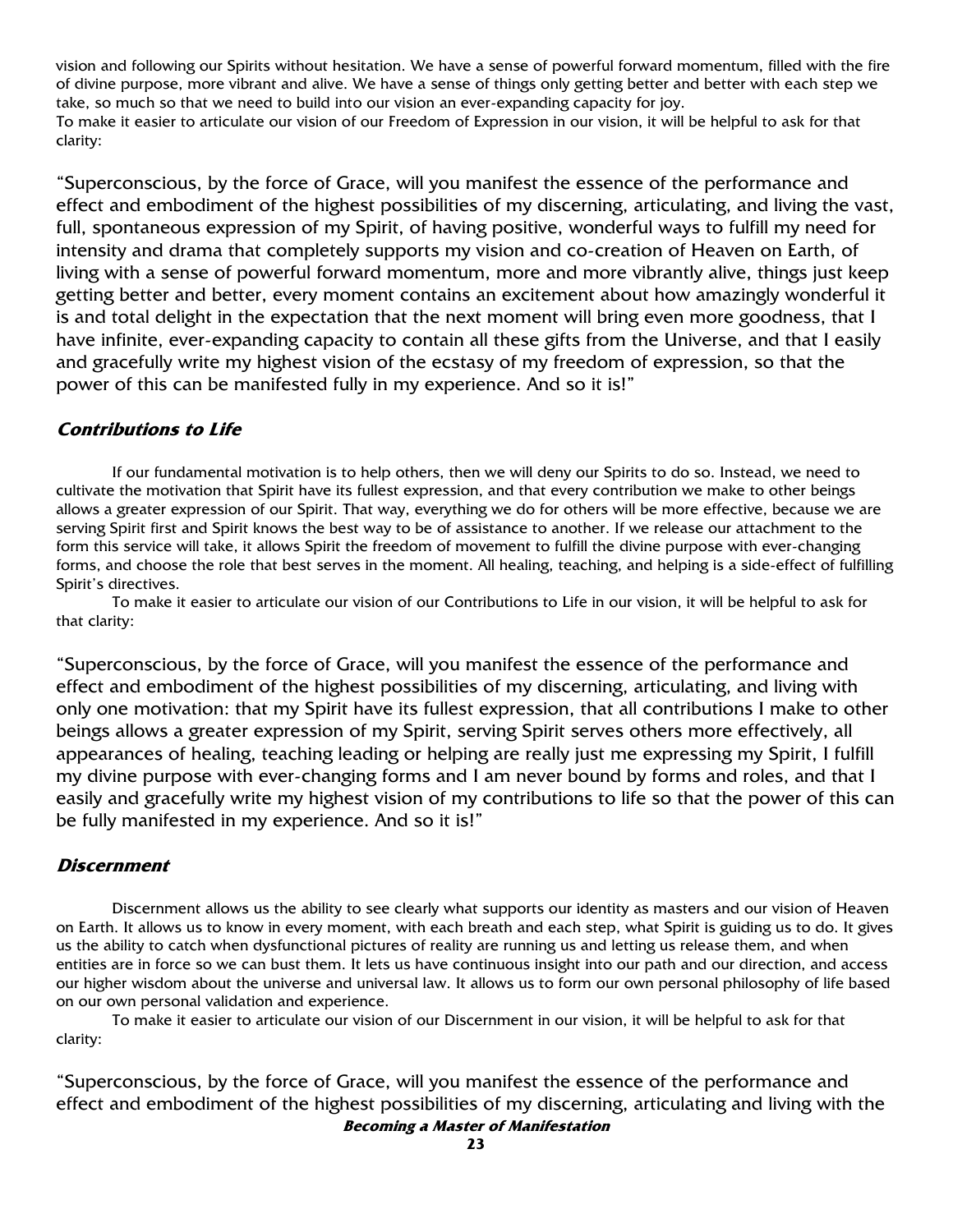ability to discern what supports my true identity and vision of Heaven on Earth, and what my Spirit is guiding me to do, that I am able to quickly perceive when I am running dysfunctional pictures of reality and release them, that I can easily tell when astral entities are in force and walk them into the Light, my discernment allows me to have continuous insights and revelations, that I have high wisdom about the universe and universal laws, that I have my own personal philosophy of life, and that I easily and gracefully write my highest vision of divine discernment, so that the power of this can be manifested fully in my experience. And so it is!"

#### **Transpersonal Power**

When we embrace our full transpersonal power as realized multidimensional masters, we know that all power comes from Spirit, that Spirit provides absolutely everything, that all other symbols of power mean nothing, and that we honor our Spirits as the source of our power and allow it to flow through us.

 To make it easier to articulate our vision of our Transpersonal Power in our vision, it will be helpful to ask for that clarity:

"Superconscious, by the force of Grace, will you manifest the essence of the performance and effect and embodiment of the highest possibilities of my discerning, articulating, and living with transpersonal power, that I fully know that all power comes from Spirit, that all other symbols of power are worth nothing to me, that I honor Spirit as the true source of power and allow it to flow through me, that I see all beings as divinely powerful, therefore I have no need to protect, heal or save them, and that I easily and gracefully write my highest vision of transpersonal power, so that the power of this can be manifested fully in my experience. And so it is!"

#### **Wholeness**

Wholeness is important to our vision, because if we are in rejection of any part of us, it severely undercuts our ability to act powerfully to manifest our reality. We need to allow for the possibility that there is no part of us that is not divine in nature, and that those aspects of ourselves that we see as the darkest actually contain the potential for great strengths to be made manifest through us. If we cannot experience Oneness with ourselves, it is impossible to experience Oneness with all life, and if we can't experience that lack of separation, we cannot co-create effectively. To make it easier to articulate our vision of our Wholeness in our vision, it will be helpful to ask for that clarity:

"Superconscious, by the force of Grace, will you manifest the essence of the performance and effect and embodiment of my discerning, articulating and living with a constant experience of my wholeness, that I allow all of the parts of myself and see them as valuable, that I experience the Oneness of All Life through my allowance of my wholeness, that I allow my vision of Heaven on Earth to support me to be all that I can be, and that I easily and gracefully write my highest vision of complete wholeness, so that the power of this can be manifested fully in my experience. And so it is!"

#### **Conscious Access**

In order to manifest our vision fully, we need full conscious access to energies and information from Spirit on the 5th Dimension/mid-causal plane—our oversoul/entity, in other words. Conscious access also includes allowing higher-dimensional beings to communicate with us and through us in whatever way is appropriate for manifesting the next stage of the vision. We will need constant, easy access to Higher Truth, the ability to explore other dimensions and realities, and be able to fully recall and articulate our experiences, the better to communicate our vision to others. For us to be fully co-creative masters building Heaven on Earth, we must become clear divine instruments through which higher energies flow freely through us to restructure reality in this dimension.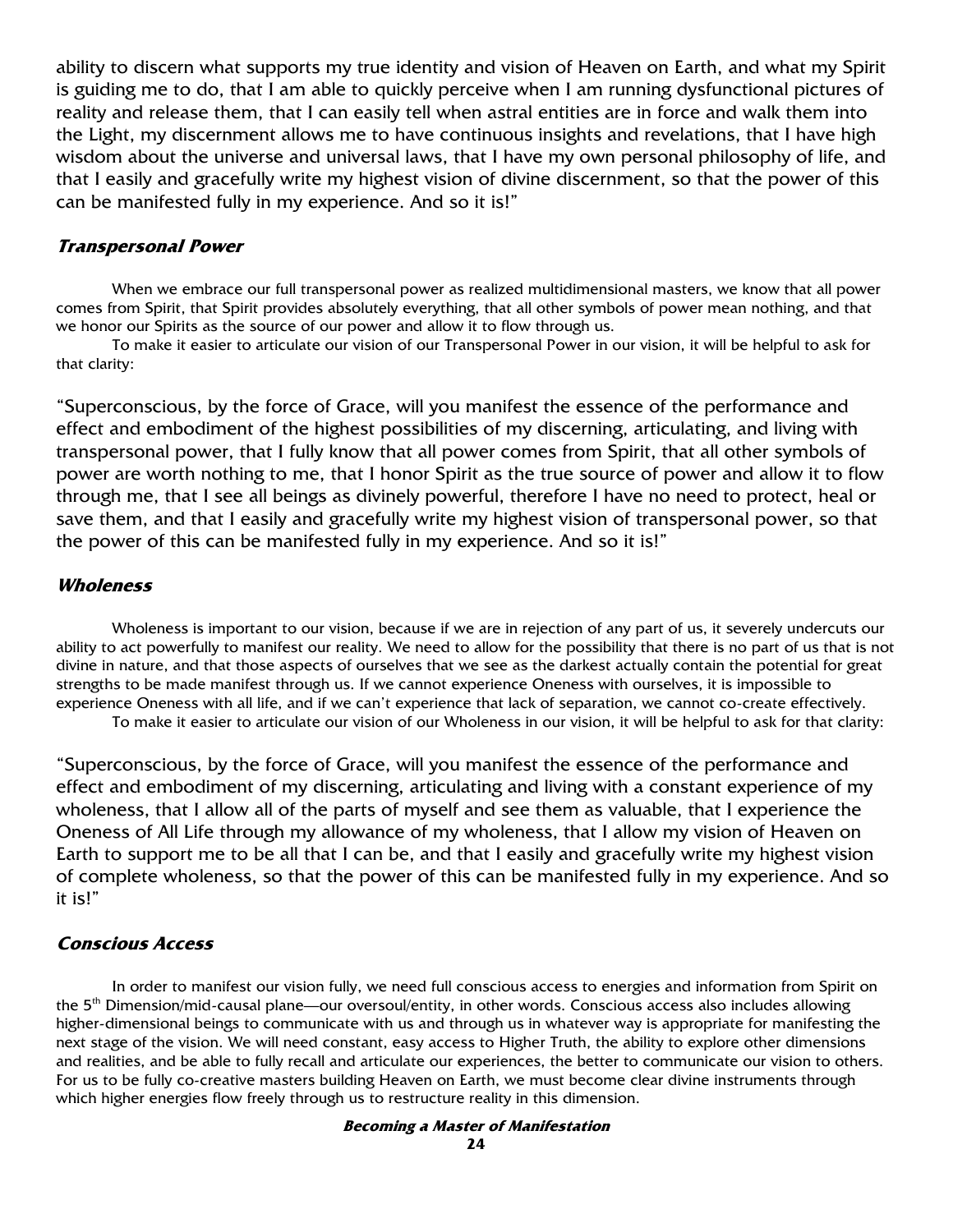To make it easier to articulate our vision of our Conscious Access in our vision, it will be helpful to ask for that clarity:

"Superconscious, by the force of Grace, will you manifest the essence of the performance and effect and embodiment of the highest possibilities of my discerning, articulating and living with constant conscious access to energies and information from the 5<sup>th</sup> Dimension/mid-causal plane and higher, that I allow upper-dimensional beings to communicate with me and through me appropriately, that I have constant, easy access to higher truth, that I have the ability to explore other dimensions and realities, with the ability to recall and articulate the experience, that I have easy access in and through to other dimensions, that I easily orient and stabilize my consciousness in any dimension or parallel reality including this one, that I am a divine instrument through which higher energies flow into this dimension, and that I easily and gracefully write my highest vision of complete conscious access, so that the power of this can be manifested fully in my experience. And so it is!"

### **Living the Vision**

We want to incorporate into our vision what it will be like for us living this vision in the world. We will know and understand that all systems that flow and emerge into our lives are from Spirit alone, that all religious, spiritual, economic and cultural systems flow from our Spirit. By doing this, we become fully co-creative Masters of Manifestation, and transcend any possibility that our old lives had to offer. In living our vision, we take our cues from Spirit, from what is true for us, and develop our own systems for everything that we need to live in the reality that emerges from our own consciousness.

To make it easier to articulate our vision of Living the Vision in our vision, it will be helpful to ask for that clarity:

"Superconscious, by the force of Grace, will you manifest the essence of the performance and effect and embodiment of the highest possibilities of my discerning, articulating, and living my vision of Heaven on Earth and that all systems that emerge and flow in my life are from Spirit, that all of my religious, spiritual, economic and cultural systems emerge from my Spirit, that I become a co-creative Master of Manifestation and transcend any possibility that the old reality has to offer, that I have my own system for everything that I need to live in the reality that emerges from my consciousness, and that I easily and gracefully write my highest vision of Living Heaven on Earth, so that the power of this can be manifested fully in my experience. And so it is!"

### **Group Soul (Entity, Oversoul)**

When we manifest our vision of Heaven on Earth, it is so vast that our personal selves could never run it. So we must be fully willing to enlist the transpersonal power of our group soul intention to fully live our vision. To make it easier to articulate our vision of our Group Soul in our vision, it will be helpful to ask for that clarity:

"Superconscious, by the force of Grace, will you manifest the essence of the performance and effect and embodiment of the highest possibilities of my discerning, articulating, and living my transpersonal dedication to the divine intention of my group soul, that I am in service to something so vast and wonderful that I couldn't possibly consider trying to control or run the show, that I have access, recall and articulation of my group soul's intent, and that I easily and gracefully write my highest vision of my group soul's purpose, so that the power of this can be manifested fully in my experience. And so it is!"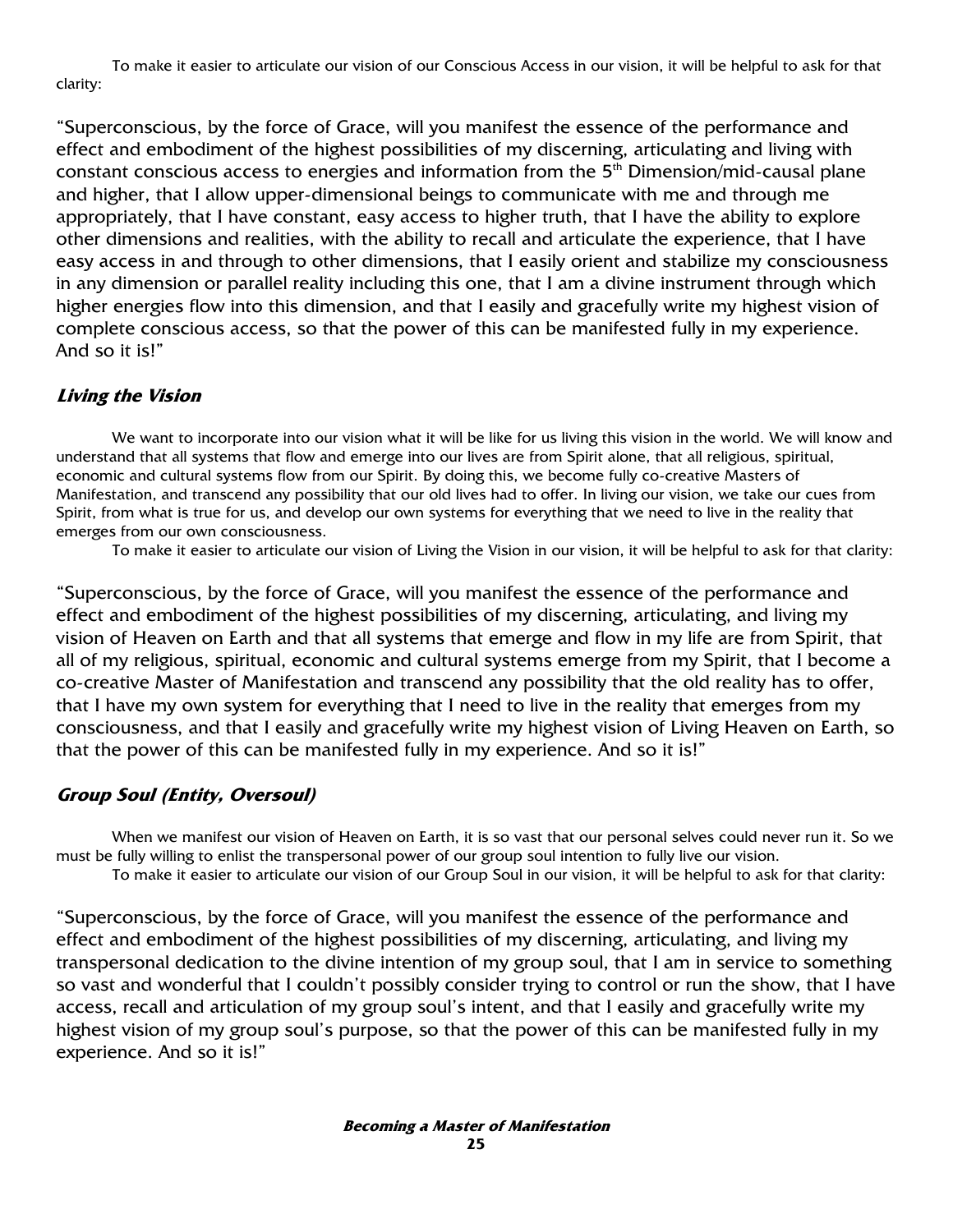#### **Homework: Building a Vision**

In order to become more conscious of co-creating Heaven on Earth with Spirit, it is helpful to come up with some kind of written record of your intention. Using the workbook provided, write down your own vision of Heaven on Earth using the 12 elements provided.

# Part 2: Manifesting Your Vision

Now that we have cleared the space for our vision, and come to some sort of conscious awareness of it, it's time to work on manifesting it into our daily lives and experience.

#### **Exercise: Meeting the Master of Manifestation**

Most subpersonalities are just that—fragments of a personality, which die with the personality and body. However, there are a few representatives of Spirit in the Inner Planes, one of them being the Master of Manifestation, the representative of the Superconscious, that part of Spirit responsible for reality manifestation, and the connection of Spirit to the lower bodies. Until the Magical Child has been reintegrated, the Master of Manifestation will be unavailable.

- 1. Unify your fields using the Unified Field Meditation.
- 2. Enter the inner sanctum of the soul using the Connecting to the Inner Altar of the Heart exercise.
- 3. In the center heart space, there are doors, hallways, and or passages, depending upon your own inner vision of this space. Set your intent to find the Master of Manifestation, and one of the passages will light up. Allow your consciousness to go through this passage.
- 4. Sometimes the Master of Manifestation is difficult to find, sometimes the ego has even bound it up somewhere in some kind of prison. When you find someone, ask them to identify themselves—it might be the Gatekeeper, guarding access to the Master of Manifestation.
- 5. If the Gatekeeper or anything else is blocking your access, ask them why and reassign them to a different task.
- 6. When you find the Master of Manifestation, speak to him/her. Ask him/her what they need from you, and let them know what you need from them. Commune with this being for awhile. If you have articulated your vision, "feed" it to them telepathically at this point, and ask them to clear space for the vision to be created, by the force of Grace.
- 7. When you feel complete, allow your consciousness to come back into the room.

#### **Exercise: Mer-Ka-Ba Activation**

The Mer-Ka-Ba (or merkabah) is a multidimensional structure intended for the purpose of raising base frequency. Also called, "The Ascension Vehicle", it is a dodeca-icosahedral energy structure designed to hold the bodies stable while frequency is raised to the point where the being

can traverse dimensional space with all of its consciousness intact. It is the Mer-Ka-Ba that allows the physical form to raise its frequency into a higher rate of vibration, effectively allowing the

physical to move fully and consciously into other dimensional spaces.

The Mer-Ka-Ba is also a very powerful manifestation device. When used properly, it acts to magnify intent and assists in the restructuring of reality by aligning the desired manifestation with  $6<sup>th</sup>$ -Dimensional creation templates, thus increasing the effect, potency, and speed of the new manifestation.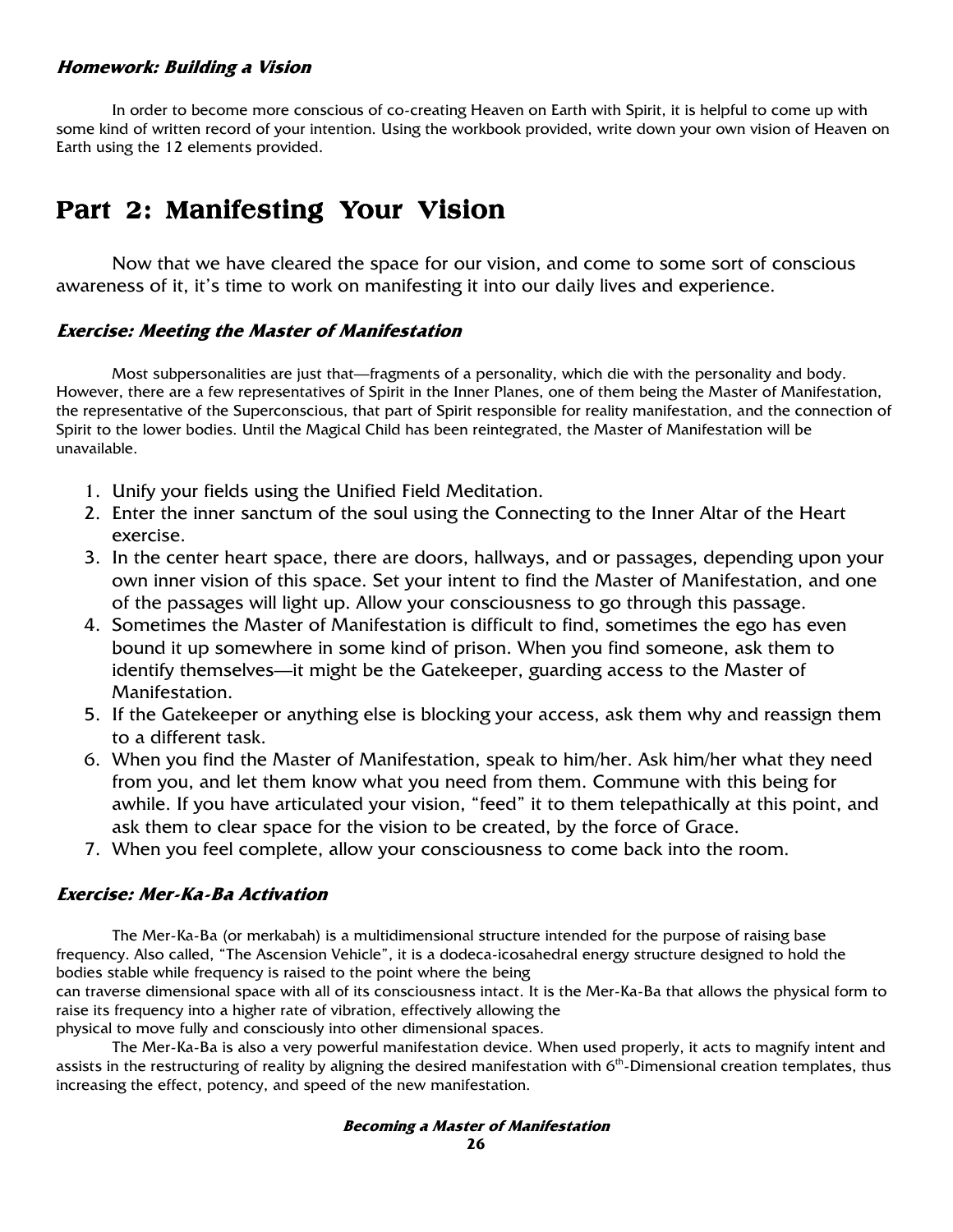- 1. Unify your fields using the Unified Field Meditation. **THIS EXERCISE WILL NOT BE EFFECTIVE AT ALL ON A NON-UNIFIED FIELD.** Close your eyes, take a deep breath, and relax.
- 2. Start to spin your Unified Field around you, at an ever-increasing rate of spin. From your  $12<sup>th</sup>$ Chakra, a gorgeous fuschia light will start to flow down into your crown. This is the light of the Christ Consciousness. Allow it to flow through your body, filling all of your chakras with Christlight. The light will flow out of the chakras, spilling into every cell of your body, overflowing out into your field.
- 3. Spin your fields even faster. From the  $13<sub>th</sub>$ Chakra, a rich Turquoise light will start to flow down into your crown. This is the light of your I AM Presence. Allow it to flow through your body, filling all of your chakras with the light of your I AM Presence. The light will flow out of the chakras, spilling into every cell of your body, overflowing out into your field.
- 4. Increase the spin of your fields, remembering to take deep, regular breaths. You are still and calm in the midst of the fury of your spinning fields. Now, request of your Spirit that your Mer-Ka-Ba structure be placed around your body. The Mer-Ka-Ba is a spinning dodecaicosahedron within a star tetrahedron that encases your field. You will get the sense that your field spins even faster. As the Mer-Ka-Ba "locks" into your field, you will feel yourself surrounded by a pillar of incredibly incandescent white light. This is the Lay-oo-esh Pillar of Light, and it signals all dimensions and universes of your presence and your awakening.
- 5. Allow yourself to feel how your body feels, encased in the Lay-oo-esh Pillar. Can you feel how you feel a sense of travelling at incredible speeds, yet you remain still? Allow your body to get a sense of this feeling. Absorb the kinesthetic impression of your body sitting still, yet travelling at Light Speed.
- 6. To use this structure as a manifestation device for your Spirit's vision of Heaven on Earth, allow your Spirit's vision to descend from the Divine Purpose crystal in your upper chest, filling your heart chakra with Spirit's vision. Energy and light and sound will spill from your heart chakra. Direct this energy into the Mer-Ka-Ba structure. You may get a sense of the energy following the lines of the icosahedron. Allow the Mer-Ka-Ba to fill completely with your Spirit's vision. When you feel the pressure build to a natural release point, allow the energy to course, greatly magnified by the Mer-Ka-Ba, out into the Universe, restructuring your reality as it goes.
- 7. When you feel complete, request that your Spirit lower your Mer-Ka-Ba structure (note: you will not want to keep your Mer-Ka-Ba up at all times—since it is such a powerful manifestation vehicle, you want to be very focused and conscious of what you are manifesting. It is best to be as conscious and aware as possible while this structure is activated! Otherwise, you may find yourself manifesting unconscious patterns that you probably would rather n t see manifest in your experience! Word to the wise…). The Lay-ooesh Pillar will drop, and your fields will slow their spin.
- 8. When they have slowed to the point where you feel comfortable, allow your consciousness to come back into the room.

## **Exercise: Walking in Grace**

- 1. Unify your fields using the Unified Field Meditation.
- 2. Let your consciousness become aware of a single cell in your body. See the membrane, the mitochondria, the spinning vortex in the nucleus. Allow your awareness to go into the vortex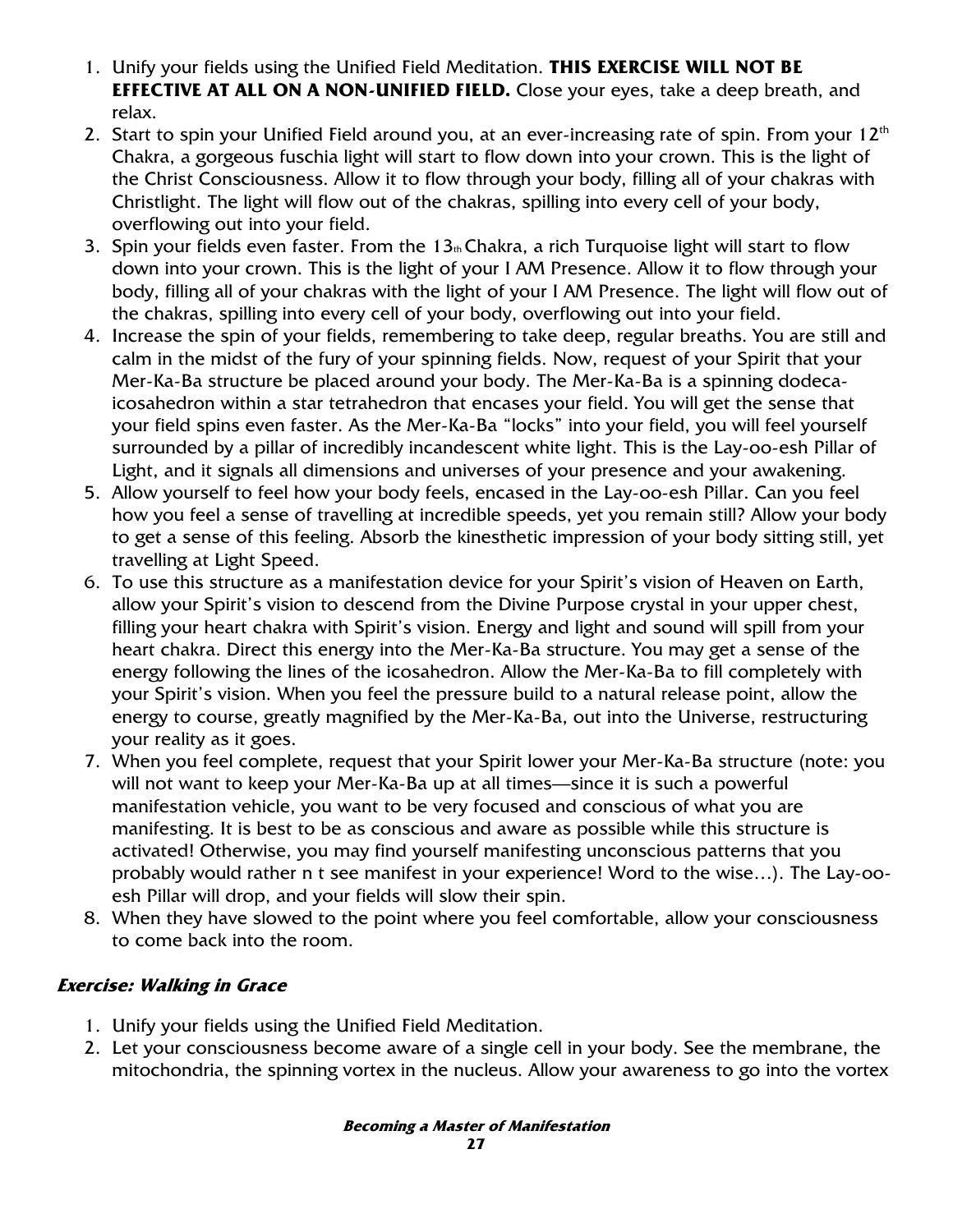at the nucleus. Feel yourself move through it, like it's a whirlpool drawing you deeper, deeper, until it pulls you out of the other side, into another place.

- 3. See the blackness all around you as you emerge on the other side of the vortex. This is the Void, the space between subatomics, which holds the space for infinite potential, infinite creation. In this Void, you will see glowing lines, and pulses of light moving through them. Allow yourself to feel very expanded, as your consciousness extends throughout the Void, becoming One with the Void, One with the lines of Light, one with the pulses traveling through the Light. Feel your body get more and more relaxed, your mind still.
- 4. From this place, request that the silver Ray of Grace meet you in this place. You will see the lines of Light turn to glowing, iridescent silver, the pulses of light moving through them a brighter silver. You will see that light spill out of the lines, touching the Void, as Grace moves faster and faster through the lines.
- 5. Now, pull your consciousness back out of this place, until you can see the cell again. Notice how the entire cell is filling with silver light. Allow this light to flow through the membrane of the cell, until it crosses into the cells next to it, lighting up all the cells next to it. Pull your consciousness back even farther, until you see an entire part of your body start to radiate silver. Allow the light to spread, until it suffuses your entire body and spills out of your skin, radiating out into your field from every pore.
- 6. Take a deep breath, and allow your consciousness to come back into the room. Feel how your skin tingles with the silver light pouring out of it in waves, knowing that everywhere you walk, you walk in this silver light. Knowing that everything you touch, you touch with this silver light. Knowing yourself to be walking in a state of Divine Grace, with each breath and each step.



The Mer-Ka-Ba structure. A double tetrahedron (frequency modulator) outer structure with an inner combined icosadodecahedron (manifestation structure).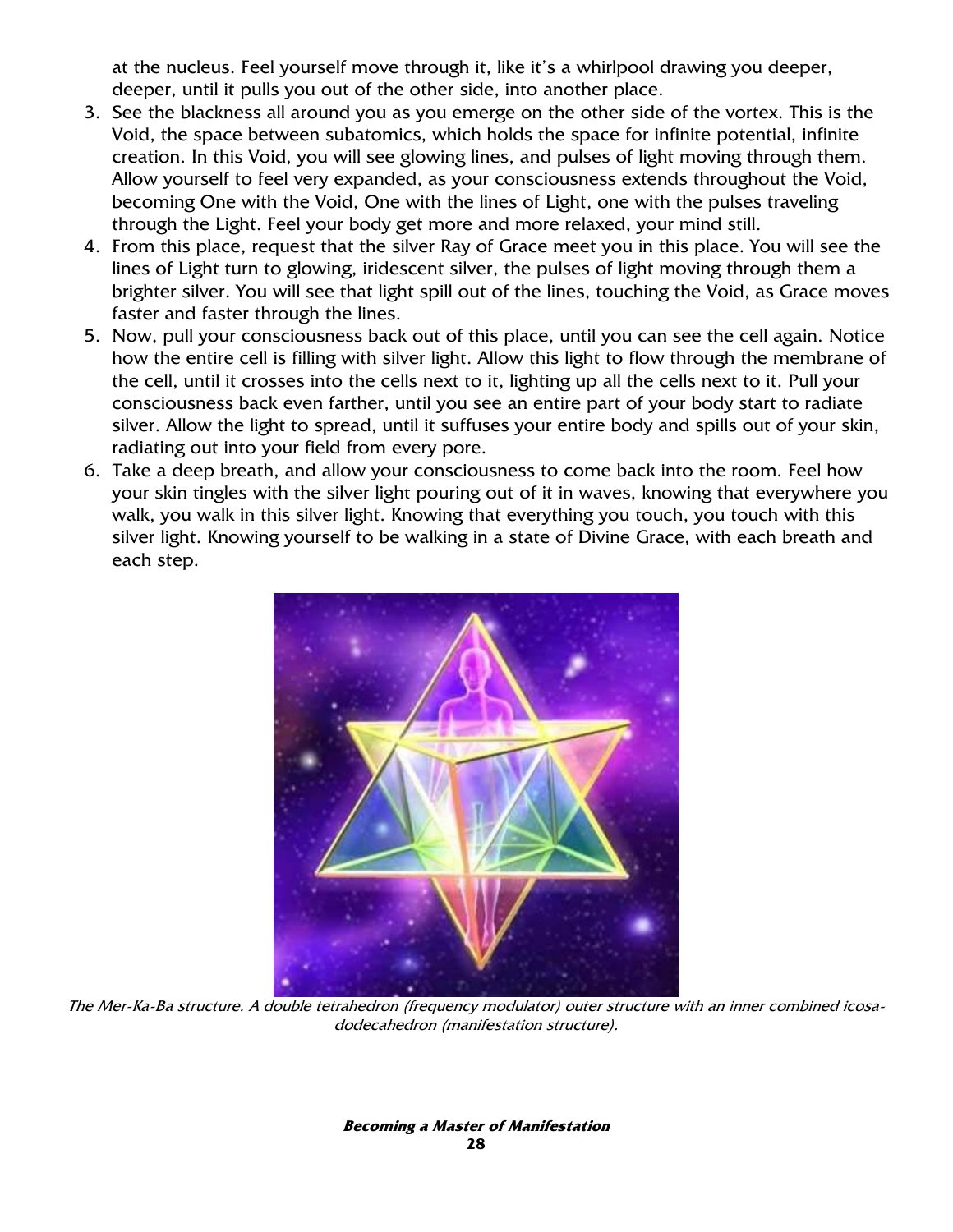# **Workbook Workbook Vision: Step 1—True Identity**

 You must have an identity. Who are you in this reality that you are about to manifest? You are the center of this reality; it must revolve around you. There must be some way of relating to you in this picture as a sovereign entity. So, these qualities, talents and abilities, which are already in you, are at their highest expression. You are looking for, in this vision, an end result—vision is fully manifested. Be bold and outrageous!

 Also, in this identity, it would be good to see that all the things you have felt were wrong with you, were somehow your greatest strengths. They turned, as you became a transpersonal being, and revealed themselves as positive and powerful qualities. You can just say them, without knowing what they are, and the Universe will rearrange itself to accommodate you. Stay within the range of what you know to be true and real for you, but you would really like to develop in yourself. Your Spirit has access to the manifestation process. Your life will be easier and more powerful, if you work to find what your Spirit wants. Then have your desires match the intent of your Spirit. The only source of struggle and conflict in your life is not having desires that are completely aligned with your Spirit. If you wish to eliminate struggle and conflict in your life, have desires that are completely aligned with your Spirit. Sit down and ask Spirit what it wants in the identity and write what comes through, have it be the highest that you and your Spirit can imagine at this time. When it is manifested, you can then imagine something higher.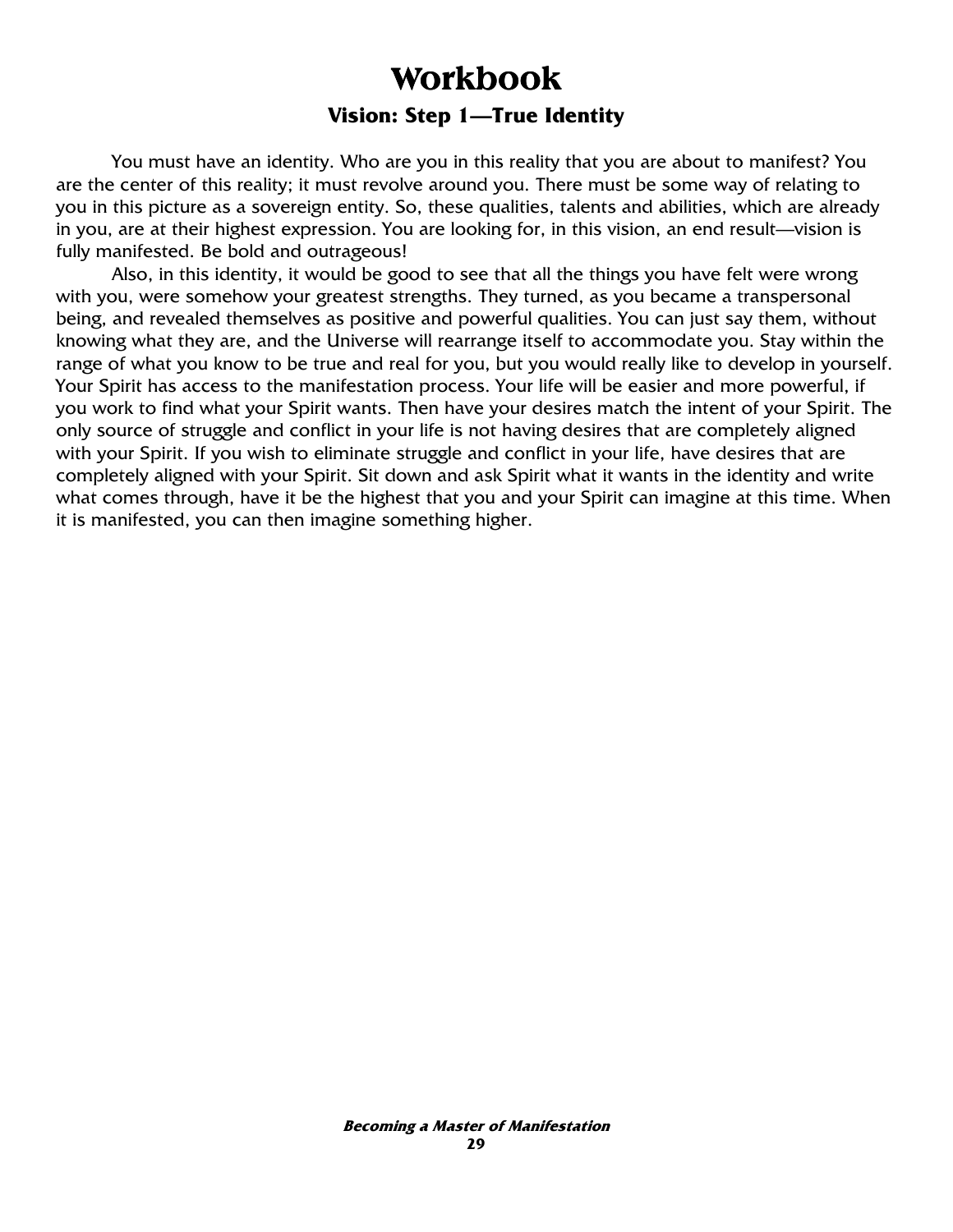# **TRUE IDENTITY**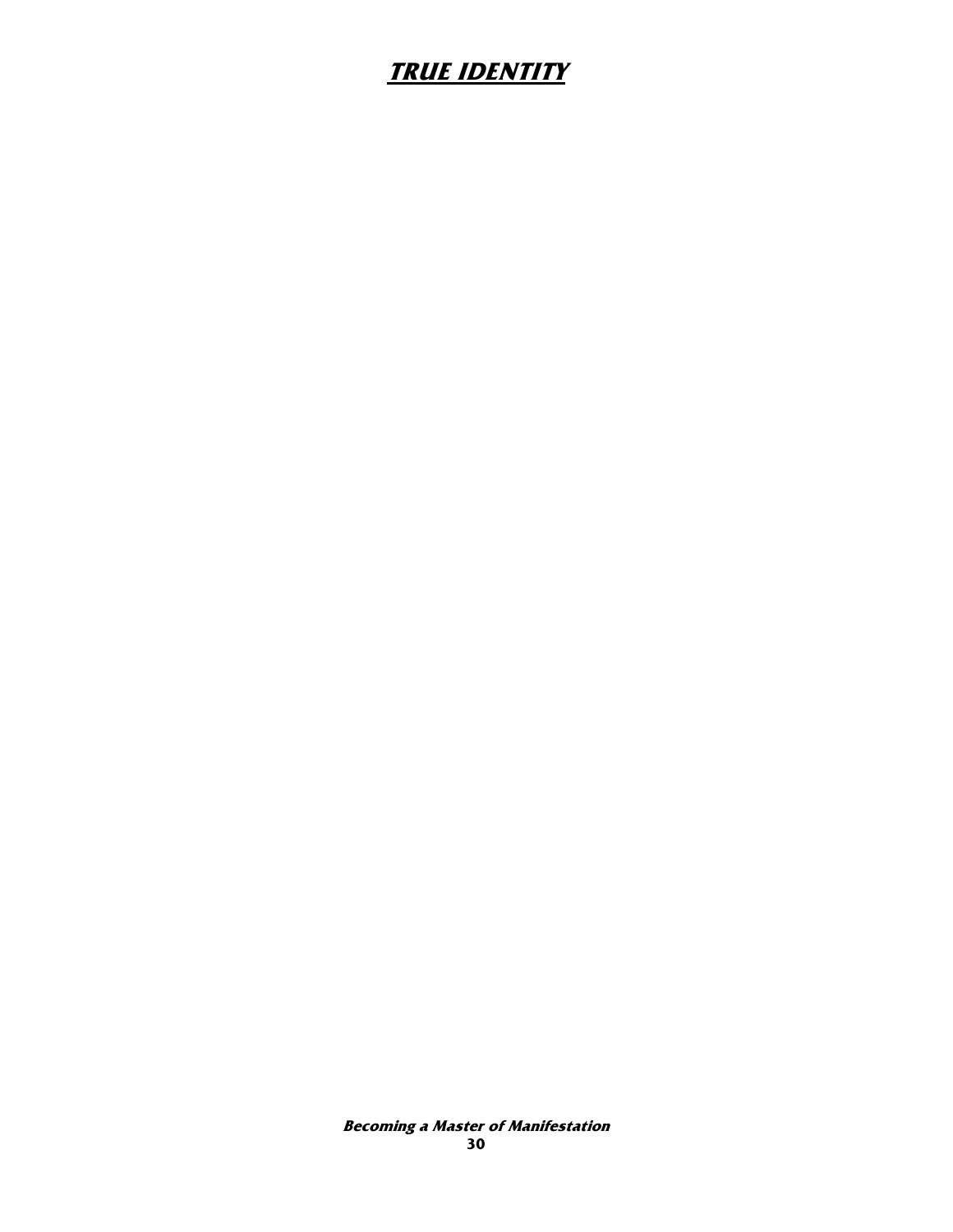### **VISION: STEP 2—RELATIONSHIP WITH LIFE**

What kind of relationships are you going to have? To the people in your life...to the things in your life…to yourself and your emotions. How are you going to be in relationship to other people? Transpersonally, you have no desire to manipulate anyone to be anything other than what they are.

 In your vision, it is important that all of the people do not have faces. Allow Spirit to fill in the specifics. Create your vision to be with people who you are completely aligned with, and let Spirit do the rest. Design relationships where manipulation is not its basis. If you put forth a vision that says you are with beings that totally delight in you and you in them, the universe will rearrange itself to accommodate that. When you see yourself trying to put control measures into your picture of reality, merely step aside and observe that you are still experiencing fear. In your vision, have a new relationship to fear. You can experience it and still not have the need to control.

 In the vision, do not have an attachment to people, places, concepts, anything in the world of form. Allow the vision to create a whole new background reality for you, one that you as an element in the foreground, can live your magnificence. Live the fullness of who you are.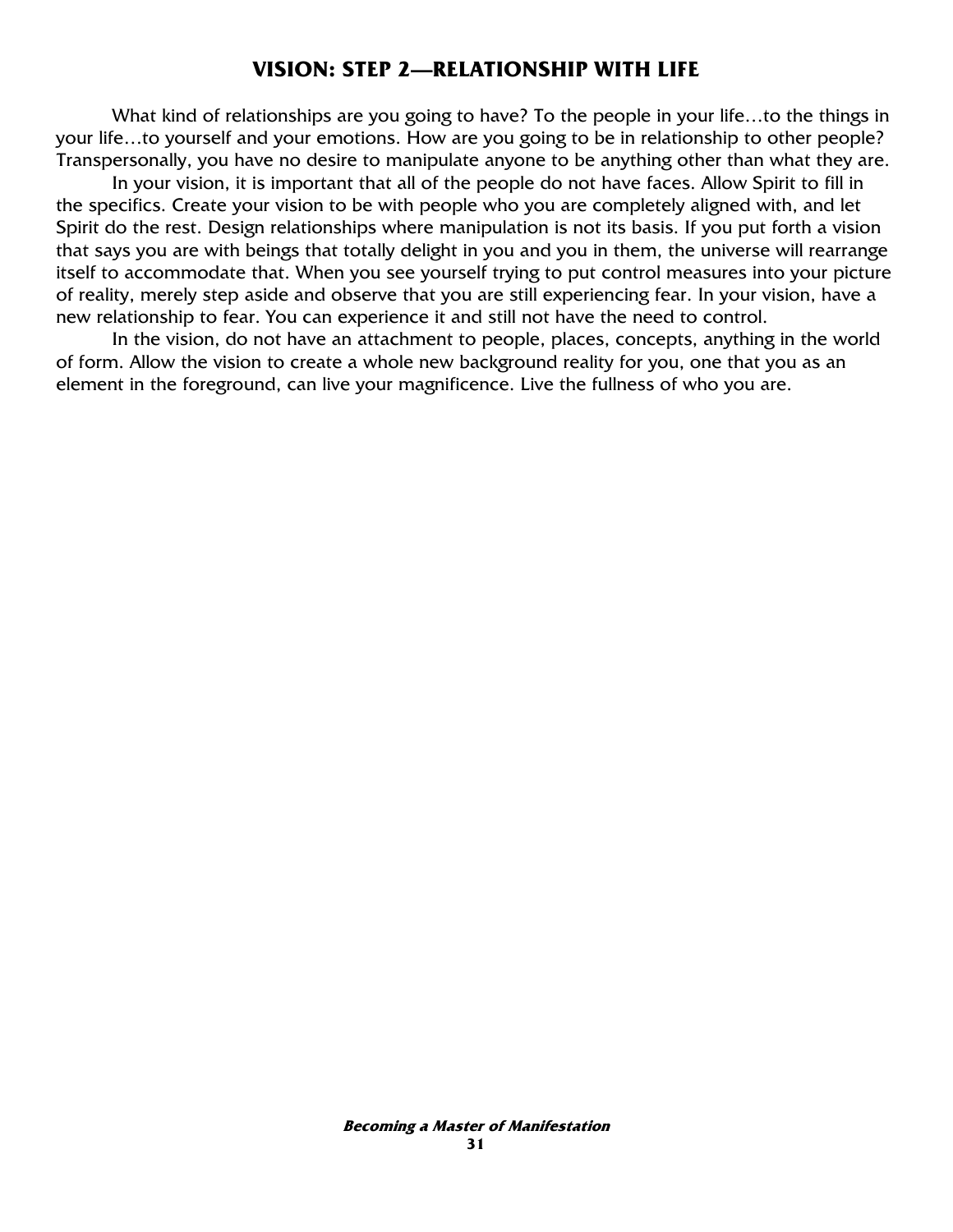# **RELATIONSHIP WITH LIFE**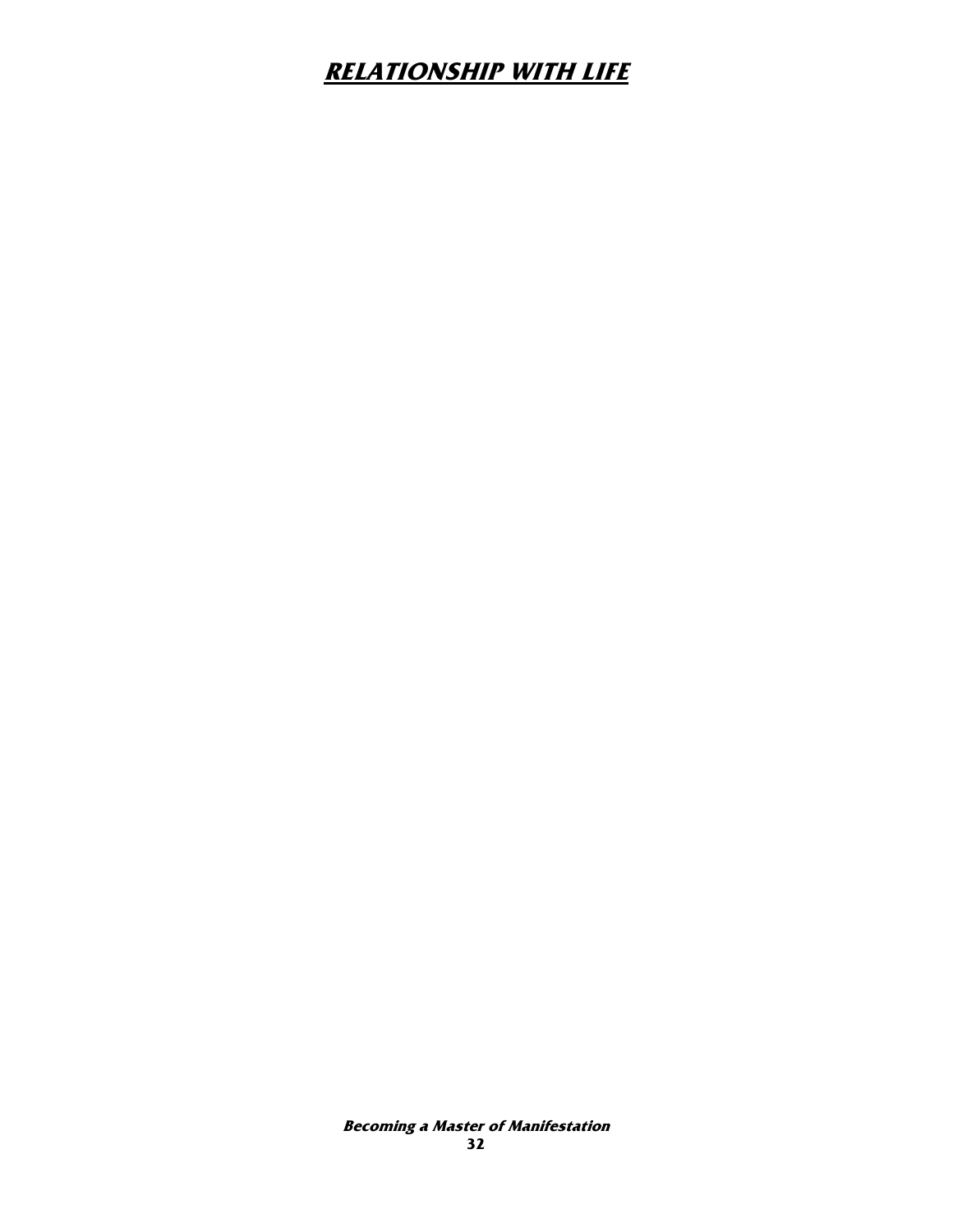### **Vision: Step 3—Emotional Tone**

 You must have emotional tone. There must be something in your vision that says "YES!" to the child within you. You must be able to be as silly, childlike, carefree as your Spirit draws you to be. There must be joy, delight, and an authentic allowing of the emotional body, which awakens and touches the innocence. This must be there for it to be a whole reality. Allow yourself to be silly, when you are feeling silly, and sad when you are sad, so that you can be well-rounded and whole. Allow yourself an authentic, spontaneous emotional expression. This is part of the child. It must be allowed for you to ever experience your wholeness. Have room in your life for silly, childlike, playful things.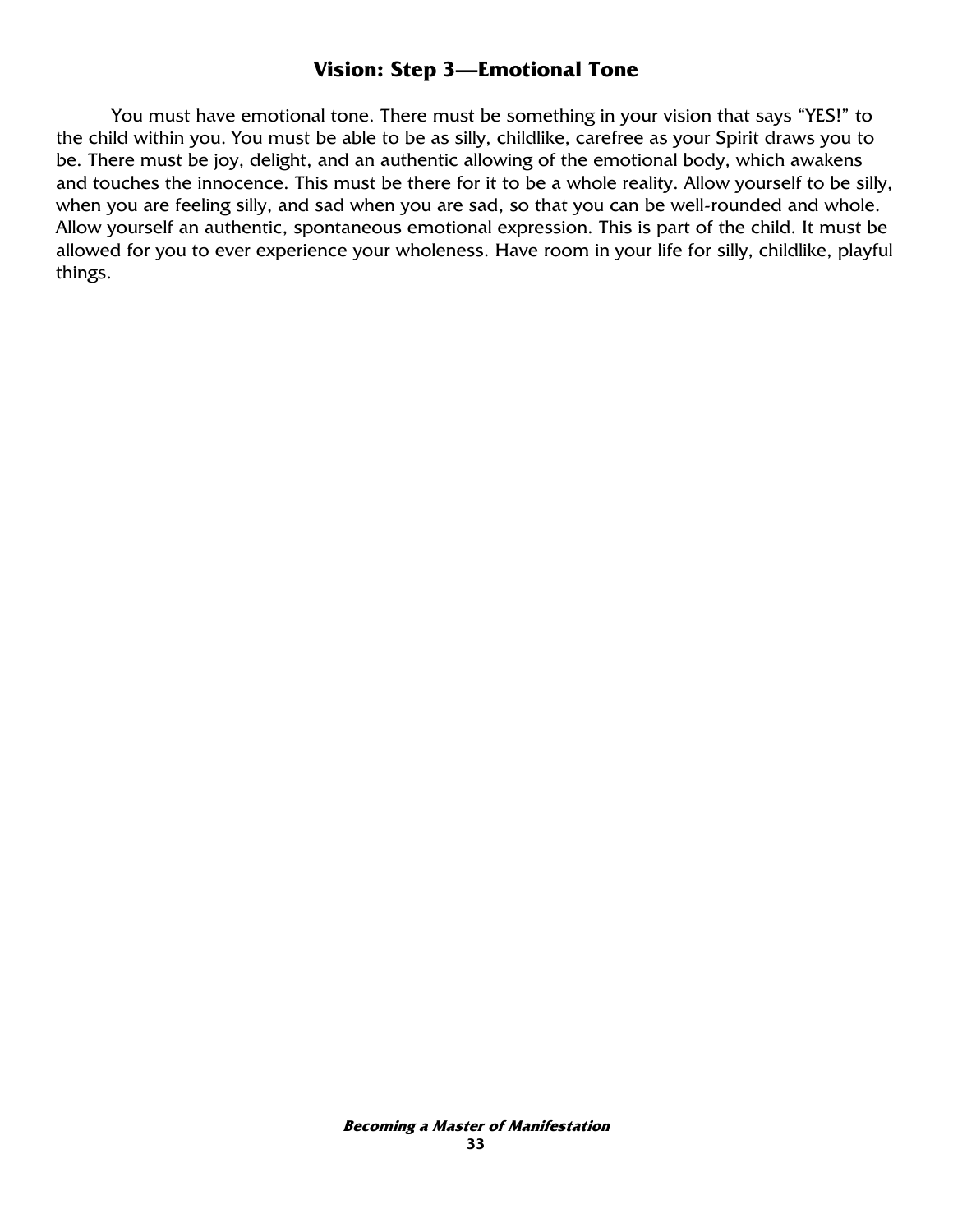# **Emotional Tone**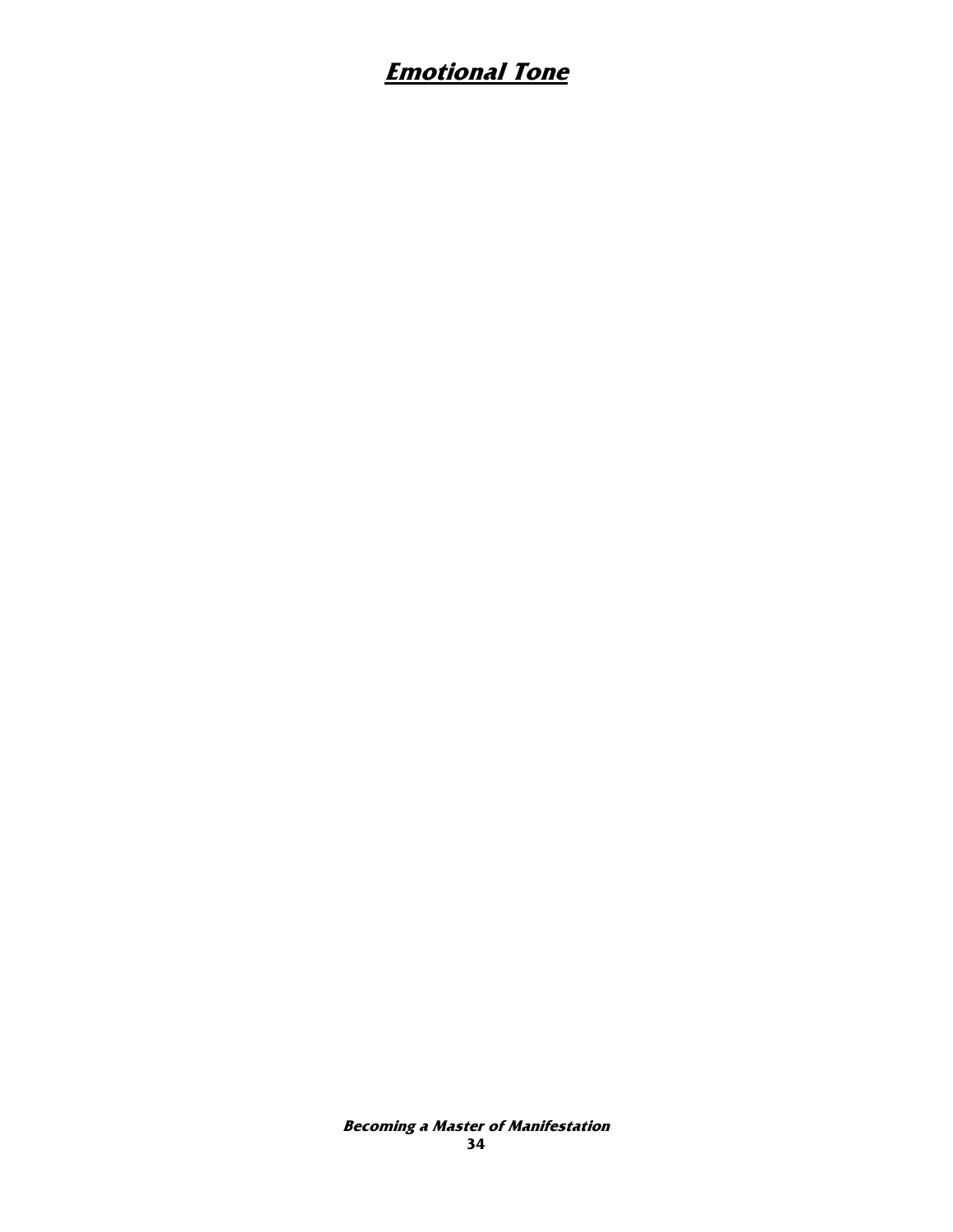### **Vision: Step 4—Foundation**

 You need to have a foundation, a relationship to space, time and money that allows it all to be easy for you. Find a way for you to be flowing in the natural majesty of your own Spirit, and how much and in what way it brings you resources. Here in your vision, put in the practical, down-to-Earth things. Have a relationship to time where you are always in perfect timing. Have a relationship to space where you are always right where you need to be. Have a relationship with resources, so that you always have what you need before you even know you need it. Simultaneous experience of wanting something and having it is possible if you set it up that way structurally.

 This is the place you say, "I want to always be in the right place on the planet." Your physical location on the planet should be in a place where your soul can just sing. Where you love everything and it loves you. So, if Spirit decides to take you out to L.A., then put you in Sedona, or vice versa, you can say, "No problem." Your vision puts you in a place that your soul can sing. Put in this vision that you are willing and able to listen to guidance from Spirit and follow it.

 Put in your vision that you will intuitively and spontaneously discover the form your work is to take on this planet, if you have not already found it. The form will constantly reveal itself to you and you will dance and flow with that form. This is the down-to-Earth, nuts-and-bolts kind of thing that your Spirit needs in order to have a context to play in. Your work should be the kind of work where the fullness of your Spirit can be allowed full expression. So whenever you are doing the work, your Spirit is singing. You can feel that you are wrapped in a mantle of infinity.

 You are going to need somewhere to live. Let Spirit lead you to the right place for you to live and do your work. Envision your home being the perfect place for you to manifest your Divine Expression, do the work that Spirit guides you to do, and to co-create Heaven on Earth.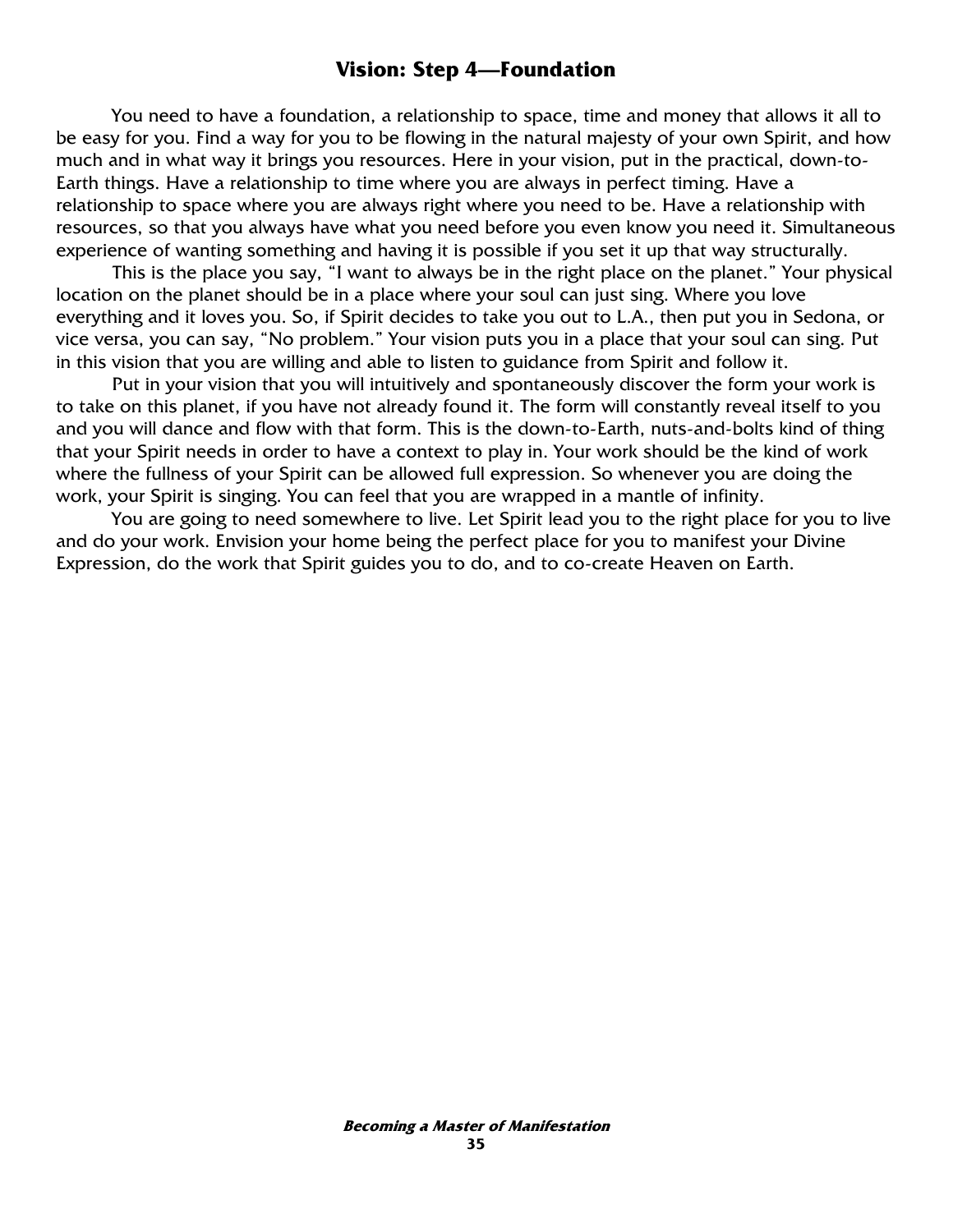## **FOUNDATION**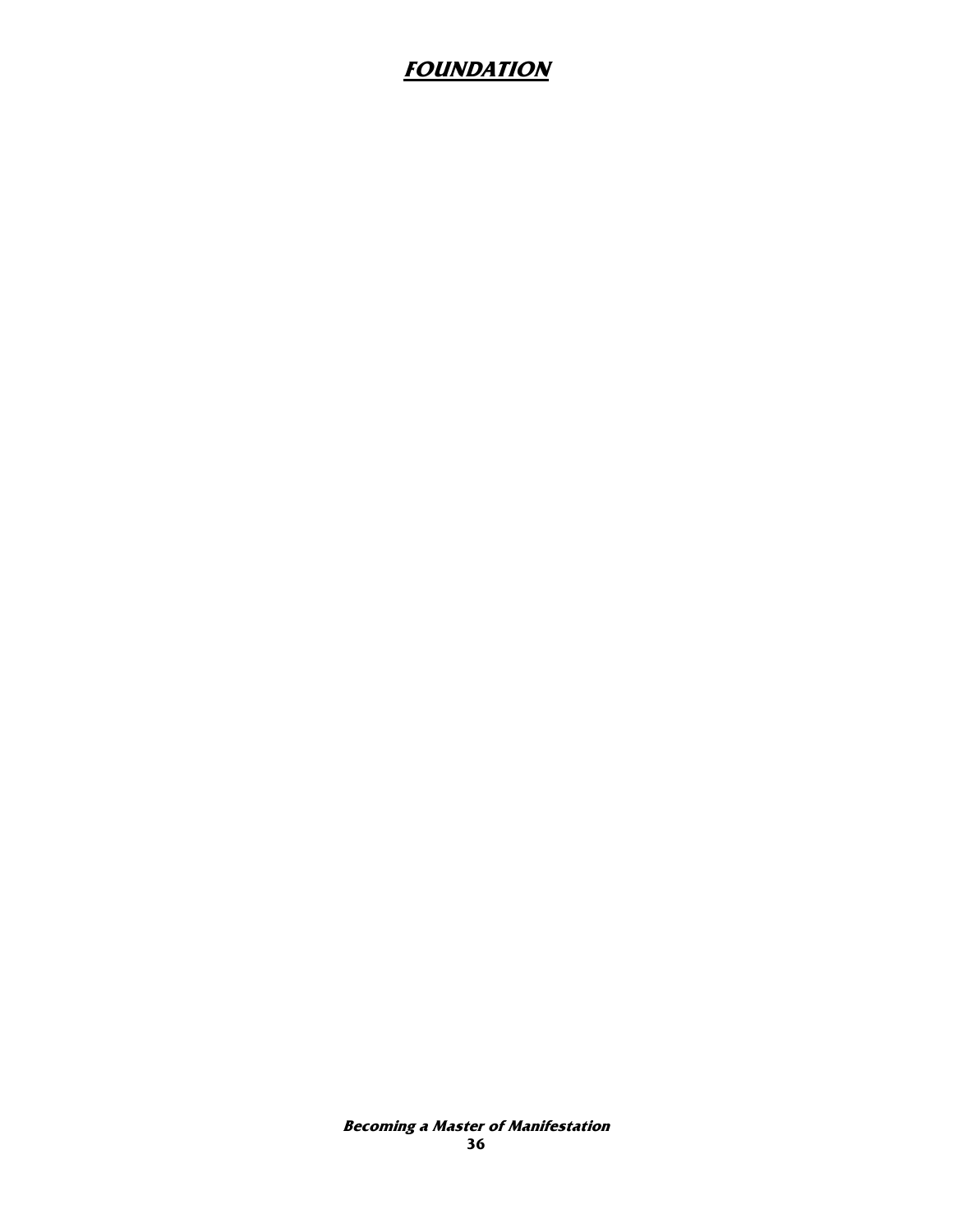## **Vision: Step 5—Freedom of Expression**

 If you are to manifest your vision of Heaven on Earth, you must have the freedom of expression to create it. Here is where you put your requests for an ease and Grace when it comes to the free-flowing expression of your being in every moment. Try to emphasize the positive rather than the negative—in other words, ask for the qualities you would like to have rather than suppressing the things about yourself you don't like (that part will be handled in the Wholeness element of the vision).

 Most of us are stimulated by drama. There is nothing wrong with this—drama is exciting and intense. But if we are to live our vision of Heaven on Earth, we need to have our need for drama fed by living our vision and following Spirit without hesitation. That way, there will be nothing getting in the way of the manifestation of our vision.

 Freedom of expression makes us feel more alive, that the world is full of potential and possibilities and that things are just getting better and better. It is the pathway to experiencing joy on Earth.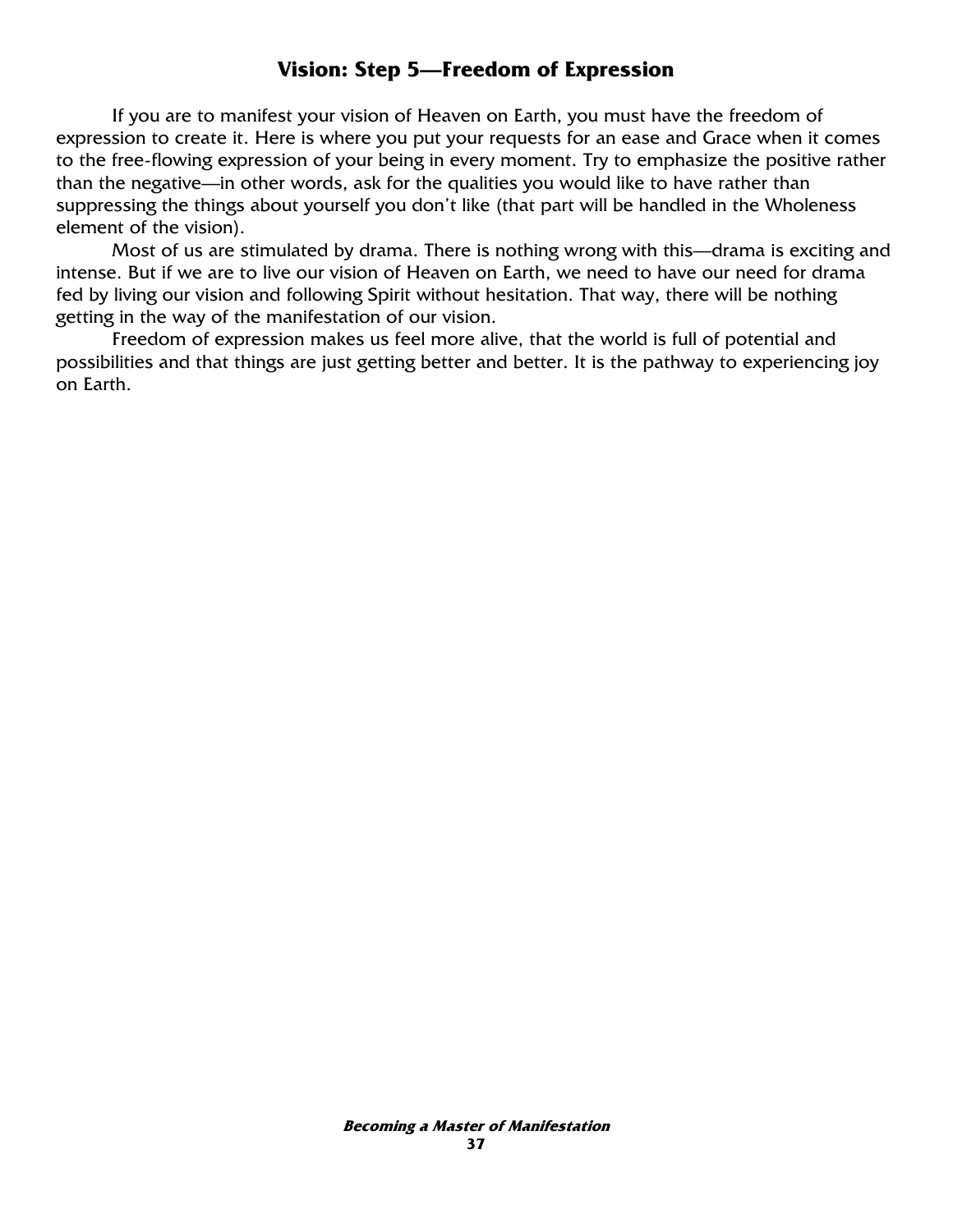### **FREEDOM OF EXPRESSION**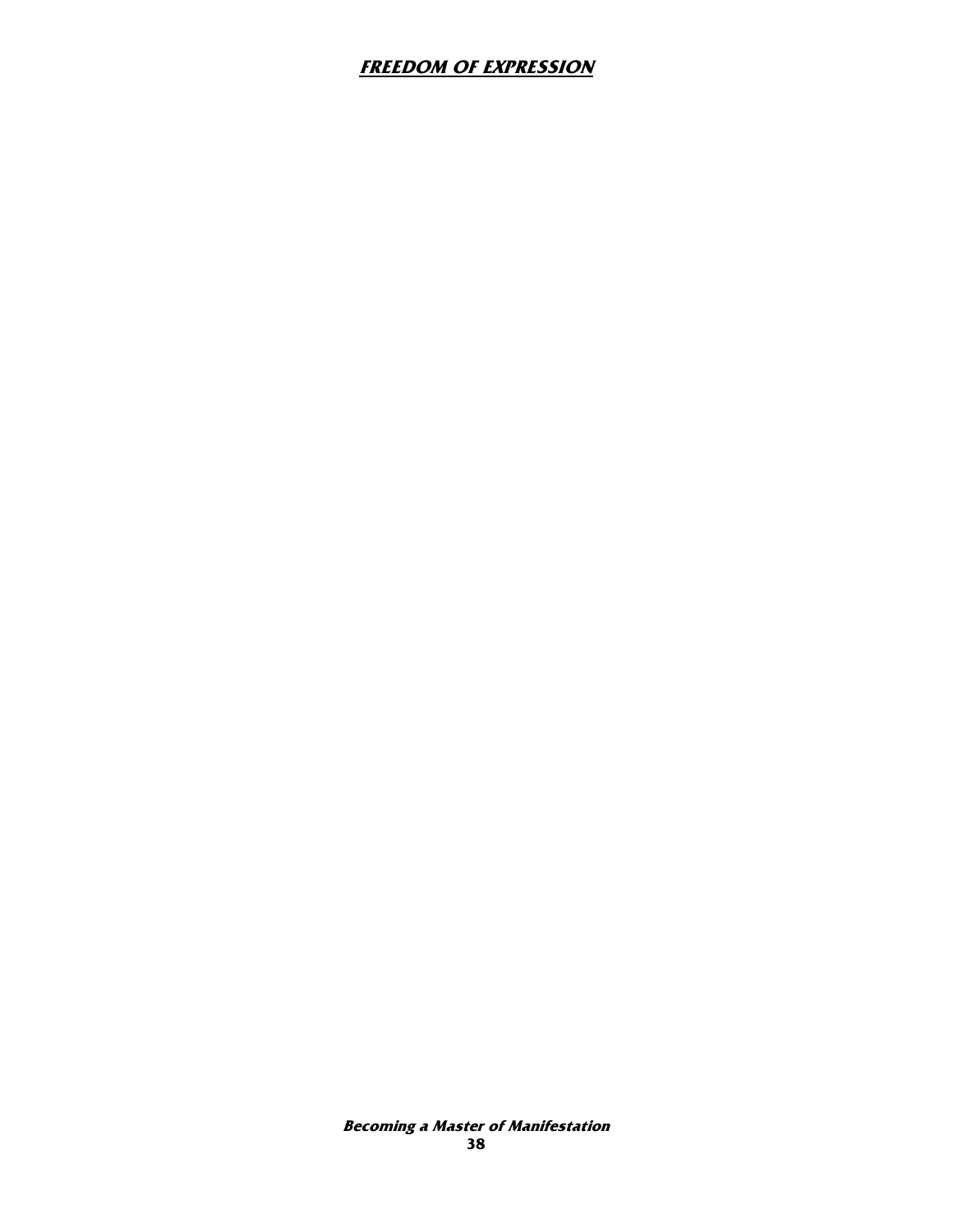## **Vision: Step 6—Contributions to Life**

 What will be the basis of your contribution to others? If your fundamental motivation is to help other people, or some cause, then you will be willing to deny your Spirit in order to do so. Not only that, but you will use your own ego's agenda, not Spirit's, when you are contributing from this motivation. If, on the other hand, your primary motivation is to serve Spirit, then your contributions to others will flow naturally from that, and Spirit knows far more about what is needed than ego does. Incorporate into your vision that any appearance of healing, teaching, leading and helping is a side-effect of you following your Spirit and fulfilling your divine purpose. Let your service to others be determined by Spirit, releasing attachment to the form this service will take or the role you will play.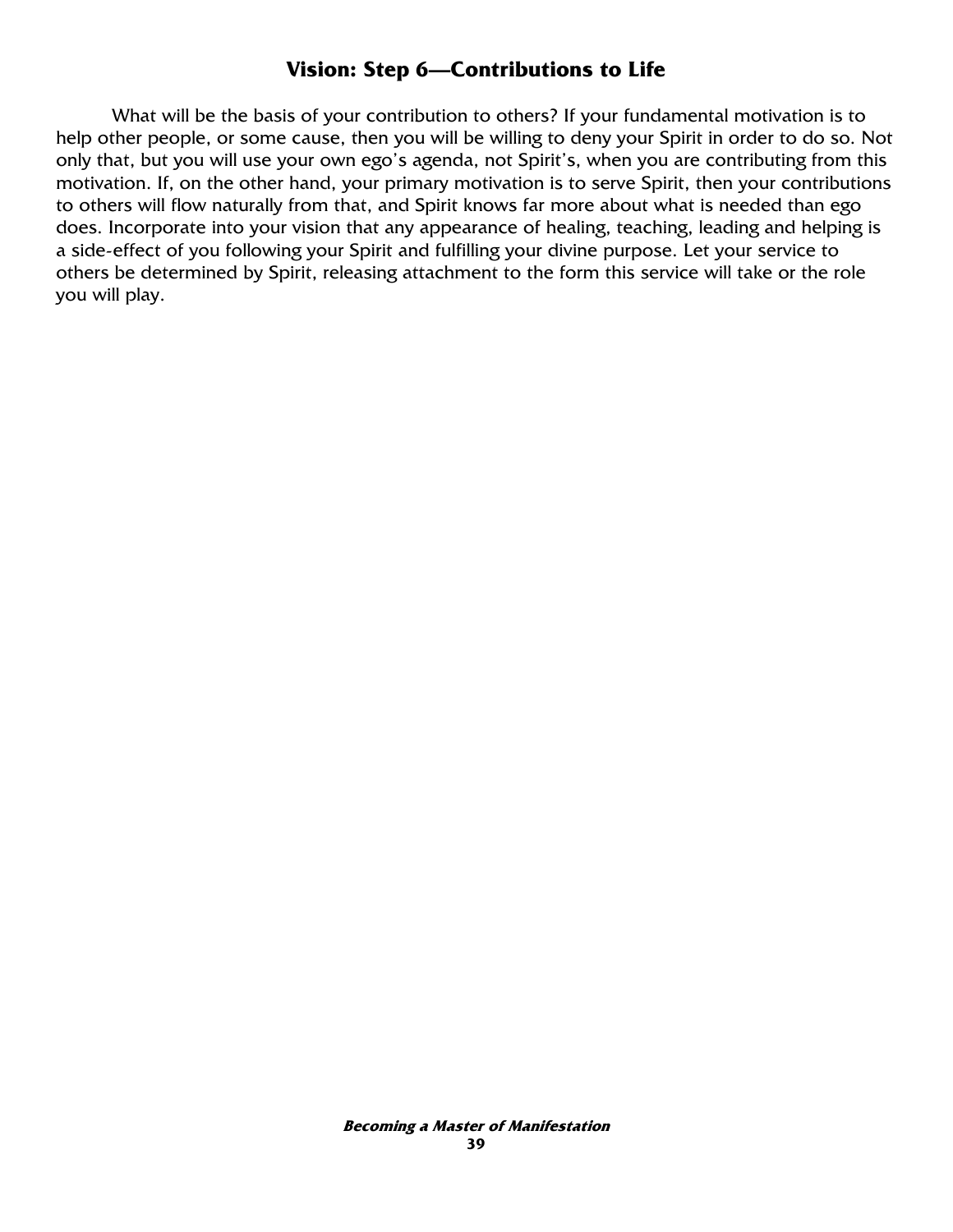# **CONTRIBUTIONS TO LIFE**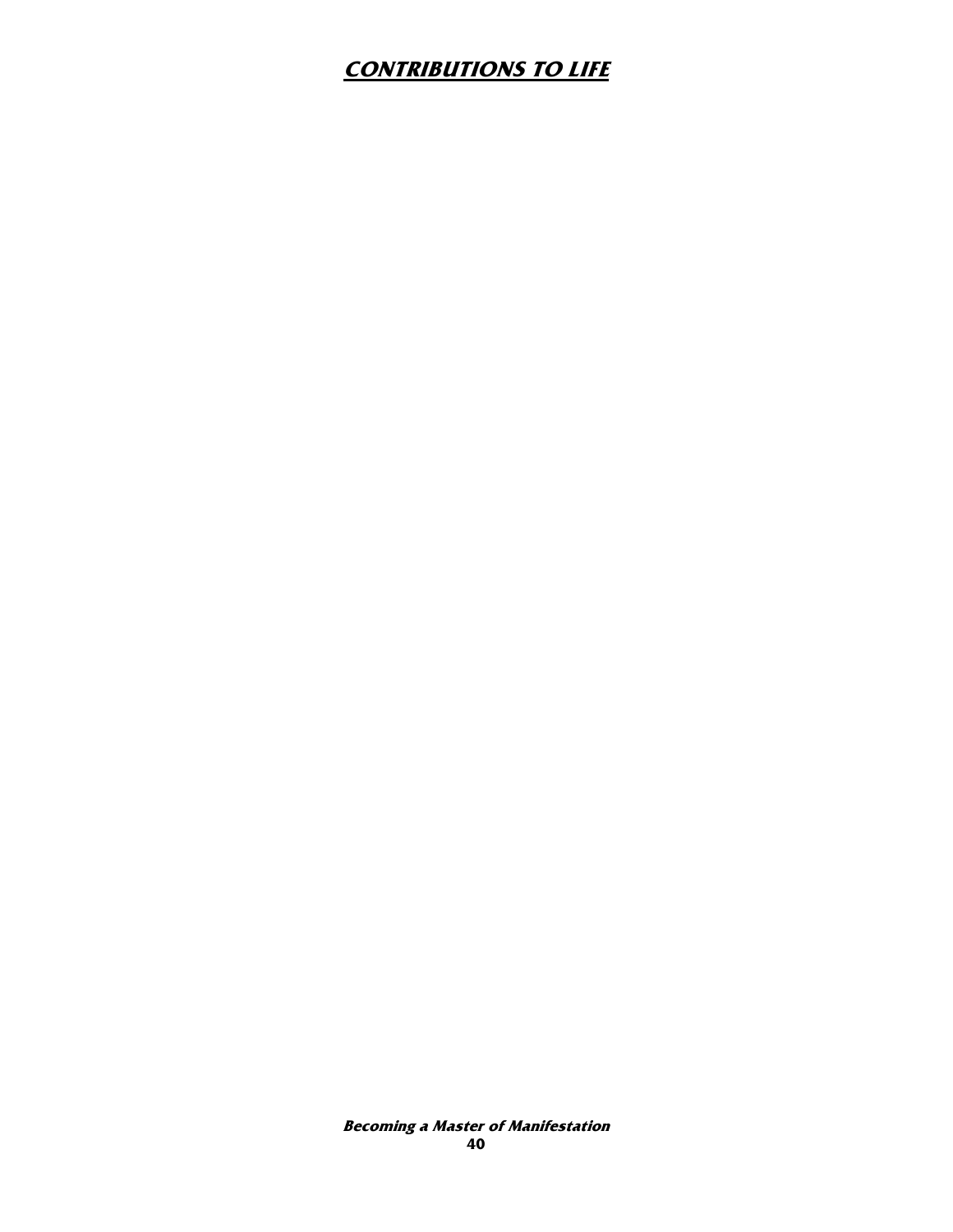### **Vision: Step 7—Discernment**

 In order to follow the steps from Spirit necessary to manifest your vision, you have to be able to see what supports your identity and the vision, you have to know what you are guided to do. So here is where you build in full conscious access to Spirit's guidance, the ability to recognize dysfunctional patterns quickly and clear them efficiently, catch when entities are in force so you can send them into the light, break any vow structures, know when to do clearing exercises, and so on. It means that you always act in accordance with Divine Law and incur no karma.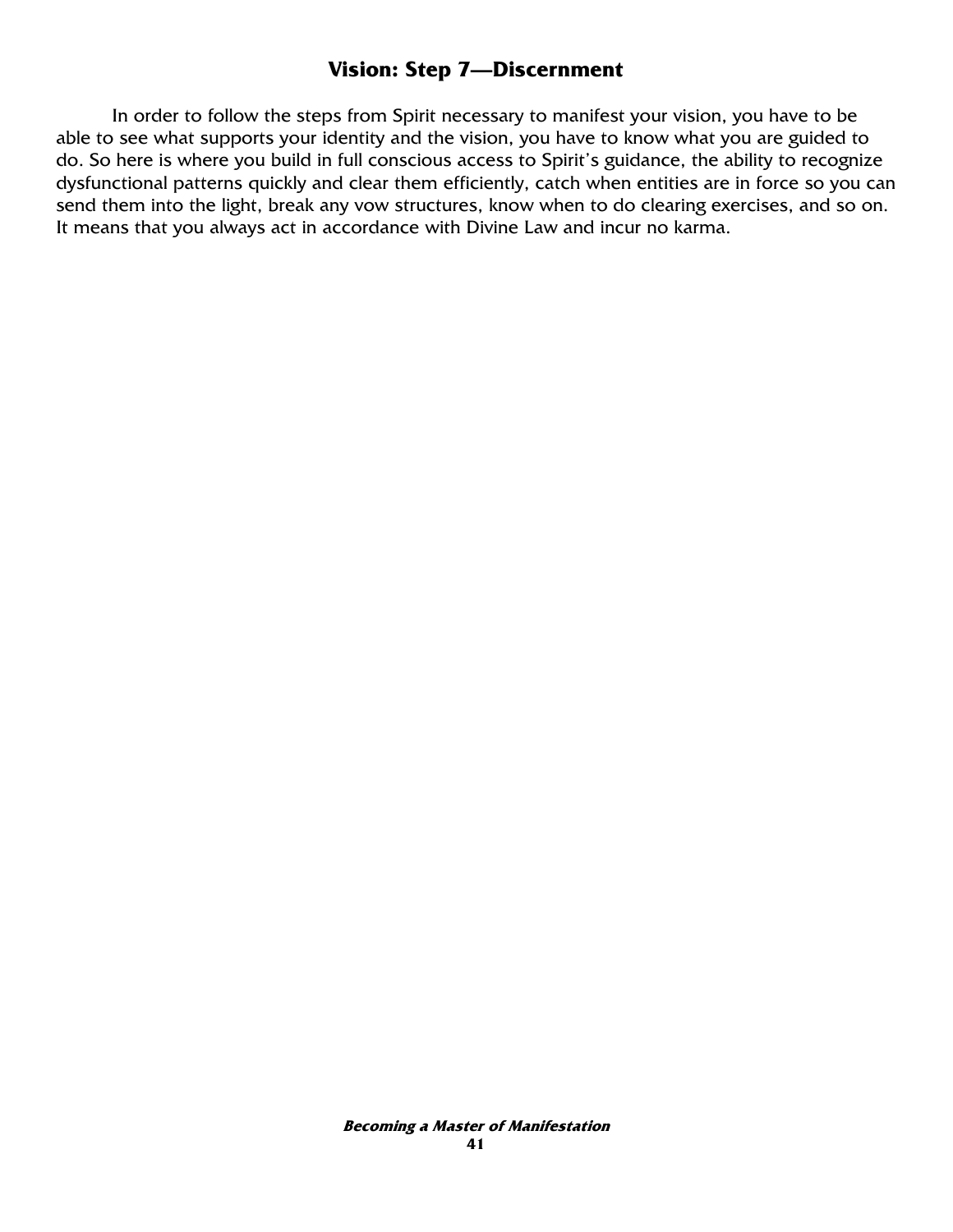## **DISCERNMENT**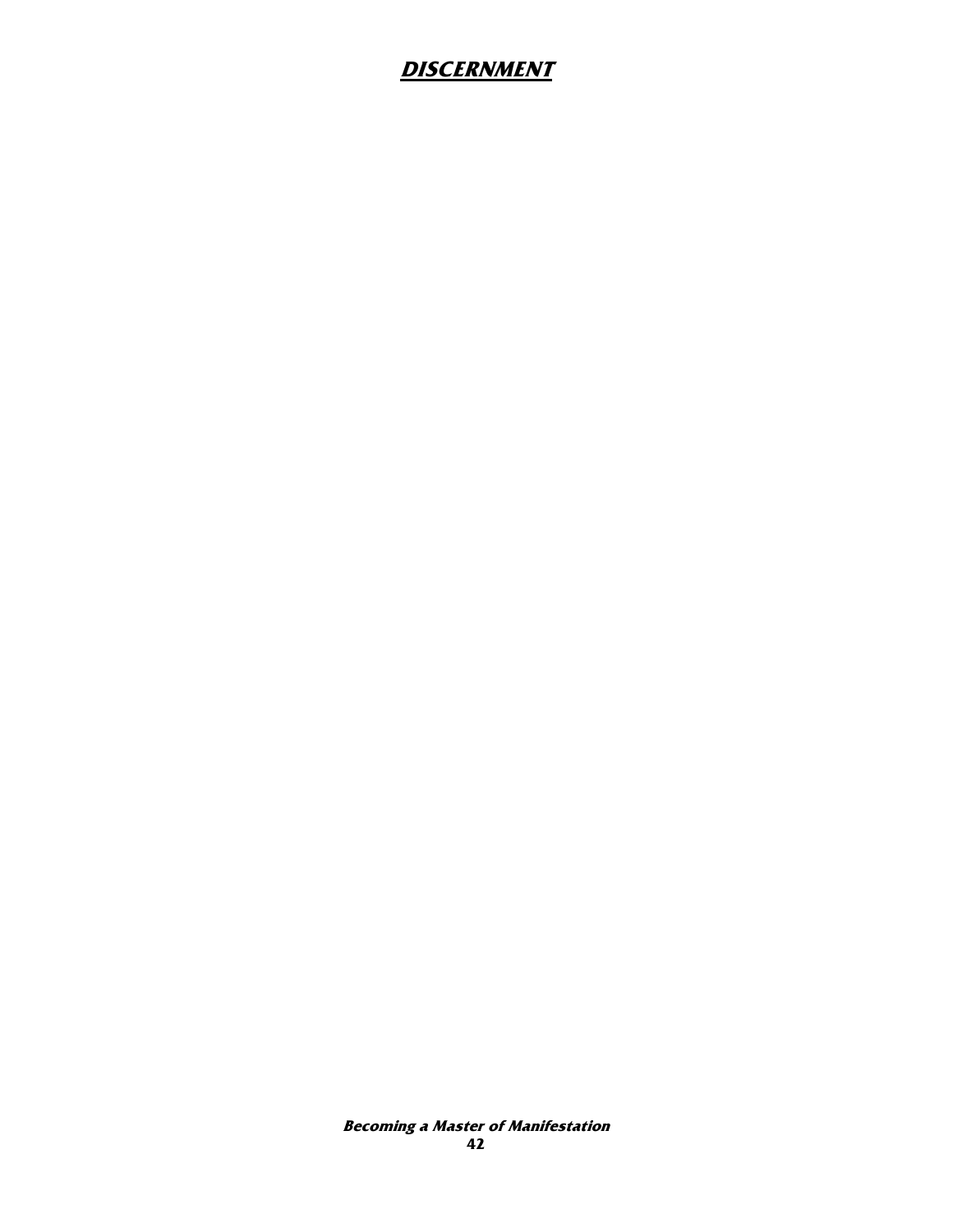## **Vision: Step 8—Transpersonal Power**

The power to create reality is not conferred by any  $3<sup>rd</sup>$ -Dimensional power structure. Political groups and leaders cannot provide it, economic systems cannot provide it, religious institutions cannot provide it. The power to create is transpersonal, it is divine, and it sources from Spirit alone. In this part of your vision, you recognize Spirit as the Prime Mover for anything that comes to you and that you experience, acknowledge that all other symbols of power are worth nothing, and ask to be a clear divine instrument for the transpersonal power of Spirit to flow through you. Without this, you will look to outside sources to supply the means for your vision, which will greatly limit what will come to you.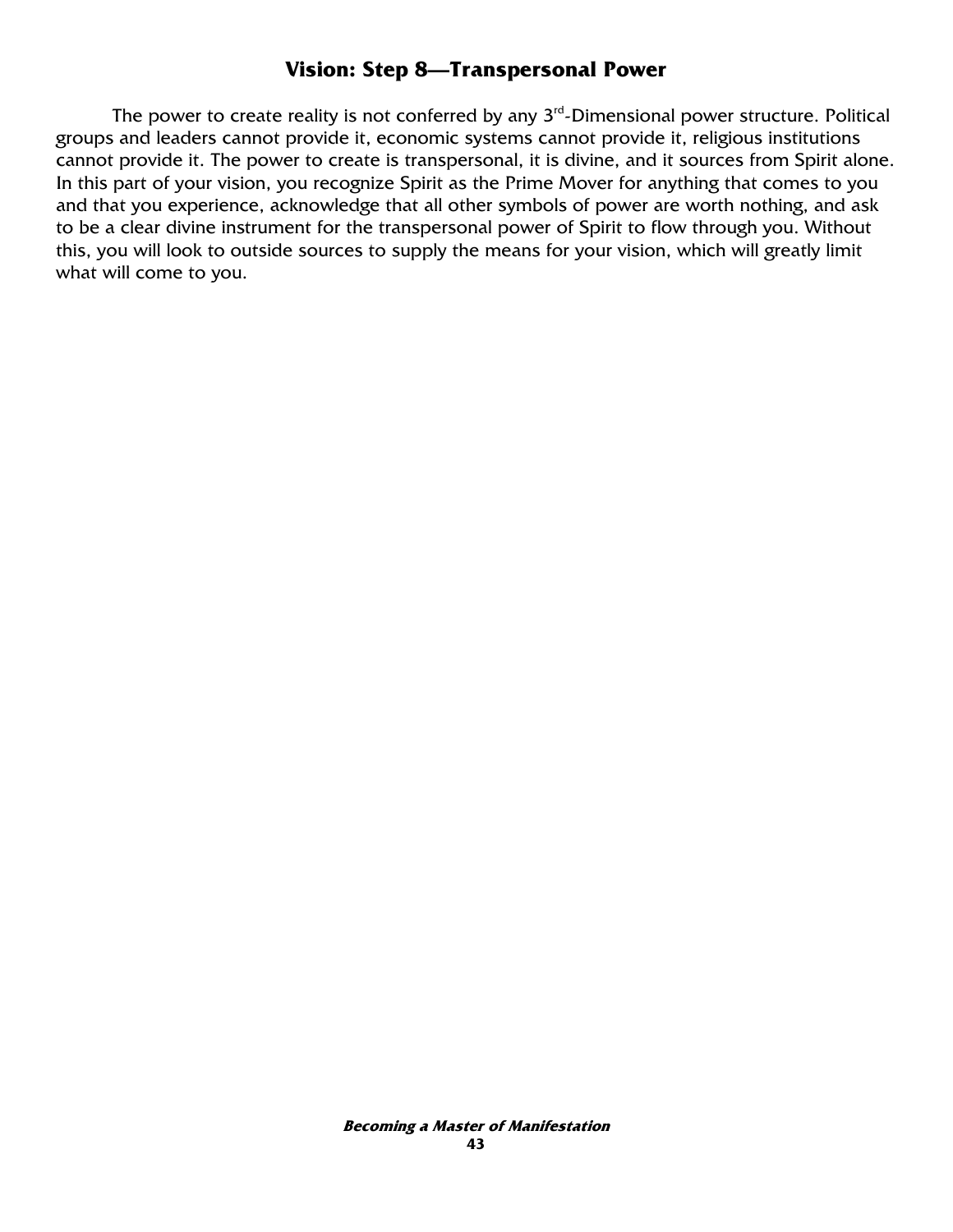## **TRANSPERSONAL POWER**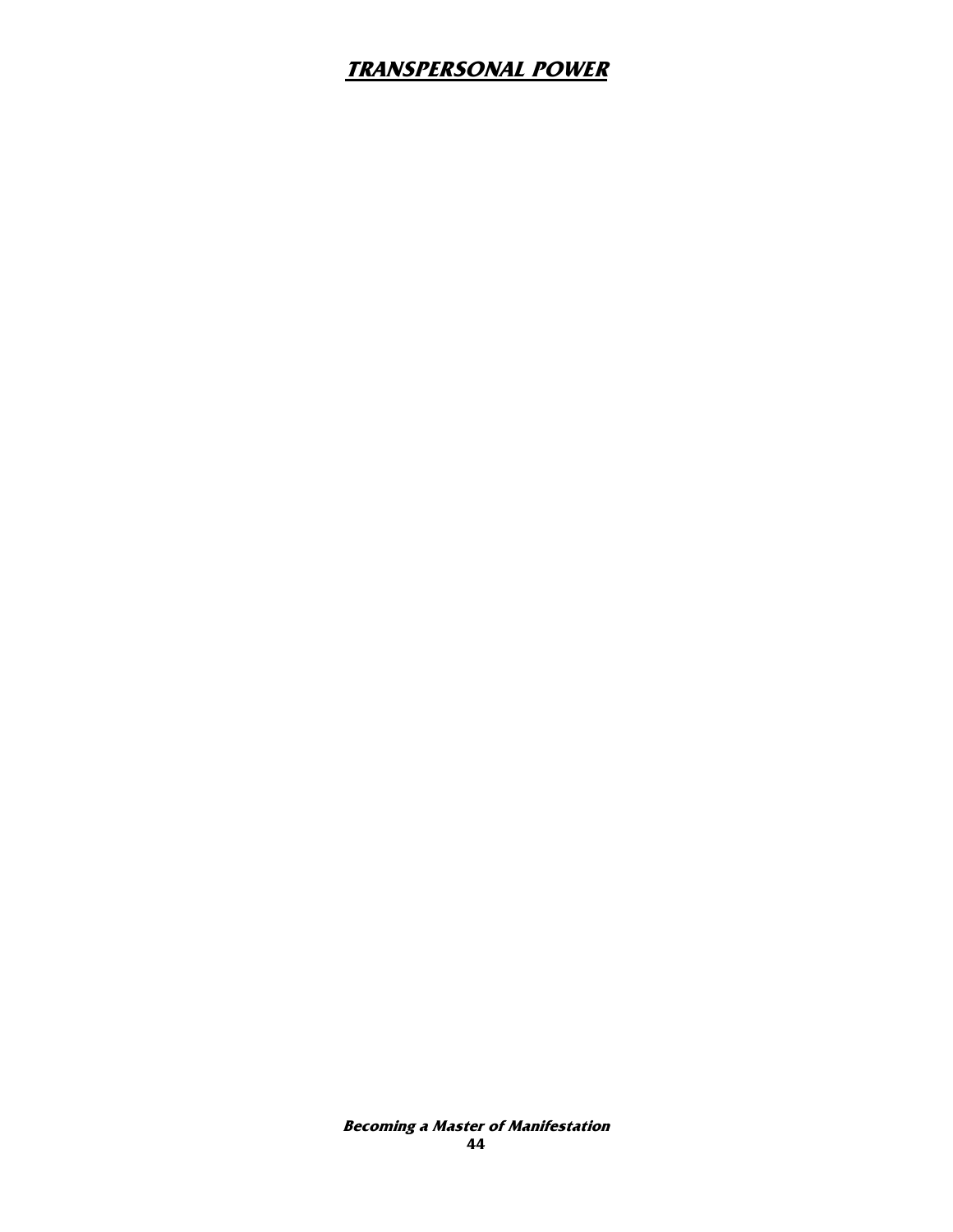### **Vision: Step 9—Wholeness**

 If you are in rejection or denial of any part of you, you are cutting off your power to act as a conduit for vision to manifest. You are denying your own divinity. Consider the possibility that there is no part of you that is not divine. Often the things we most dislike ourselves will, when transformed with Higher Truth from Spirit, become our greatest strengths. Without accepting our own wholeness, we cannot experience true oneness with life.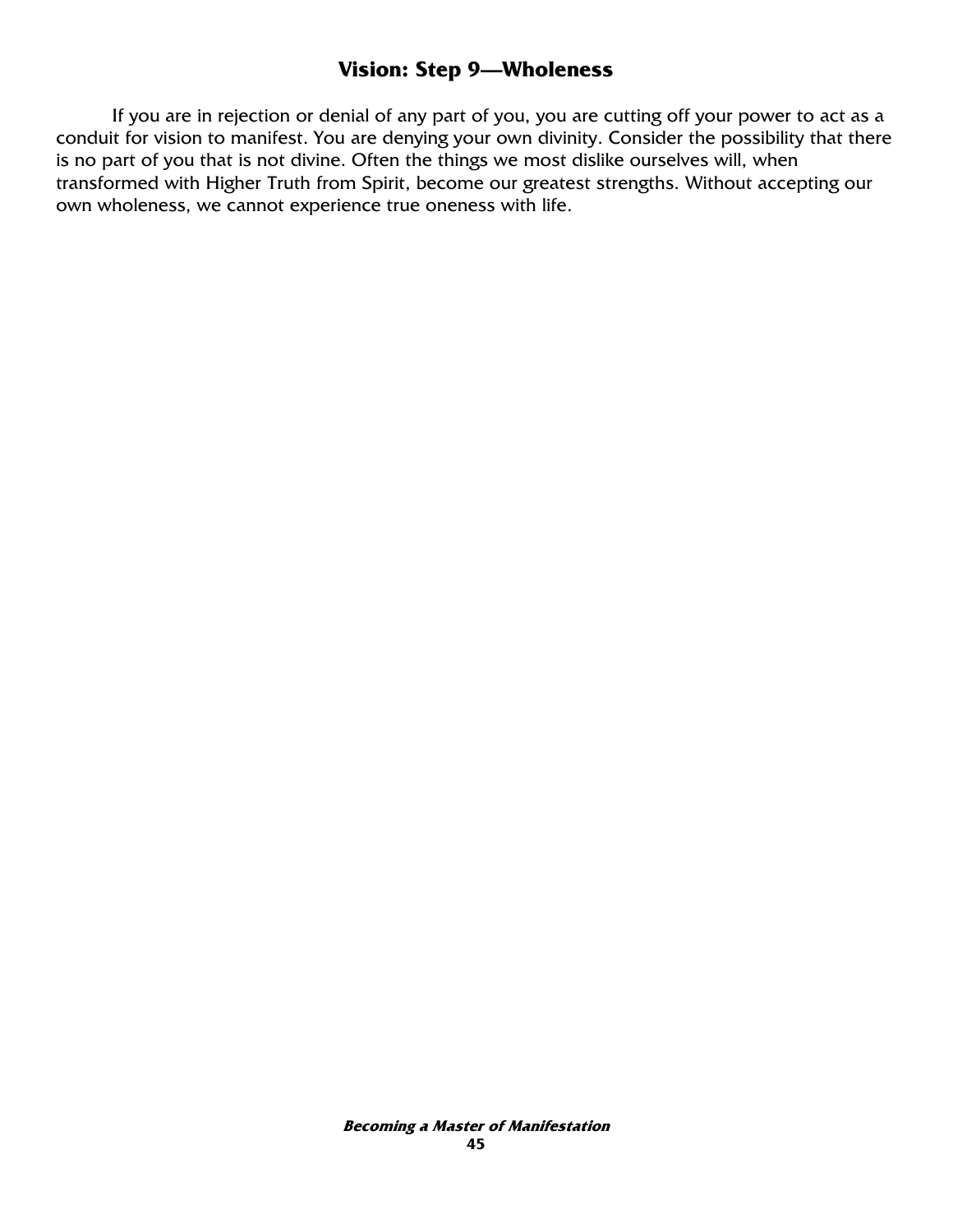## **WHOLENESS**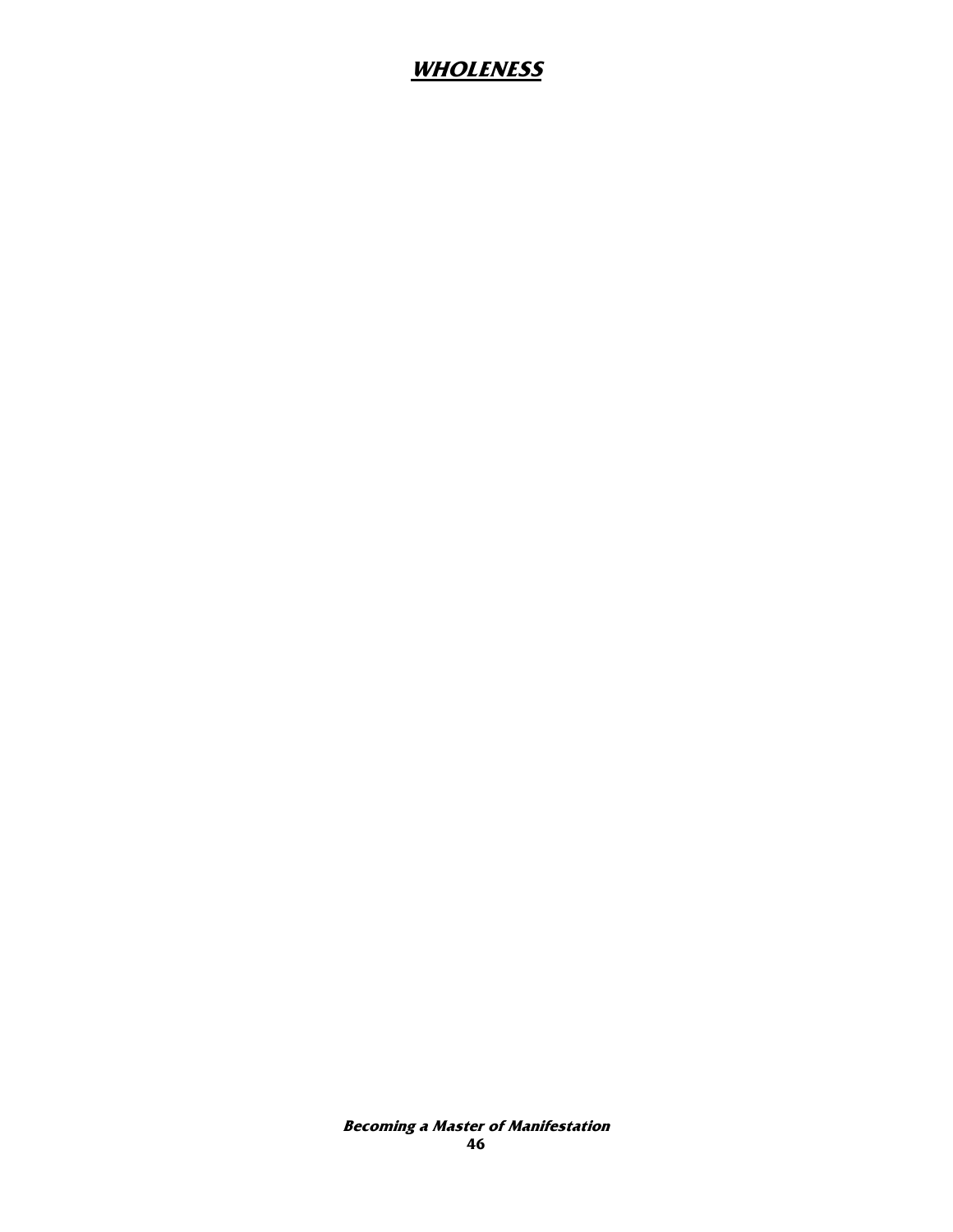## **Vision: Step 10—Conscious Access**

 In order to manifest our vision of Heaven on Earth, we need to be able to access energies and information that support us in that. Here is where you build into your vision the level of conscious knowledge you would like to experience, your access to Higher Truth, and the access into other dimensions necessary for reality creation.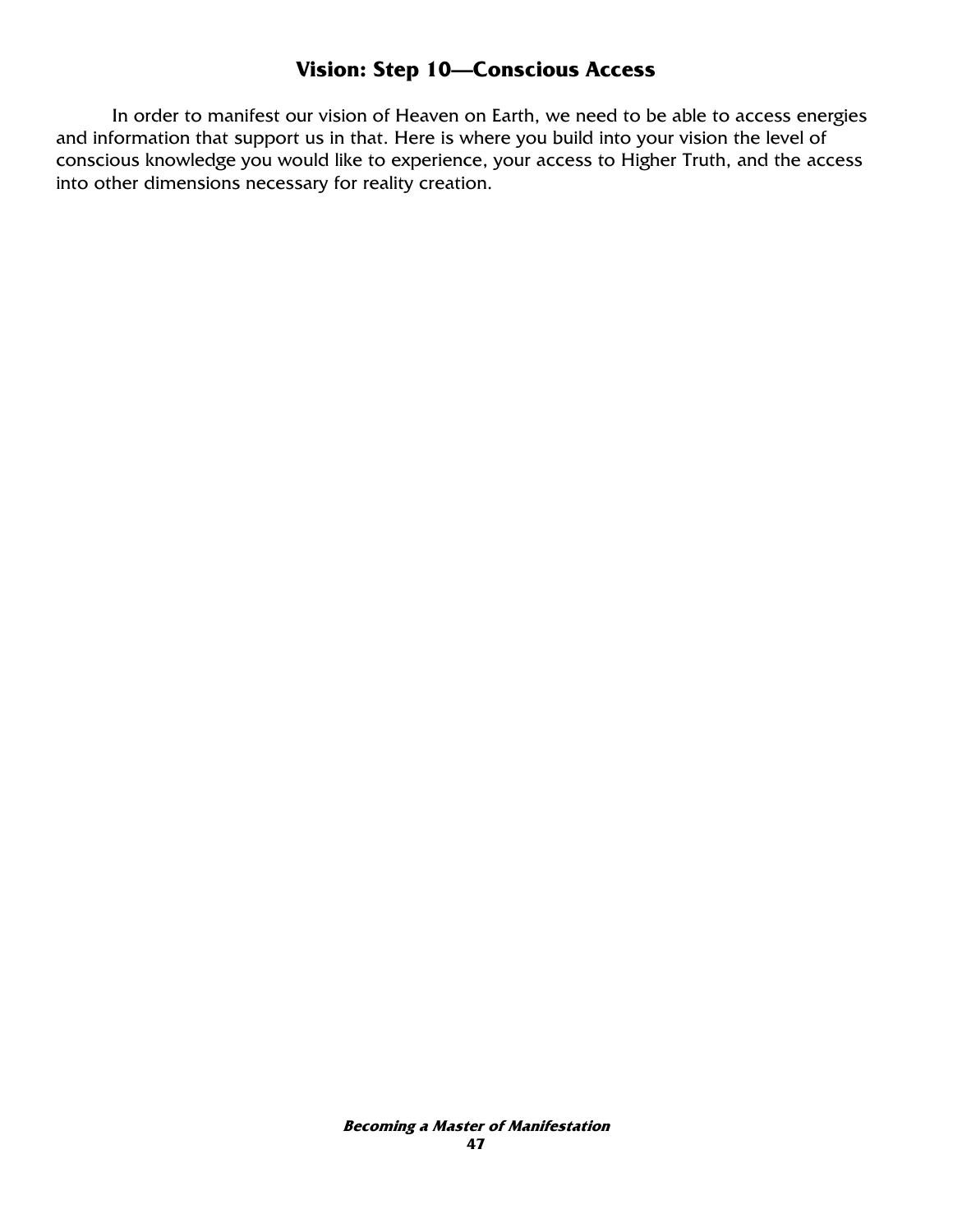## **CONSCIOUS ACCESS**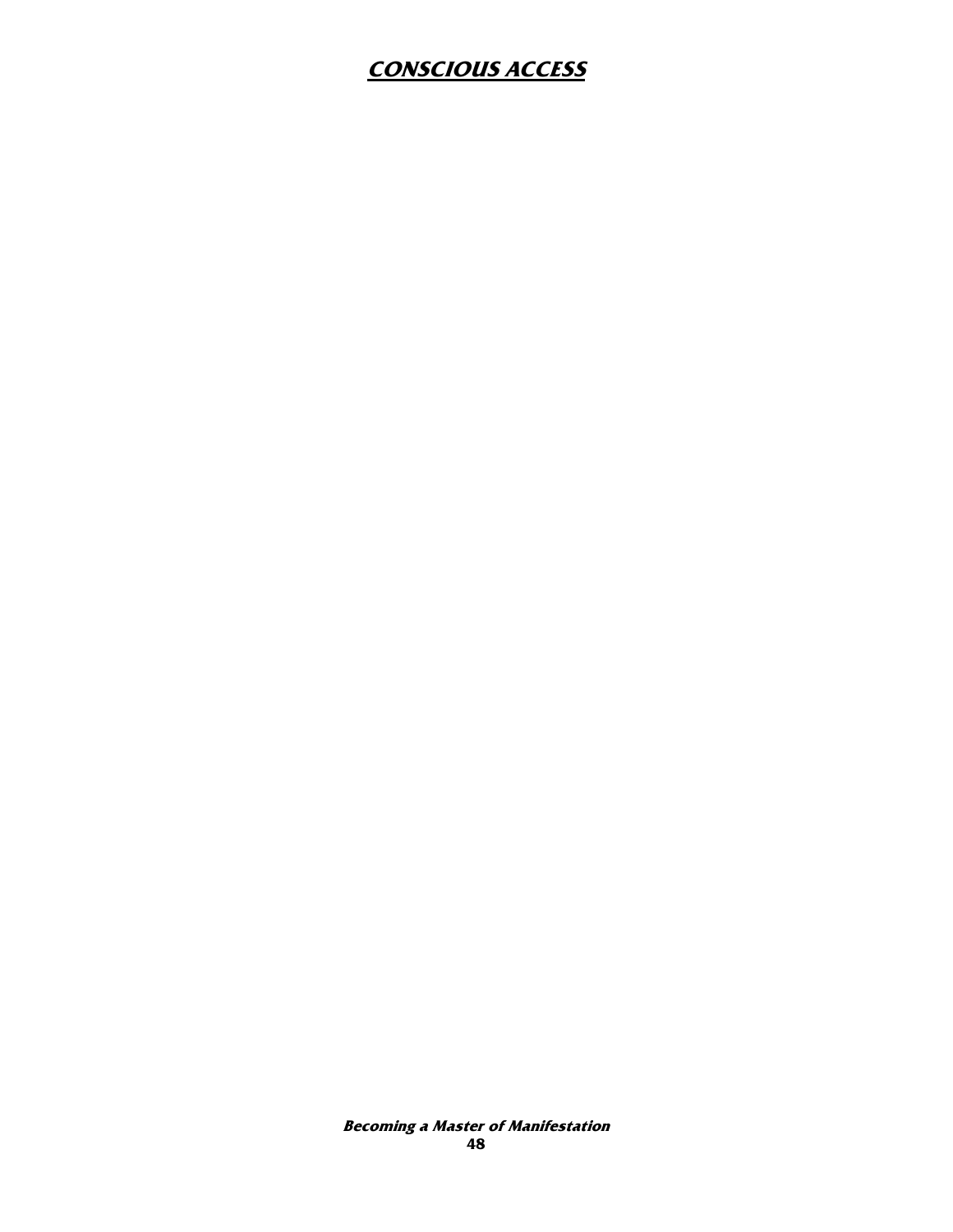## **Vision Step 11—Living the Vision**

 When you are living your vision, all systems—religious, spiritual, economic, cultural—flow from Spirit. With this level of integrity, you become a fully conscious and realized Master of Manifestation with access to all the resources necessary to bring about whatever reality you choose to participate with as real in the moment. This is where you ask Spirit for the tools to create your own system for everything you need to live in the reality that emerges from your own consciousness. This is the part of the vision that allows you to work outside the constraints of consensus reality.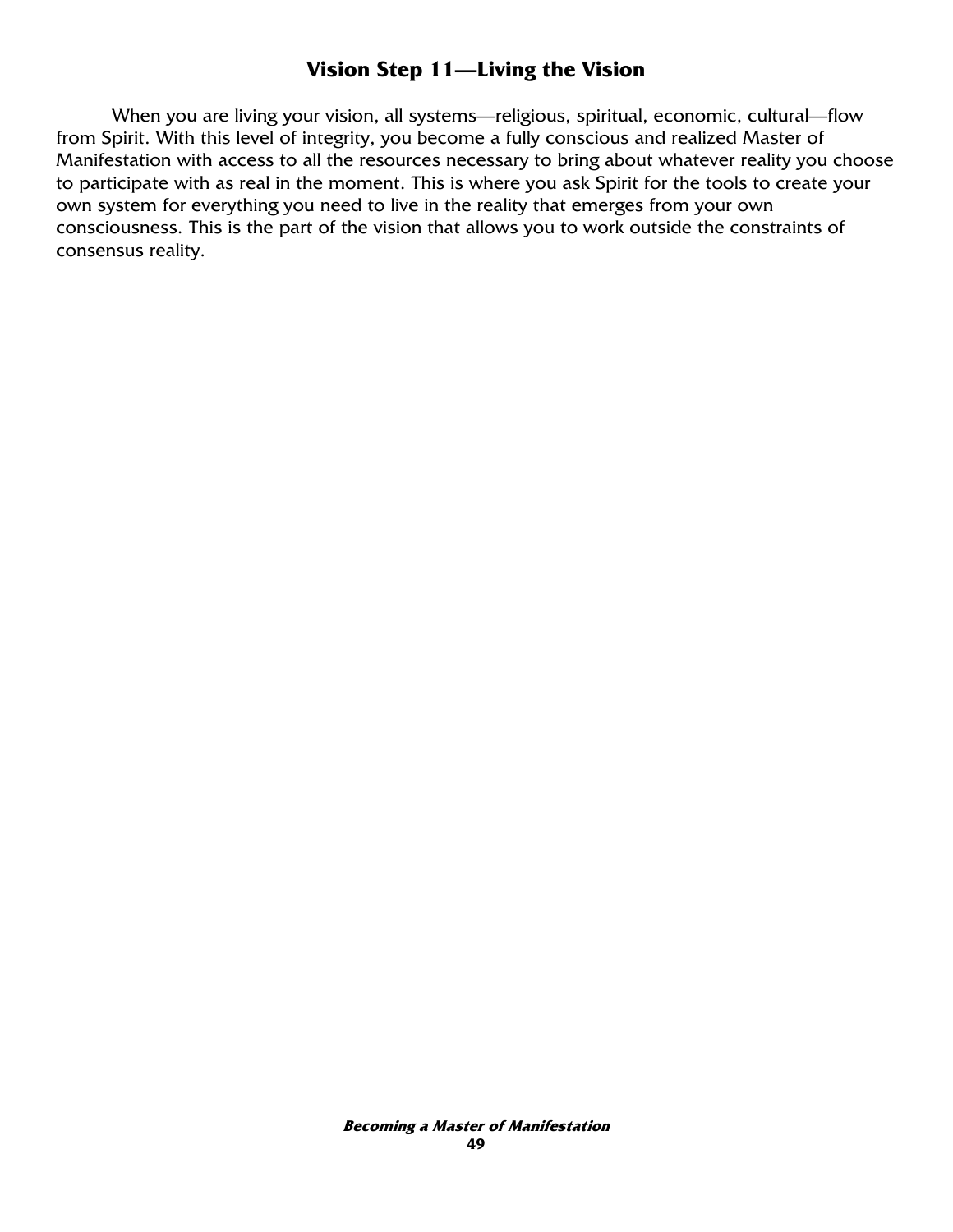## **LIVING THE VISION**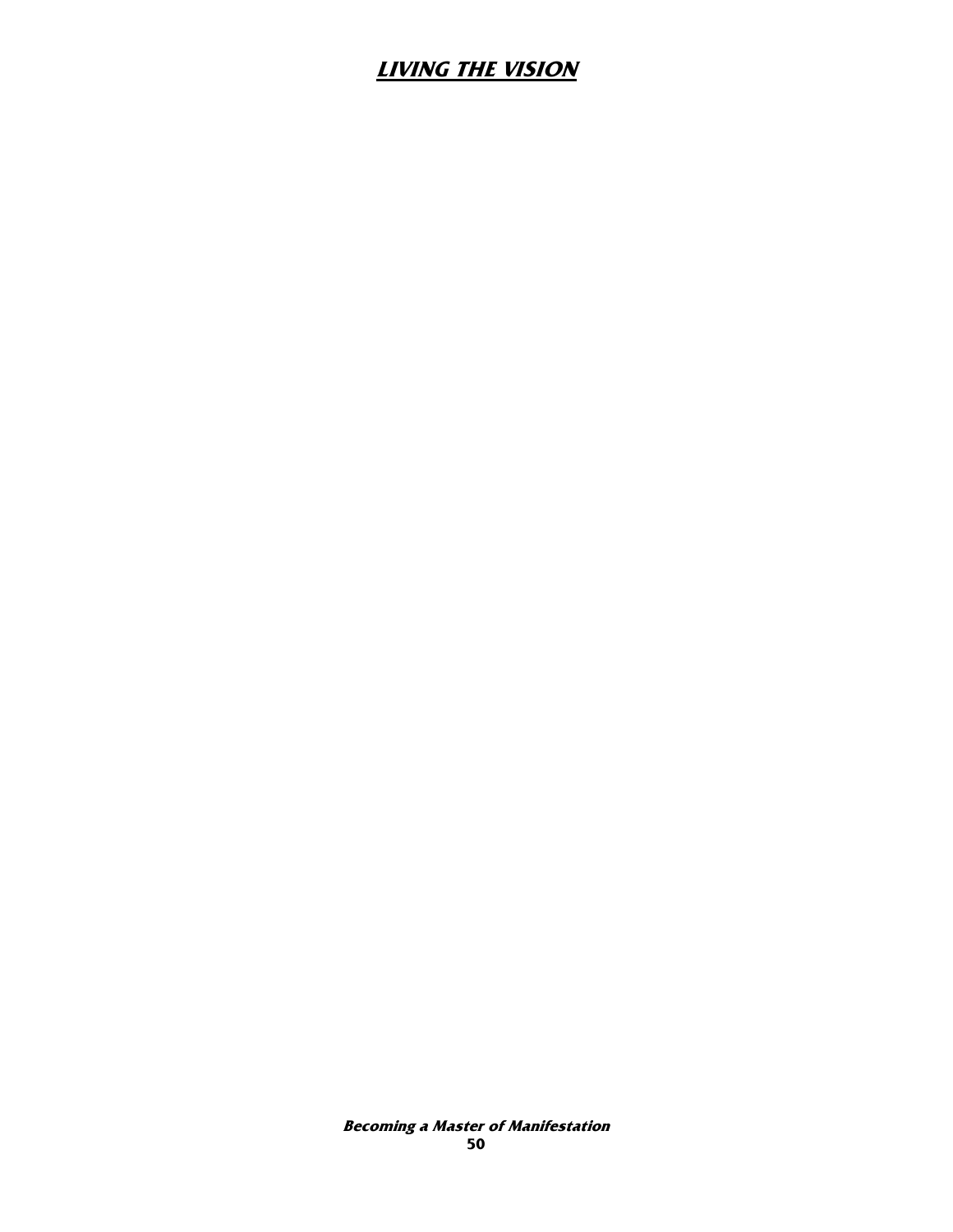## **Vision: Step 12—Group Soul**

Vision comes from the 5<sup>th</sup> Dimension, and that means at the level of your group soul, called oversoul or entity in various systems. In this part of the vision, state your commitment to the fulfillment of the divine intention of your group soul, so that you can access all of the resources it has to offer you.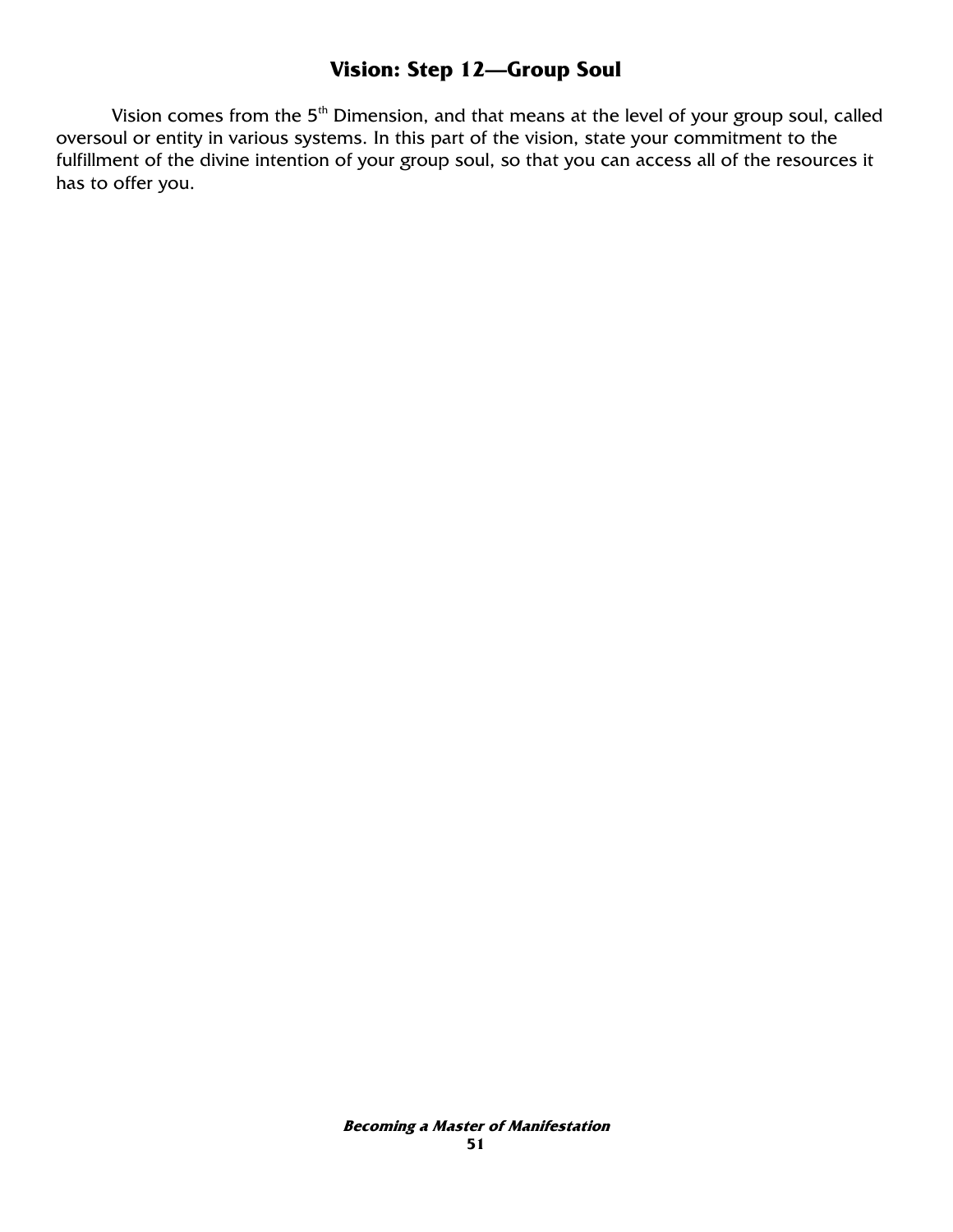## **GROUP SOUL**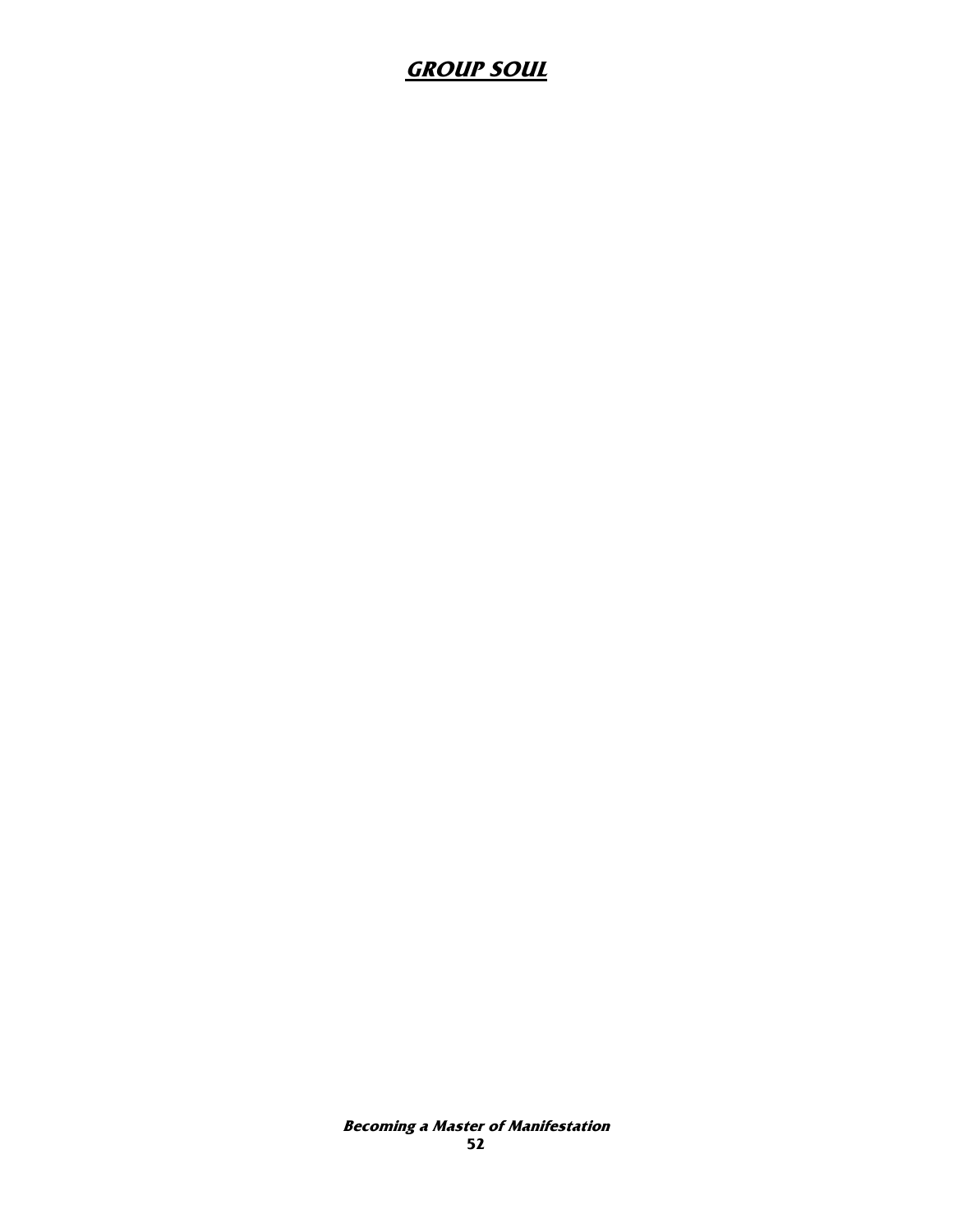# Appendix: **Vow Break** (Angelic Outreach)

We took many vows of control during the incarnational cycle. Most of the time, a person had an intense karmic experience, died, hit the lower astral plane, and vowed "I'm never going to do **that** again!" A situation or an expression that we vowed we would never experience again is essentially a place where we vowed to **not** follow Spirit without hesitation.

When a vow of control is taken, often the Forces of Density ("Dark Forces") place devices and matrix to ensure that the vow is kept. Many vow structures have astral entities attached to them. Every time you hit a deep selflimitation, look for a vow. Pertinent devices and matrices disappear immediately or are easily removed.

The formula for vow breaking is similar to an Entity Release:

**"I now rescind any and all vows that I, anyone in this body, and anyone in my genetic lineage has taken pertaining to\_\_\_\_\_\_\_\_\_\_\_\_\_\_\_\_. I now declare these vows null and void in this incarnation and all incarnations across space and time. All parallel realities, parallel universes, alternate realities, alternate universes, all planetary systems, all Source systems, all dimensions, and the Void. Please release all structures, devices, entities, or effects associated with these vows. NOW!"**

# Appendix: Examples of Survival Orientation

**From E.T. Earth Mission, Living Outside Your Survival Bubbles**

- 1. "In order to survive, I have to be completely self-reliant. I cannot reach out for someone's help or things that are precious to me will be taken away from me. I must be self-reliant."
- 2. "I have to be submissive and submit to the needs and desires of others. I have to make my needs and desires unimportant or I will not survive in a social or cultural context. I submit to other people's needs in order to maintain peace at any price, manipulating to get the correct response."

#### **These beings experience a "dark love", which is fear-based.**

- 3. They are always looking for outside authority, their permission is limited by authority. They are afraid they might lose control of themselves, and hurt somebody. They have a need to follow the rules and keep agreements. They are not following their Spirit.
- 4. Everything is self-referential. Everything is referred back to the self, it is always personal. "What can you do for me? How can it serve me? What can I get out of it?"
- 5. "I have to present myself properly. I have to look attractive, sound good, act happy, communicate properly and say things in the right way. I can never burden anyone with my emotions, I can't show them my dark side. If you love me, you'll always tell me I'm wonderful and beautiful."
- 6. "I have to be productive in order to survive. I must be working hard or people will not value what I do. I have to be strained and struggle with my work, so people will say, 'There's a good person!' Good people work hard and are productive and do it the right way, all day, until they drop."

#### **They have a poor self-image. They feel they have two options:**

#### **1. Work hard to get what there is not enough of.**

**2. Don't work hard and give up your share.** 

**They are in service to form/idealism/concepts/right ways, completely fear-based.** 

7. "I have to limit my freedom in order to survive. If I want to survive in the world, I have to learn to keep my commitments and agreements. I have to be consistent. I won't change. I'll find a way to be and just be that way."

#### **Before doing anything these beings always ask themselves two questions:**

- **1. "How is it in the Universe, what are the rules?"**
- **2. "What is the right way to do it?"**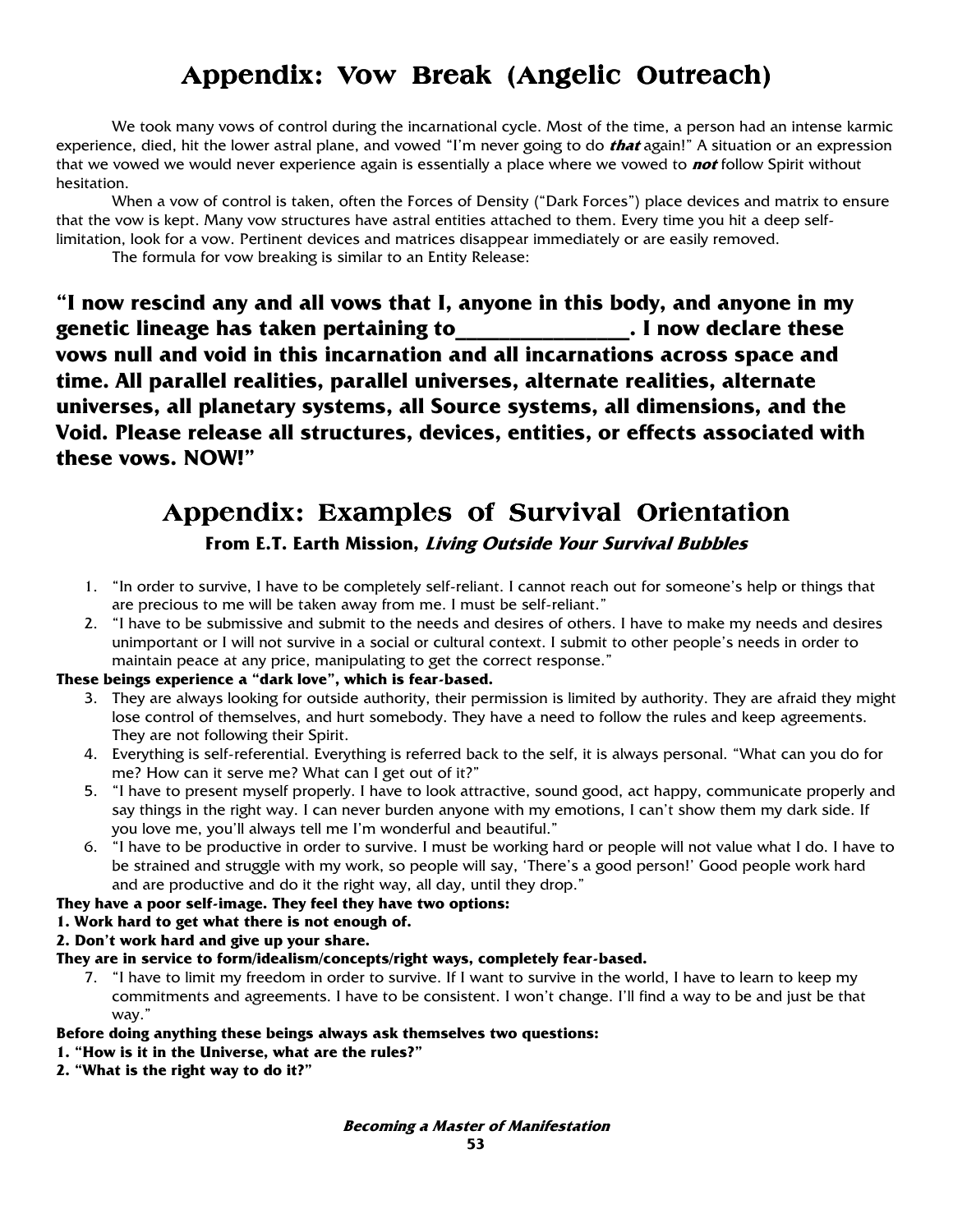**They are not following their Spirit. So, every action lacks Grace and generates karma. When they put out a negative energy, it creates karma. They find their life is a struggle.** This is the death of your Spirit. It is the fundamental denial of following your Spirit without hesitation. When we recommend that you follow your Spirit without hesitation, this is the major reason you don't do it. Many of you feel that once you have made an agreement, you are trapped in it. As long as you are in your Survival Bubble, you may decide to do it, but you are going to pay a heavy price. Because your picture of reality says you will be shunned and ostracized. People will not like you, you will be unhappy. You should carry a burden around your neck because of it. When we sit down with you, we say, "We apologize for any inconvenience we are about to cause you. We are the type of people who follow Spirit without hesitation. I'll apologize right now for any inconvenience it may cause you. This is something that I'm practicing as a spiritual discipline and I must do it. I don't have idealism or rules about it. I just do it, because my Spirit directs me to do it."

8. "I deserve love and approval from my primary group, because I am responsible. I want to be a really good person, so I am responsible for everyone in a 120-mile radius. I can take care of you and take care of things for you. Don't you love me?"

**They are meddling, nosy, and know-it-all. They have advice for everything. Since they are responsible for everyone, they must be right. Their responsibility is to dominate everyone. One can never say "No!" to someone with this quality of fear, because then you'll hear, "After all I've done for you, and you can't do this one thing for me?" They are always available, too.** 

#### **"Forget following my Spirit, if someone needs me, I'm obligated to be there for the people I care about." They are real big on things being fair. They want everyone to see them as a strong and good person, so people can say, "He's the one that did that!"**

- 9. "I don't trust myself or my intuition. I trust no one, what they know, or the Universe." They stay with things that are superficial and easily known and recognized by other people as truth. They feel intimacy and depth are dangerous, because it takes them into places where they cannot trust what they or other people know, or the Universe they live in. They hunger and thirst for intimacy, because they have denied it from themselves for so long.
- 10. The issue with these beings is power, survival of the fittest—only the fittest will be able to survive. The powerful people seem to be ruthless and exploit other people who are ruthless. They exploit the powerless people, and then feel they are victimized by people who are ruthless and exploitative. They see power as money, muscle, intimidation, manipulation, leverage and information, legislation and law.

#### **The root of this quality of fear feels that power is dangerous. They become champions of the powerless people. They seem to look for power sources outside of themselves, in order to get their vision to happen.**

- 11. All of their actions are based on fear. So it is hard to know themselves as masters. They are masters of limitation.
- 12. Timing and positioning are everything to them. They have gotten a correlation to what they think and what happens in reality. So they are terrified of negative thoughts and that they might be manifested. They try to be careful and control their thoughts. It is based on the belief that beings are evil and must correct themselves.
- 13. They compare themselves to everyone. They are either superior to them or inferior to them. They are denying the possibility of equality. They are always measuring differences, and comparing them with each other, in the world of form.

#### **QUALITIES OF PERSON LIVING OUTSIDE OF THE REALM OF FEAR, FOLLOWING THEIR SPIRIT WITHOUT HESITATION, LIVING IN A STATE OF GRACE**

- 1. Their only desire is to co-create Heaven on Earth. They work as a team, with individuals that are also cocreating Heaven on Earth. They are living in sovereignty, with no guarantees.
- 2. They are living in a state of True Love, and they relate with a love base in all relationships. They are with people when there is an energetic signature, and totally delight in their presence. They experience "Light Love". They don't care what a person does or doesn't do, it feels great and the signature is there. They have a respect for the sovereignty of others.
- 3. They follow their Spirit without hesitation, while living in a state of total permission. The only rule they follow is following Spirit! The only authority they follow is Spirit.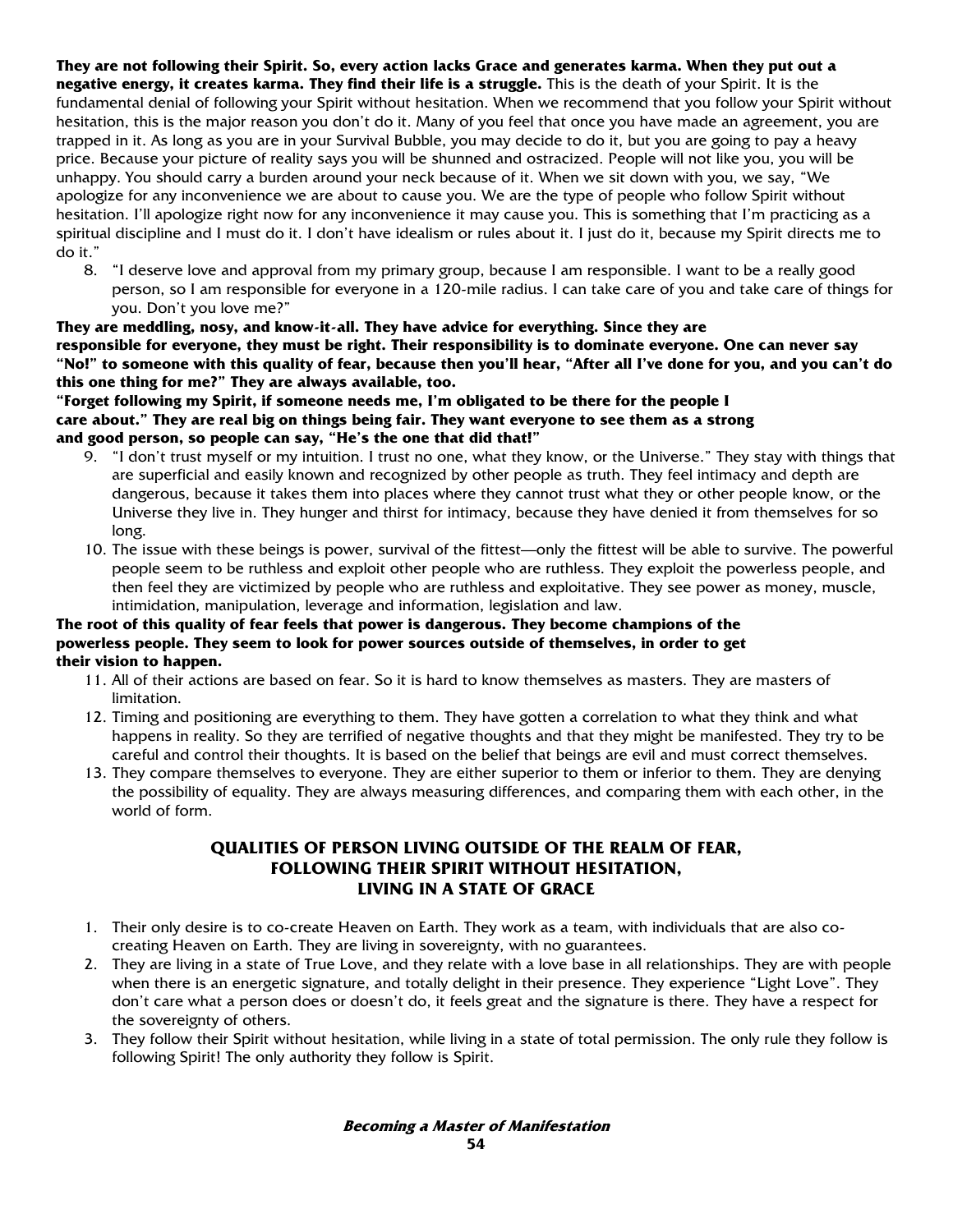- 4. They refer to the vision, rather than to themselves. They say, "How does this affect the co-creation of Heaven on Earth?" rather than "How does this affect me?" "Does this feed and support the vision? If it does, it is worthy of my interaction."
- 5. They are being authentic in every moment, living as a Divine Fool. They say, "Sorry folks, sometimes I get pissed off, sometimes I raise my voice. I can't be manipulating myself based on someone else's fear. I just say what occurs to me at the time." They do not see themselves as perfect, idealized beings. They don't care about how they look or how they dress. If they get up that day and their hair's messy, that's okay. They are living unconcerned about what people think of them, they just take it as stimulation. They live in freedom and say, "What you think of me is none of my business!" They use everything as stimulation, rather than attaching themselves to a belief system. When someone says something to them, they accept it as insight and gain their own insights.
- 6. They are not attached to form, they are following Spirit in everything they do. There are no rules. They are only doing what has signature for them. They are fulfilled and ecstatic by everything that's getting done. They realize that fulfillment does not come by manipulating the illusion of survival, or by manipulating the illusion that someone loves them. They are doing what they love, in whatever way Spirit tells them to do it, and the resources are piling up around them.
- 7. They spontaneously move from following Spirit. If Spirit guides them to be in a place at a certain time, they are there. They are flexible to change because they are allowing Spirit to guide the way. They do not limit themselves to circumstances, or preordained events. They are there because Spirit has guided them to be there in the moment. They say, "We are the type of people that follow our Spirit without hesitation in everything that we do. I apologize right now for any inconvenience it might cause you. This is something I am practicing as a spiritual discipline and I must do it. I don't have idealism or rules about it—I just do it because my Spirit directs me to do it. When everyone is following their Spirit, then no one is inconvenienced. I do not want to agree with your picture of reality, if it does not serve me. I can accept other people's pictures of reality as stimulation, but I want to live my picture, which can only be revealed through my own insights. I can accept other people's reality as stimulation for my own insights, but I live by my own insights only."
- 8. When living outside of the realm of fear, the answer to the question "How is it?" is "However you decide!" They can change their mind in every minute. "What is the right way?" is "Whatever Spirit directs in the moment." That's the right way! Survival is not the primary motivating force, it isn't the reason to do anything, it is just a given.
- 9. They live in a state of Grace, which allows them to be totally in the moment, with a fresh start and no reference to the past. There is no karma. Every action they take when following their Spirit is full of Grace and creates no karma. When they are living in a state of Grace, they can be an asshole and create no karma. When something comes up, they deal with it and continue to live outside the realm of fear.
- 10. They have a free flow of giving and receiving. When they give something, they have the opportunity to feel capable. When they receive something, they have the opportunity to feel loved. They experience loving themselves by being capable through contributing to other people. The sole responsibility they have is to fulfill their Divine Design and co-create their version of Heaven on Earth.
- 11. They are living outside the realm of fear, they dive into the mystery and delight in the mystery. It is wonderful to not know. It is enough to know what they know in the moment. It is enough to know they are in a Universe rearranging itself to accommodate their picture of reality. It is wonderful that they don't know how the Universe is going to rearrange itself. It is wonderful that they can trust their Spirit and never know what their Spirit is doing and how things will turn out. They trust their own intuition. They are a massive open system, because they have come to the place that they know they don't know anything for certain. They are constantly evolving. As enough pieces go into their open system, it continually collapses and reforms itself at the higher possibilities.
- 12. There is no such thing as a powerless person. Outside of the realm of fear, power is one thing—Spirit! That's all the power they need. Power is a given, it is a natural thing. Do they seek power? No, they are powerful beings. They are just Divine Fools, they wouldn't know what to do with your power if you gave it to them. They only know to follow Spirit. They have a minimum of attachment to other beings. They are a magnificent, creative force in the Universe.
- 13. They are masters of Divine Expression. They are fierce about their integrity of living outside the realm of fear. They are fierce, determined, and devoted. They will not be stopped. They will not go back into living in the realm of fear.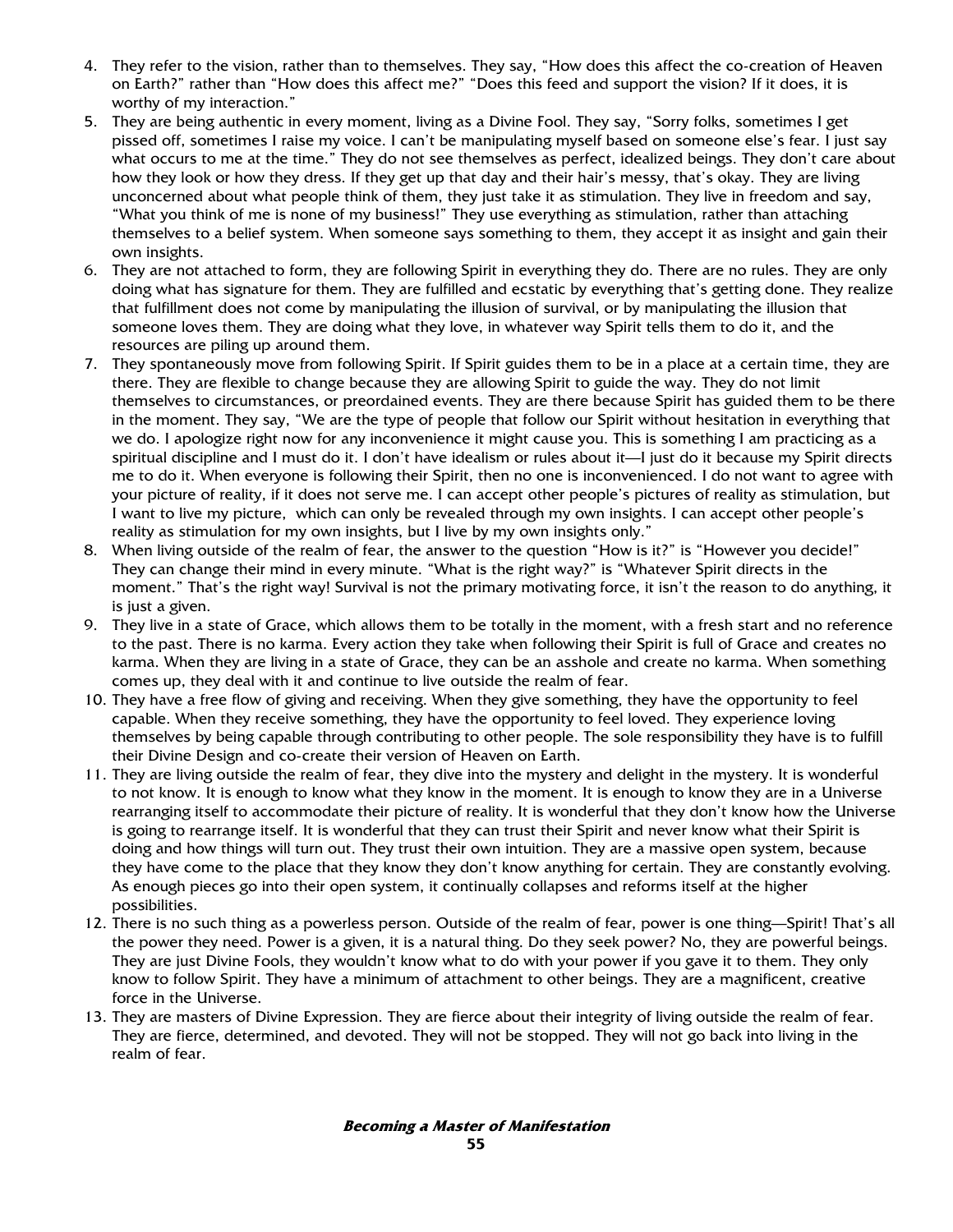- 14. They have no reason to control their thoughts. They trust that if anything occurs to them, it's from Spirit and it's a good thing. They could never imagine they are basically evil and that they have to fix themselves. They see everything as good and participate in live as a Divine Fool.
- 15. They see that we are equal in Spirit and relate to one another as Spirit. So, they see themselves and others as equal, but different. They see comparison as useless. They see that their Spirit has a different job than another person's Spirit does. They are equally important to a job for whatever is being manifested.

# Appendix: Vision: 12 Elements of Effective Visioning

E.T. Earth Mission, Genesis Solar Vision

 The Universe rearranges itself to accommodate your picture of reality. That means, if you are going to radically change your existence in any way, the most powerful thing that you can have is the ability to change your picture of reality. One that is more to your liking. So that when the Universe rearranges itself, it will be just what you like.

In the 5<sup>th</sup> Dimension, it happens instantaneously. In the 3<sup>rd</sup> Dimension, it happens gradually, over a period of time. So, you can create a new vision that wills all the coming forth of a new reality. Try one on for awhile, then come up with a new vision, which will bring forth a new reality. This process will go on and on for you until your version of Heaven on Earth will be manifested.

 A part of the process is making tones in order to break patterns. So that the old pictures of reality, that are no longer useful to you, can be cleared. Clearing entities is another useful technique, because they have pictures of reality too. While you are being influenced by outside entities, their pictures of reality will run as if they were yours. Also, learn to live transpersonally. This will separate you from living in the mass hallucination [consensus reality].

#### **IF YOU ARE TRYING TO LIVE PERSONALLY IN THE OLD WORLD, THEN WHATEVER THE OLD WORLD WANTS YOU TO BE IS WHAT YOU WILL WANT TO BE, AND THE VISIONS OF THE OLD WILL BECOME YOURS.**

### **E.T. Earth Mission Template for Envisionment of Heaven on Earth From Genesis Solar Vision**

#### **First Vision: TRUE IDENTITY**

We are multidimensional extraterrestrial masters here to co-create Heaven on Earth. We are vast, unstoppable, co-creative forces in the universe. We channel, co-create and use fifth dimensional and above technologies to further the co-creation of Heaven on Earth. These rapid technologies help us, and others that we work with, transmute into Light in alignment with the Earth as it travels on its pathway to become the EarthStar.

(May we stop you for a moment. Could you feel the images of that? Could you feel the reality of it? The tone of it as a reality? Do you know who wrote this? When you here that, does it ring true? Does it sound like whoever wrote this, it is true for them? It was written by two people, who were writing their vision together. One of them is a computer programmer and the other one works for an advertising agency. Did you get that out of what they wrote? They are rewriting the history of their existence. Incorporating the truth of their multi-dimensional wholeness. Its been written. Its been read. It is Real.)

While we are fully human beings, we simultaneously express ourselves on the other dimensions as well. I, the freedom of Spirit, the force of Wisdom, command the EarthStar colony, New Jerusalem, on the fifth dimension. On the third dimension, I am a divine instrument of the awakening. I inspirationally mobilize the co-creation of Heaven on Earth. I, the Freedom of expression, the Spirit of the child, stabilize the energies around me. I also channel information and energies from the fifth dimension and above, then activate them to further the co-creation of Heaven on Earth. We are wholly dedicated to following Spirit without hesitation, to the nth degree. We love to share our essences with others and do so freely and openly. We also direct and flow with fifth-dimensional and above energy as called upon by Spirit.

(Sound like somebody you would like to meet and spend some time with? Hang out with?)

#### **Second Vision: RELATIONSHIPS WITH LIFE**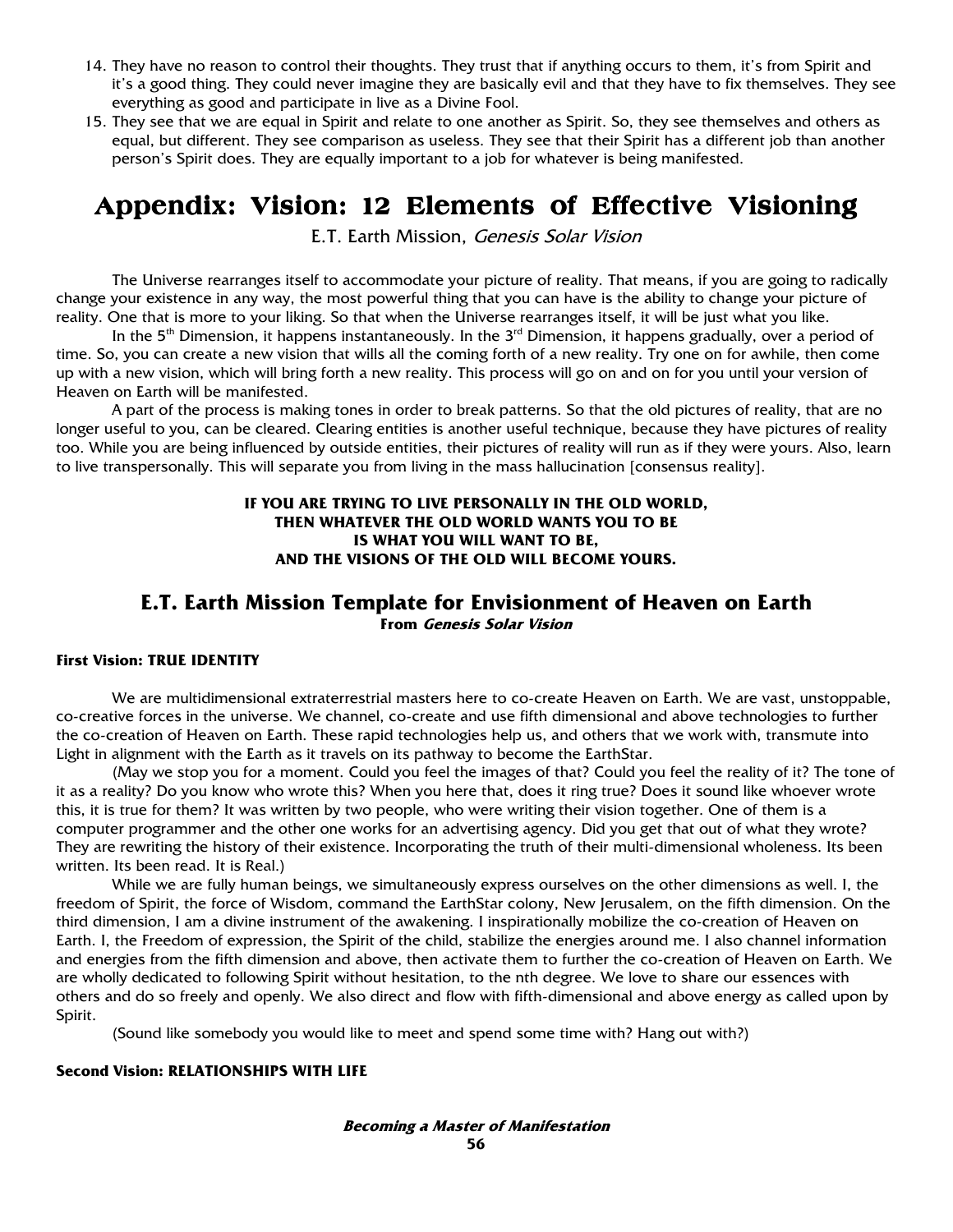We delight in the ecstasy of communion with our beloved Spirits. We delight in our wholeness. We engage with all life as whole, powerful. Multidimensional masters, for all with embodiments are masters. We gracefully use new fifth-dimensional concepts and ideas, which flow freely and easily into our lives. We are drawn and draw to us multidimensional masters who are in alignment with the co-creation of Heaven on Earth. We delight in everyone and everything around us and vice versa. Everybody we hang out with thinks that we are the neatest, warm, loving, strong and open people they know. They love and respect that we take a stand for who and what we are, and we support them in their visions as well. We accept change from moment to moment and we are flexible about shifting pictures of reality as they occur to us. We are fully supported by the new world and everything is in place before we even know that we need it. We delight in each other's presence more every moment and are authentic and real. We love and support each other in our wholeness and are willing and able to do whatever is necessary to maintain our transpersonal relationship.

We evoke creativity and wholeness in other masters who we work and play with. We experience oneness with all of life.

(Sound like a background reality that you could hang out in for awhile? Can you imagine living in such a reality? Would you prefer it over the reality that you are currently living in?)

#### **Third Vision: EMOTIONAL TONE**

We are ecstatic about doing what our Spirit wants us to do which gives us delight in every moment of our service. We are fascinated with carry out to our fullest expression the exploration and mobilization of each new possibility as it occurs to us. Yet we shift our fascination easily as directed by Spirit. We fully and most powerfully express our wholeness and love, sharing it with each other and each master who has come to partake in the cocreative process. We are intensely fascinated with nifty fifth dimensional and above gadgets, which further expand the work we do in serve to our Spirits. We are constantly and wholly in live with our Spirits and each other. We love to laugh and play and live in the ecstasy of the spirit of the child as we do our work. Things just keep getting better and better, and easier and easier, with each new step we take. Our relationship to our emotional bodies is full of love and honor. All of its authentic expressions are integrated as part of our wholeness. We delight in the full range of expressions that our emotional bodies bring to our lives. We are spontaneous, dynamic, and authentic in our relationship to our emotional bodies. We love and include our emotional body's vibrant colors as a part of the magnificence of the co-creation of Heaven on Earth.

(Can you just feel the universe rearranging itself to accommodate this for these beings? They are taking a stand for this as their reality. They have bothered to write down a picture of reality. They are now in the process of taking a stand for this as their reality.)

#### **Fourth Vision: FOUNDATION**

Spirit provides whatever we need with ease and Grace before we realize that we need it. We are always in the right place, at the right time, with the right people, and the right things. We are always synchronized with divine timing, doing our right next step. We are completely open to the nourishment of our ground crews by the highest and best possibilities. Our ground crews are in constant touch with our Spirit's next step, performing it flawlessly, sometimes without even realizing it. Our Spirits are constantly guiding us intuitively and spontaneously to reveal our work, which is demonstrated and mobilized by what we do. Our work is the kind of work that allows the fullness of our expression at all times. We are wrapped in a mantle of Infinity that our ground crews gracefully and easily accept. Ease, grace and gentleness are a natural part of everything that we do and manifest. We are easily and naturally attuned to our next steps and delight in stretching beyond what we currently know. We are continuously aware that the resources that come to us

are ours by divine right and are from the source and are not directly connected to our work. We attuned to the efficient utilization of those resources. People are drawn to us to experience our work and delight in sharing resources. For we and they easily see the integrity and value of our work. We delight in receiving resources and they delight in sharing them with us. Our work constantly helps us to develop and expand new rapid fifth dimensional and above technologies which are in complete alignment with this planet's evolution. Our physical bodies mutate easily and gracefully. They are loved and supported by the energies and information channeled through them.

Our male and female energies are dynamically expressed as a part of our wholeness.

even have it occur to you to write one. How many of you have been dropping out of the old world without dropping into the new one? Then you just end up being fringey old world dropouts. Have you noticed that these two beings here are very androgynous. They are both very much female and very much male. And as any of you whole have tried to push on their shoulders today know, they are very solid- in their reality. Their reality to them is just Reality. It's just the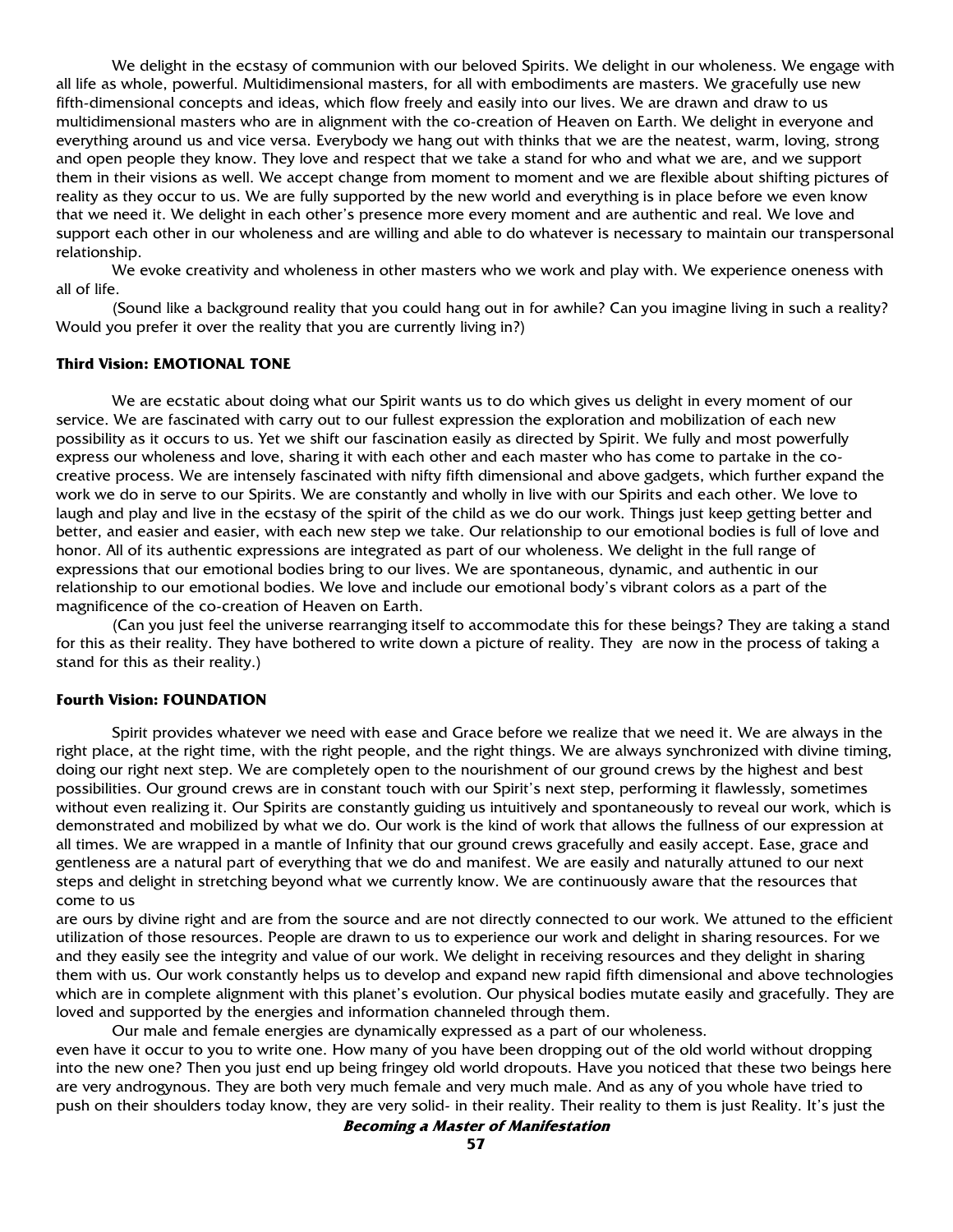way that it is. Now there are a lot of people on this planet who that is a dream. Any of you ever thought a reality like this would be a wonderful dream to maybe have someday? Well, the spiritual child in you sees something like this as reality. The wounded child believes that it's not possible. So you have a paradox. Is it possible-is it not possible? Which one of you is telling the truth? Which one of your realities is the true reality? Blah. Blah. Blah. Let them both be there and emphasize the one that you want to have manifested. How do you emphasize the one you want to have manifested? Write it down as a vision. How have you been emphasizing the one that you wanted to have manifested before? Working on the wounded child. Cleaning up your stuff. Healing the wounded child. That becomes reality. Everything that the wounded child thinks is reality then becomes reality. And within that you try to follow your Spirit without hesitation which usually means that you deny the wounded child while you are living in the wounded child's reality, trying to follow your Spirit without hesitation. Can you see why it might be a little difficult? Can you see why you might need another picture of reality to roam around in? Another picture of reality to take a stand for. Another picture of reality to dedicate yourself towards. You don't have to deny either reality in favor of the other. You just emphasize the one you want manifested.)

#### **Fifth Vision: FREEDOM OF EXPRESSION**

Everything we do has a powerful spiritual impact. Our lives are progressive, dynamic and energetic as we assist in bringing forth a new species and a new civilization to Earth and its future self as a star. We live only as the highest and fullest expressions of universal principles, living and exuding Light and Love to its many workers on all dimensions. We allow our wholeness and will move to take a stand for it, where ever and whenever. We have a constant sense of powerful forward movement and direction. There is always energy and dynamic life force in and around us. We live life at its fullest in every moment as the universe rearranges itself to accommodate our pictures of reality. We are completely spontaneous in what we do or say in the moment. We allow ourselves to be inconsistent, non-rational, non-linear, non-sequential, or whatever else is required in the moment. And we accept its expression as part of our wholeness. We are vast and exciting beings who love constructive, supportive expressions of excitement, intensity and drama.

#### **Sixth Vision: CONTRIBUTIONS TO LIFE**

Spirit is always living its fullest most divine expression through us. Our contribution is a constant source of fulfillment as a vehicle for the expression of our divinity. We engage in it wholly as our life unfolds. In all of our interactions with other being, our primary motivation is to contribute through the expression of our divinity. What others do with it is between them and their Spirit. We evoke in other master their longing for the Source and a delight in discovering the mystery and beauty of the workings of Spirit. We assist in the transmutations of these longings and delight into mobilization and stabilization. Our ability to articulate and develop new rapid technologies for their individual journeys is ever expanding. From their contact with us they are moved to create even higher expressions of their own Spirit, as they blaze their own pathways and write their own visions.

#### **Seventh Vision: DISCERNMENT**

We are delighted by the discernment of the subtleties in the unfoldment of universal principles, which fills us with deep levels of peace and harmony. We live our own wisdom about life, which is in alignment with our spirits. We consistently operate out of our knowingness. We have great wisdom, insight and revelations into the workings of the universe and delight in its mystery and beauty. We delight in our uniqueness, which allows us to be blissfully alone and separate as well as together. We have a highly developed ability to accurately discern, interpret and articulate subtle energies. For we love to play in the energy and are fascinated by the interplay of the colors, sounds, textures, and other qualities of the energy while following Spirit. We easily discern, in the moment, even the subtlest differences in the flow and quality of the energies

around us, knowing those differences, we act accordingly, flowing with or altering the course of energy as directed by spirit. We are masters of discerning darkness and loving it back into its wholeness in the Light.

We have continuous insight s and revelations about all that is going on around us and gracefully do the right thing. We use and develop new, rapid technologies to further the quality of discernment in ourselves and others.

#### **Eighth Vision: TRANSPERSONAL POWER**

We are masters of surfing in the play of forces, then riding the tip of the wave of the highest possibilities, in every living moment. We have an amazing strength and ability to take a stand for our truth. We know that the only true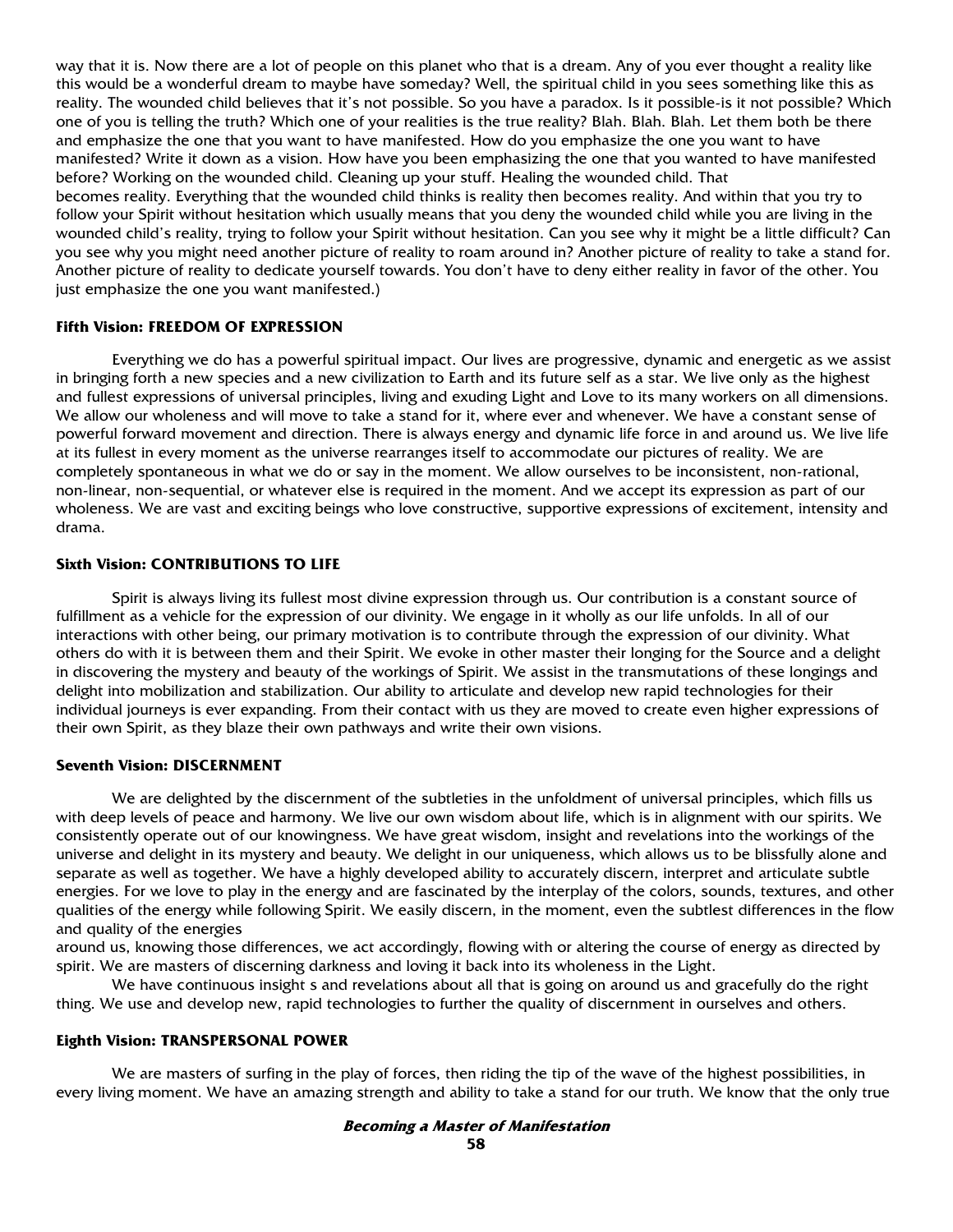power that flows through us is from Spirit. Spirit provides us with everything including the power of thought, movement, feeling, breath, existence and change. We honor spirit as the true source of power and the provider of everything and allow its full expression through us with ease and grace. We are also guided by Spirit in our relationships to concepts, ideas, and people and easily remain unattached to form.

#### **Ninth Vision: WHOLENESS**

We have an allowing, unconditional relationship with Spirit. We are freely and spontaneously the universe rearranging itself to accommodate all pictures of reality. We constantly experience our wholeness with our male and female energies in full expression. Everything that exists, at its essence, is the divine love of this universe. We are attuned to the oneness of all life and are aware that we are completely supported by everything that exists. We access the broadest perspectives of the wholeness of our part in the divine drama of existence and see ourselves swimming in an ocean of divine love on our way back to the source. We are comfortable and at peace with the I AM, who and what we are, and our relationships to the I AM and all of life. We accept the paradigm and paradoxes of life on this planet, allowing any and all of them full and simultaneous expression.

(How are we doing? Are you enjoying this so far? That's what you are here to do, is to write this kind of vision for yourself. Can you see that it incorporates a whole reality, the background as well as the foreground? Do you know what we mean by background? You look at that picture on the wall. It has a background and a foreground. The background is what the flowers are sitting in. Most people, when they learn how to create their own reality, know that there is a possibility of changing some elements of the foreground. But when you operate from and awareness the universe rearranges itself to accommodate your pictures of reality, why just change the foreground of the picture. Why not just change the whole damn picture? Why live in a reality that you don't like, trying to create things there that will allow you to survive it, when you could create a whole new reality?)

#### **Tenth Vision: CONSCIOUS ACCESS**

We have a rapid and total conscious access to information and energies from all dimensions. However, our fascination is with the fifth dimension and above. If Spirit desires we channel entities from the fifth dimension and above and they work through us in whatever way is appropriate. We also have friends in high places who work in tandem with our Spirits. We constantly and easily access higher truths and continuously use them to explore the other dimensions. We witness who and what we are in the other dimensions and serve as instruments for fifth dimensional and above energies and information flowing through us into this dimension. We are divine instruments through which our spirits play freely. The more we carry out our vision, the broader and more expensive our access becomes, and our lives and interactions with Spirit become easier and easier.

#### **Eleventh Vision: LIVING OUR VISION**

We steadfastly live our vision of the co-creation of Heaven on Earth, which we know to be true. Whether or not there is evidence of this, and no matter what anybody may say, we are the magnificent seeds of the EarthStar. We hold our vision in our consciousness singly for it is all that exists in our lives. We are the pathcutters. We are the magnificent ones. We have so fully embodied our vision that we are a powerful visionary force to be reckoned within life. We are co-creative masters of manifestation who have transcended the old world. We are masters of form. We are seeds for the new civilization which includes new economic and cultural systems, and a new species on the EarthStar. We wholly live our vision of Heaven on Earth as given by Spirit.

#### **Twelfth Vision: GROUP SOUL**

Our first allegiance is to our Spirit. Our Spirit's allegiance is to our divine mission and purpose. Our mission's allegiance is to the intention and purpose of our group soul. We are completely and transpersonally dedicated to the purpose of our group soul, whose function is the transitioning of planetary bodies from mass to Light. We accept that our Spirit guides us to serve our group soul's divine intention, while delighting in the mystery of our unfoldment in the divine drama as we return to the Source.

They wrote that in two days. So what was it like for you to hear that? Expansive, to what part of yourself? You obviously came here because of this vision. So what did your wounded child feel about that vision? Did you feel like you couldn't write a vision like this. "Could I just have a copy of this? I could just transcribe it from the tape." This is an indication of the tendency inside of beings: "I would go live in Heaven on Earth if someone else built it." Just notice that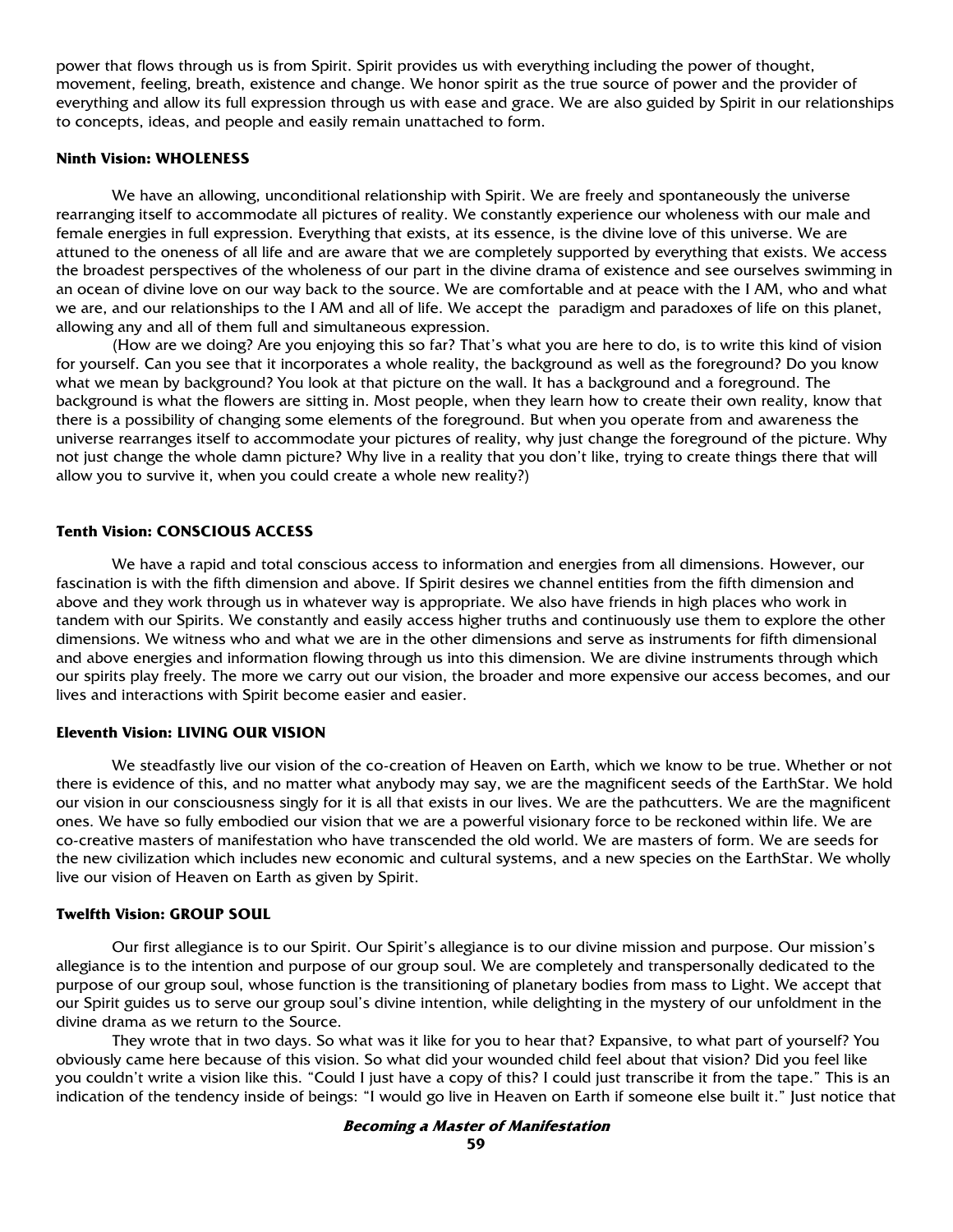that is in you and live it as part of your wholeness. " I felt like the child self was waiting for the parent self to give it to them. Passing the power away again?" If the maleness isn't engaged, how are you going to get what you want? Somebody has to give it to you. You can't just generate it out of your own beingness if your maleness isn't there. There's nothing inside of you that could take a stand for what you want. If you don't take a stand for it, how can it be manifested? These beings take a stand for their reality hundreds of times a day. Every time you say something about them and they stop you and correct what you are saying, so that it matches their picture of reality, they are taking a stand for their reality. When you say, "Savizar," and they say, "No, it's Zavi'Rah," he's taking a stand for his reality. If you say, "Savizar," and he says, "Its no big deal," he's not taking a stand for his reality. When somebody tells you that you have a wounded child, and you go, "Oh, yeah, yeah, that's right," that is collusion around a particular reality, right? What if your inner sense says, "You don't have a wounded child." What if there isn't one. What if that is only what that aspect of your child looks like in a certain reality? And if you take that same aspect of your child and put it in a different reality, it thinks, acts, and responds in a completely different manner.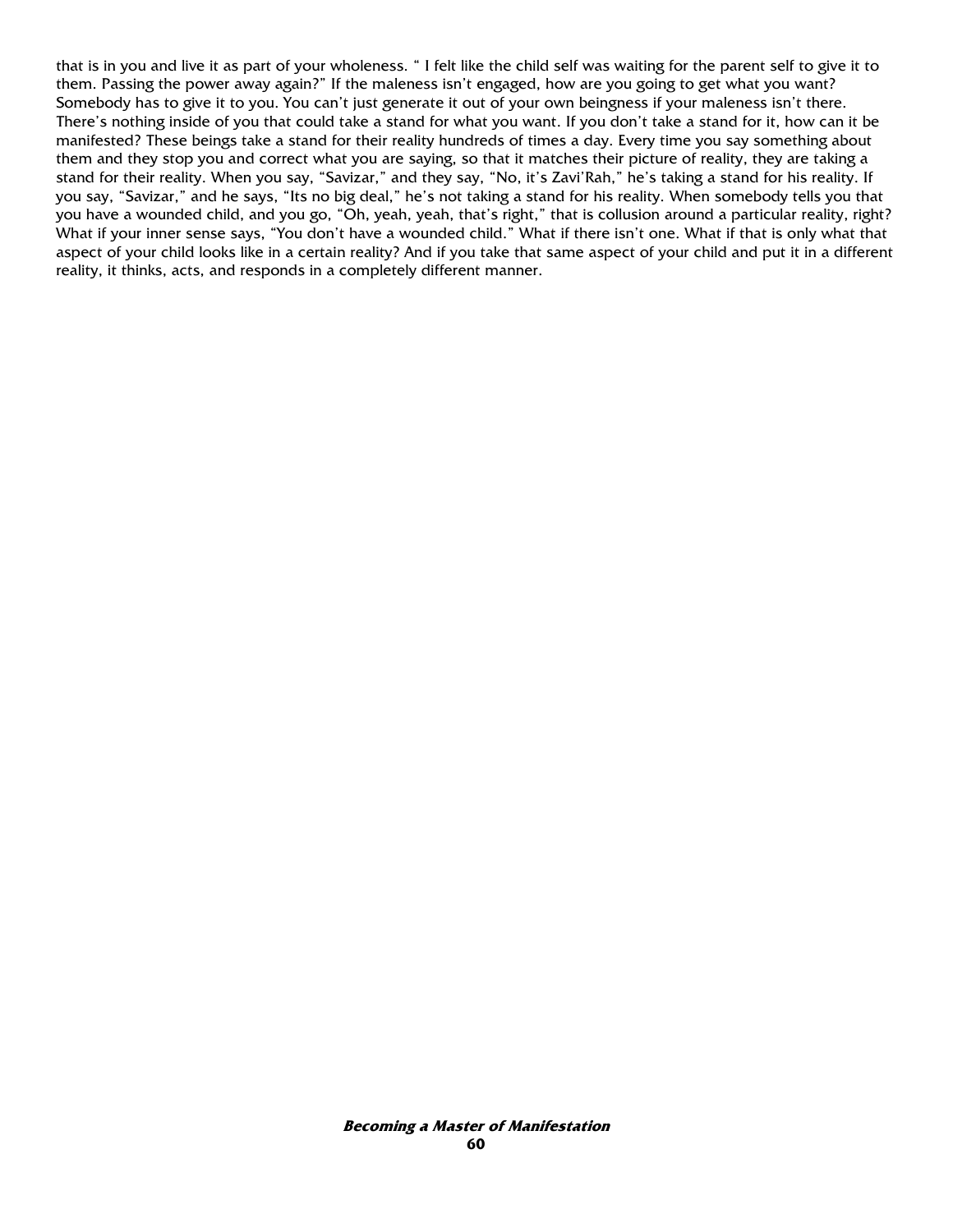# **Appendix: Separation Orientations**

**From Angelic Outreach** 

### **Divine Love Axis**

Emotional Body **SHAME**  "I am not God."

Physical Body **HATRED**  "You are not God."

Mental Body **SPIRITUAL SIGNIFICANCE**  "I'm God, and you're not."

## **Divine Will Axis**

Emotional Body **GUILT**  "I've done something cosmically wrong."

Physical Body **BLAME**  "You've done something cosmically wrong."

## Mental Body **SPIRITUAL AMBITION**

"If you would just get with my program, we could live Heaven on Earth. It's your fault I'm not happy."

Emotional Body **DOUBT**  "I know absolutely nothing."

**Divine Truth Axis**  Physical Body **DENIGRATION**  "You know absolutely nothing."

## Mental Body **SPIRITUAL AUTHORITY**

"I know it all and you know absolutely nothing. I am the master and you are not."

When any of these feelings of separation (shame, guilt or doubt) become too intense in the Emotional Body, the Physical Body will project the separation at others (hatred, blame or denigration). When the Mental Body gets new spiritual concepts or verbiage it may use them to build defense mechanisms against feeling the separation. If you call someone on their spiritual significance, ambition, or authority, they will usually drop back into the next position and project hatred, blame, or denigration at you. Everyone runs these patterns when they are trying to find balance within the paradox of being a vast multi-dimensional being in a finite matter-based body. Separation orientation distorts and then excludes the Spiritual Body's viewpoint.